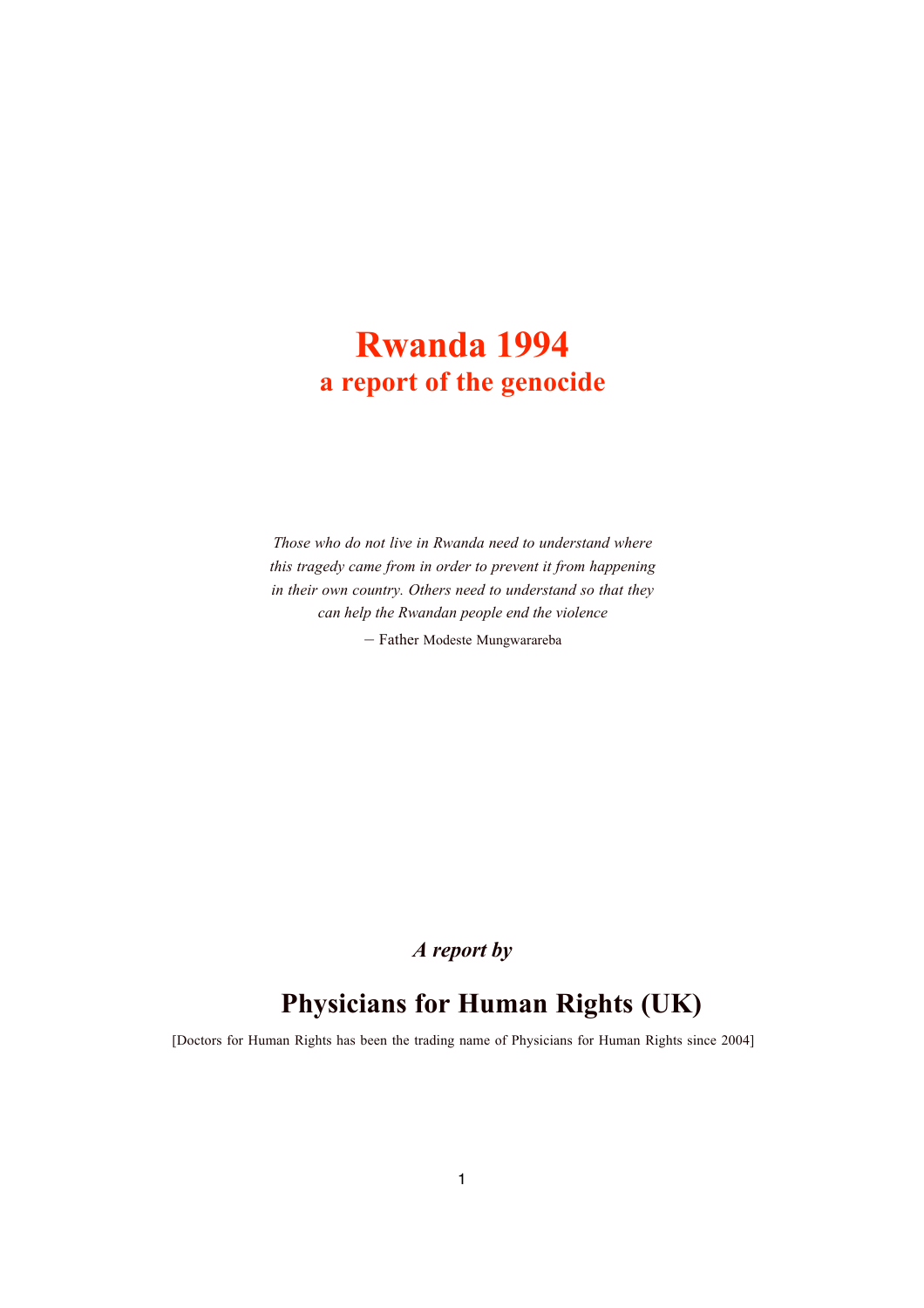### The aims of the investigation

- **•** To record human rights abuses that, together with others, form the genocide that took place in Rwanda following the assassination of President Juvénal Habyarimana on April 6th 1994.
- **•** To investigate and record human rights abuses experienced by medical personnel and violations of medical neutrality.
- **•** To investigate and record instances of medical personnel participating or colluding with human rights abuses.
- **•** To investigate and record opposition to the policy of genocide.

### The conduct of the investigation

Two delegates spent 12 days, between the 11th to 23rd July 1994, travelling through Rwanda examining and recording evidence from witnesses and sites of massacres. They visited the following centres; Byumba in the North, Kigali in the centre, Rwamagana and Gahini in the East, Nyamata in the South and Butare in the South West. At the time much of the west of Rwanda was occupied by the French "Operation Turquoise."

#### Delegates

Dr Peter Hall, Physician, Horizon NHS Trust and Watford General Hospital

Dr Andrew Carney, Senior Registrar in the Psychiatry of Learning Disability at Harperbury Hospital and Barnet Community Team

#### Acknowledgements

Physicians for Human Rights gratefully acknowledges that without the knowledge, experience, contacts and collaborative support of Rakiya Omaar and Alex de Waal of African Rights, this investigation would have been impractical. Many thanks too for invaluable help from Drs. Jack Piachaud, Derek Summerfield, and Morag Robertson, and Amnesty International and many others.

This report includes attributed excerpts from the UN Secretary General's report, Death, Despair and Defiance by African Rights, and other sources where their inclusion significantly contributes to a more complete account of events.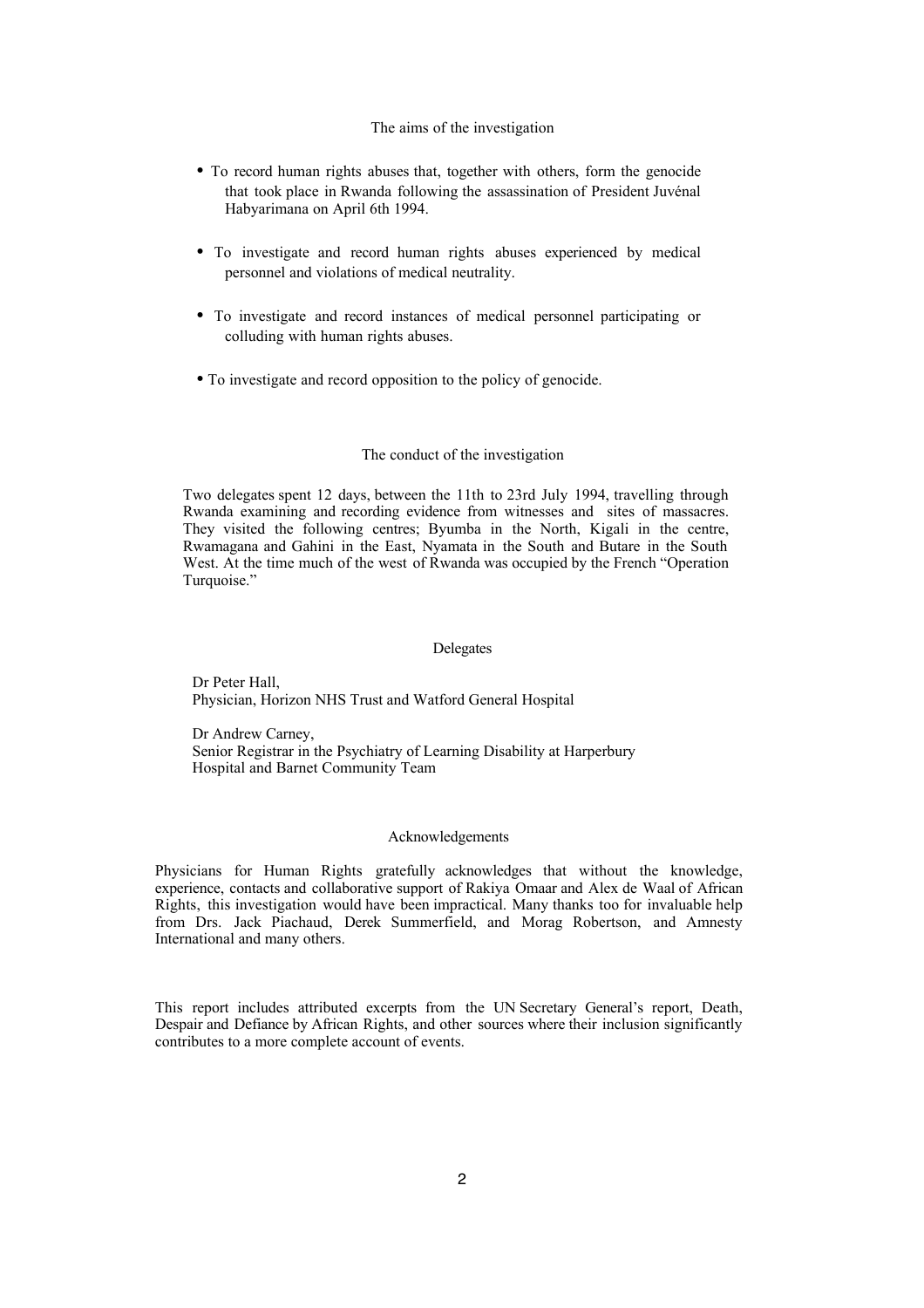### **Foreword**

Between April and July 1994 as many as one million Rwandese men, women and children, the greater proportion being Tutsis, were murdered – often in terrifying circumstances. The genocide was planned by Hutu extremists within the interim government, the military, the gendarmarie, the civil service and by other accomplices and was intended to eliminate political opposition. The assassination of President Habyarimana on April 6th, at one stroke, disposed of a leader yielding to international pressure on the implementation of a peace accord that would have led to the sharing of political power with opposition political parties and the Rwandese Patriotic Front, and offered a plausible pretext for "revenge massacres". The tendency of the international community to erroneously label the killings as tribal, compounded by confused responses on the part of the United Nations, allowed the impetus of the slaughter to develop a critical momentum that only the slaughter of most Tutsis and moderate Hutus or the military defeat of the Rwandese Government Forces could end.

The policy to implicate as many people as possible in the killings was intended to maximise numbers killed, dilute culpability and feelings of guilt, increase those with an investment in suppressing truth and legitimise murderous behaviour through common practice. A subtler rationale was the prospect of reforging the Rwandese national identity through the shared endeavour of killing all Tutsis and those who opposed it with the objective of making Rwanda a nation wholly committed to the ideology of Hutu extremism.

To put the scale of the carnage into a more familiar context; as many civilians (men, women, children) have been murdered in Rwanda in 8 weeks as combatants (soldiers) were killed in 4 years of the First World War from the whole of the former British empire – this from a total Rwandese population only one sixth that of 1916 Britain.

It is possible to read the testimonies of survivors and know something of the experiences they lived through. But to hear them speak and see the evidence is to become involved – it is not possible to remain neutral in the face of such unremittingly repeated tales of this order of cruelty and brutality. Most of those who survived did so entirely through luck. Being careful, being thoughtful was of no use. Many had not one but two or even three brushes with death, most saw first degree relatives butchered and many sustained dreadful wounds themselves. There are a number of valid human responses to witnessing (but a tiny part of) the evidence of that loathsome 100 days in Rwanda; one is a very deep sustained anger.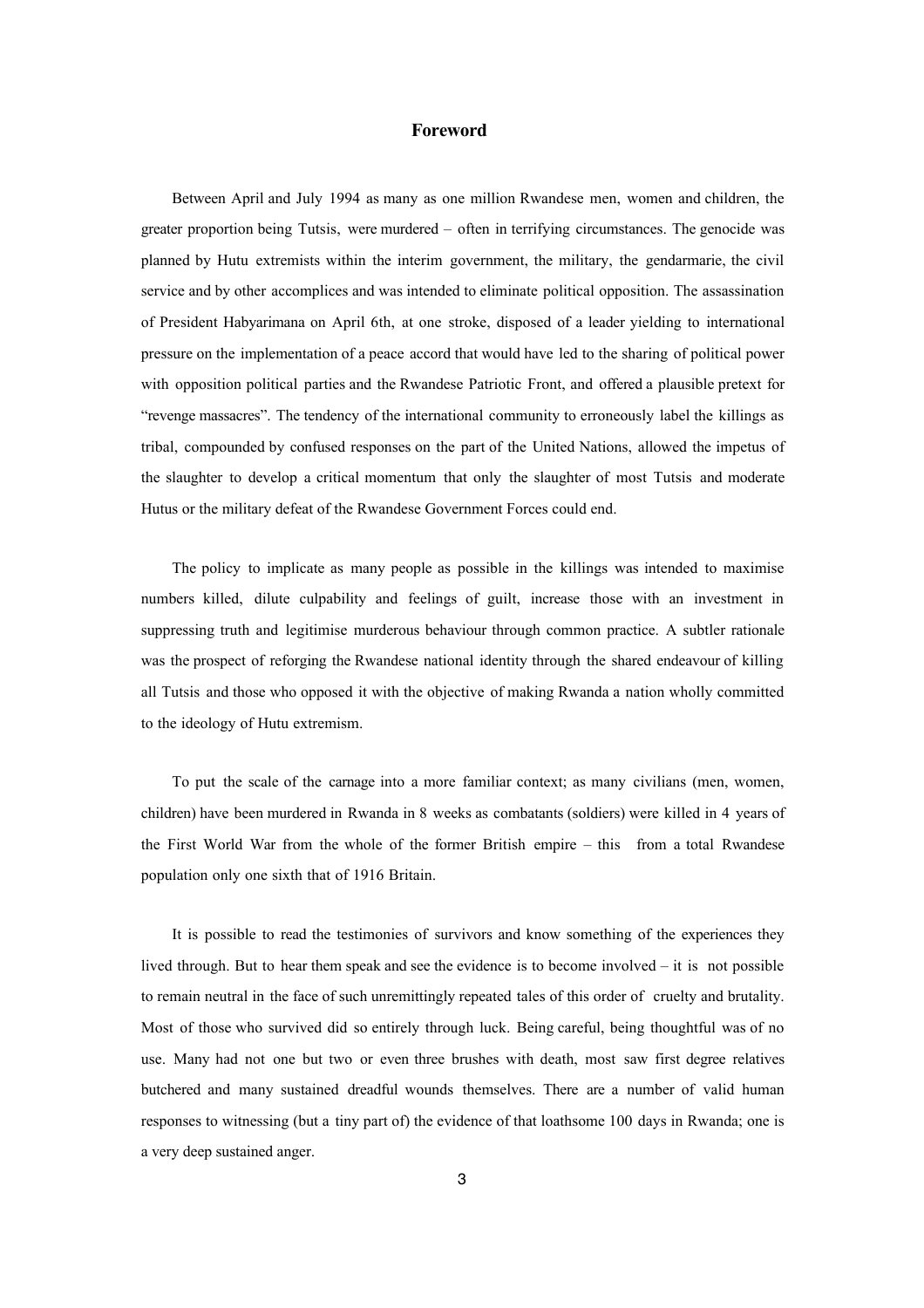It is probably true to say of the First World War with its wholesale slaughter that no conflict in history has been recalled and regretted with such emotion for so long. It was a Canadian doctor called John McCrae who made the red poppy the symbol of remembrance of the millions who died with a poem he wrote during the 2nd battle of Ypres, 1915.

It begins:

In Flanders' fields the poppies blow between the crosses row on row…

and ends

…If ye break faith with us who die we shall not sleep, though poppies grow in Flanders' fields

(Dr John McCrae did not survive the war)

The number of British soldiers killed in the 1914-18 war amounted to 2% of the population and shook the nation. Many families lost one or more members. They became known as the lost generation.

The number of Rwandese civilians killed between April and June 1994 formed up to 14% of the nation; most came from one limited segment of that population. Far from missing a generation, in Rwanda thousands upon thousands of entire families have been completely wiped out … for them there is no one left to keep the faith.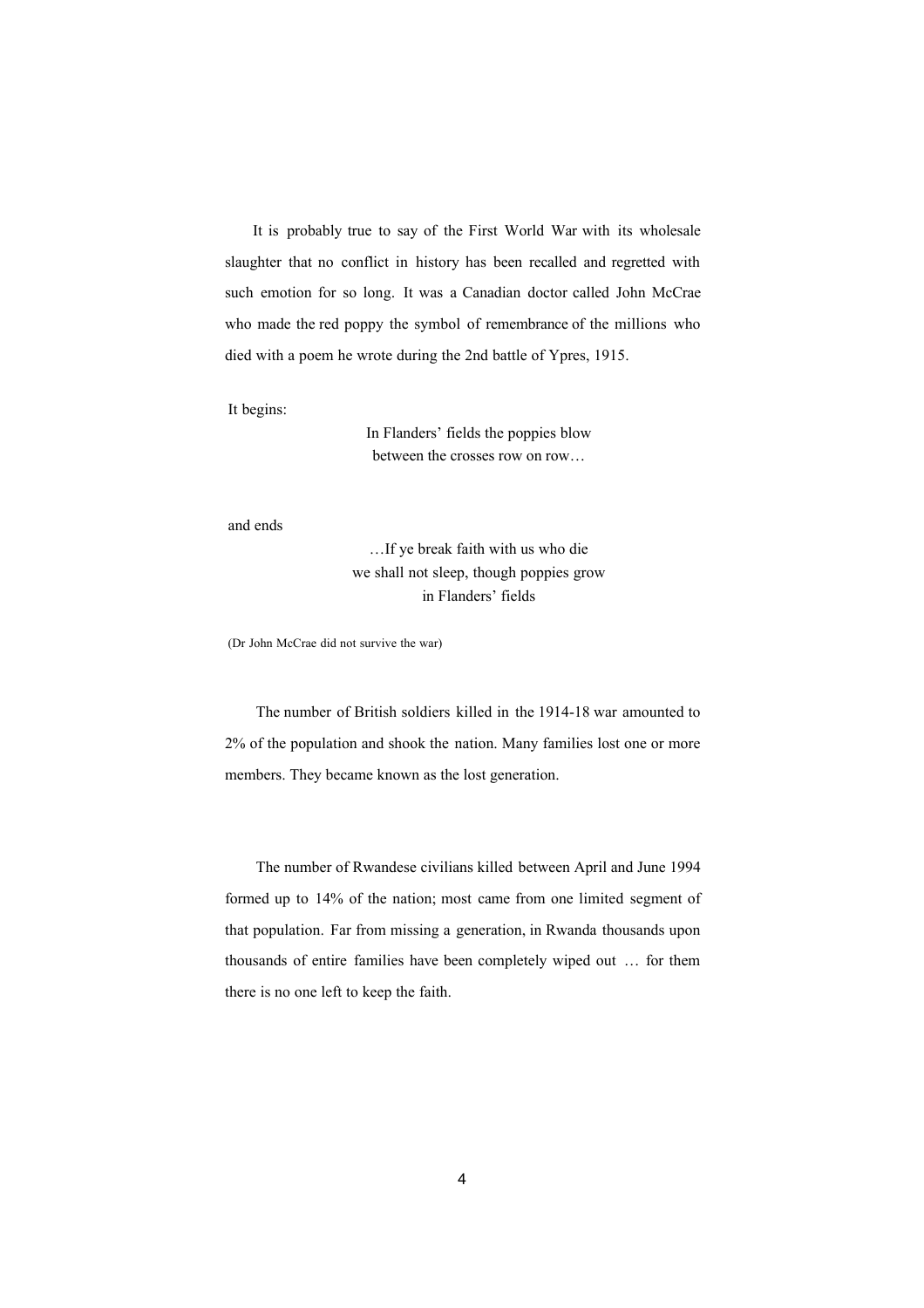## **Contents**

| Aims/conduct/delegates/acknowledgements                      |    |
|--------------------------------------------------------------|----|
| Foreword                                                     | 3  |
| Contents                                                     | 5  |
| Acronyms/initials/names                                      | 6  |
| Background                                                   | 7  |
| Countdown to genocide                                        | 10 |
| Genocide                                                     | 11 |
| The situation/a personal task                                | 22 |
| The Church and the massacres                                 | 23 |
| Hospitals and medical centres                                | 27 |
| Functioning medical facilities                               | 31 |
| Doctors and the genocide                                     | 33 |
| The Rwandese Patriotic Front                                 | 37 |
| General health questionnaire                                 | 39 |
| The crime of genocide                                        | 40 |
| War crimes tribunal                                          | 42 |
| Appendix 1 (the UN resolution on the International Tribunal) | 44 |
| Appendix 2 (the Arusha peace accord)                         | 48 |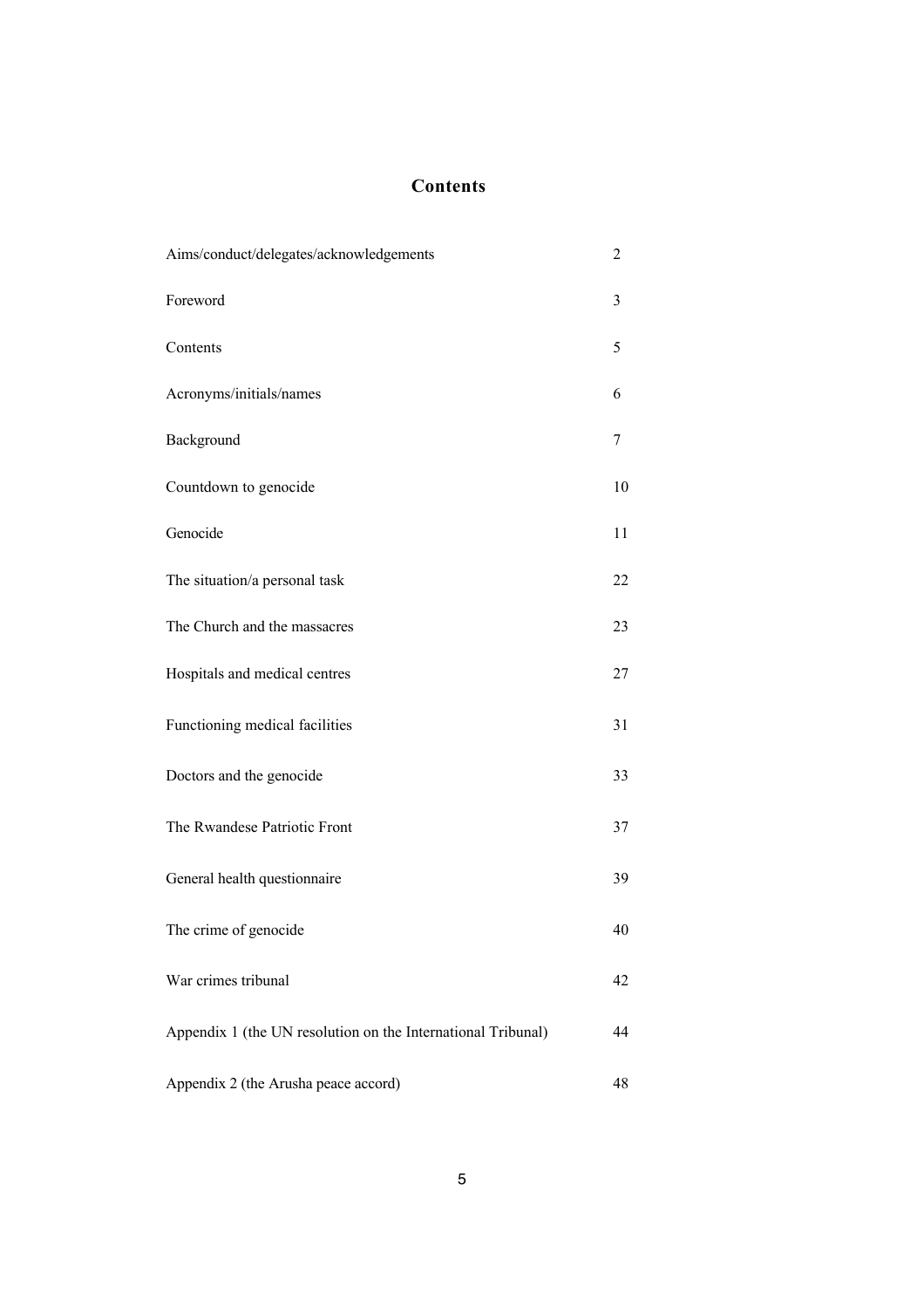## **Acronyms/Initials/Names**

| RPF (RPA)                        | Rwandese Patriotic Front or Rebel Army (Rwandese Patriotic Army)                                                           |
|----------------------------------|----------------------------------------------------------------------------------------------------------------------------|
| RGF                              | Rwandese Government Forces (former Government) sometimes known as FAR                                                      |
| <b>CDR</b>                       | Committees in Defence of the Revolution                                                                                    |
| <b>MRND</b>                      | Mouvement Républicain National Pour Le Développement                                                                       |
| <b>UNAMIR</b>                    | United Nations Aid Mission in Rwanda                                                                                       |
| <b>OAU</b>                       | Organisation of African Unity                                                                                              |
| President Juvénal<br>Habyarimana | President of Rwanda from 1973 until the plane crash April 6.                                                               |
| Arusha Peace<br>Agreement        | An accord negotiated t in Tanzania under the auspices of the OAU between the<br>Rwandanese Government and the RPF in 1993. |
| Interahamwe                      | "Those who work together" or militia (the killer squads)                                                                   |
| Kinyarwanda                      | Language of Rwanda                                                                                                         |
| UNR                              | Ugandan National Resistance Army of Yoweri Museveni                                                                        |
| Tutsi                            | Ethnic group forming 15% of the Rwandese population                                                                        |
| Hutu                             | Ethnic group forming 84% of the Rwandese population                                                                        |
| Twa                              | Ethnic group forming 1% of the Rwandese population                                                                         |
| Préfets                          | Senior (regional) administrator appointed by the president                                                                 |
| Bourgmestre                      | Mayors appointed by the president                                                                                          |
| Gendarme                         | Policeman                                                                                                                  |
| <b>ICRC</b>                      | International Committee of the Red Cross                                                                                   |
| MSF                              | Médicins sans Frontière                                                                                                    |
| <b>UNICEF</b>                    | United Nations Childrens Fund                                                                                              |
| <b>UNHCR</b>                     | United Nations High Commissioner for Refugees                                                                              |
| Refugees                         | Anyone who is displaced, not necessarily across international borders                                                      |
| Inyenzi                          | $cockroaches = member of the Rwanda.$ Patriotic Front (RPF)                                                                |
| Inkotanyi                        | fierce fighters = member of the Rwandese Patriotic Front (RPF)                                                             |
| Parish                           | complete religious complex ie church, clinic, school, etc                                                                  |
| Rwandese Surnames                | There is no familial significance to surnames ie siblings have different surnames                                          |
| <b>RTLM</b>                      | Radio-Television Libre des Milles Collines (government controlled media)                                                   |
| Occiput                          | Back of the head                                                                                                           |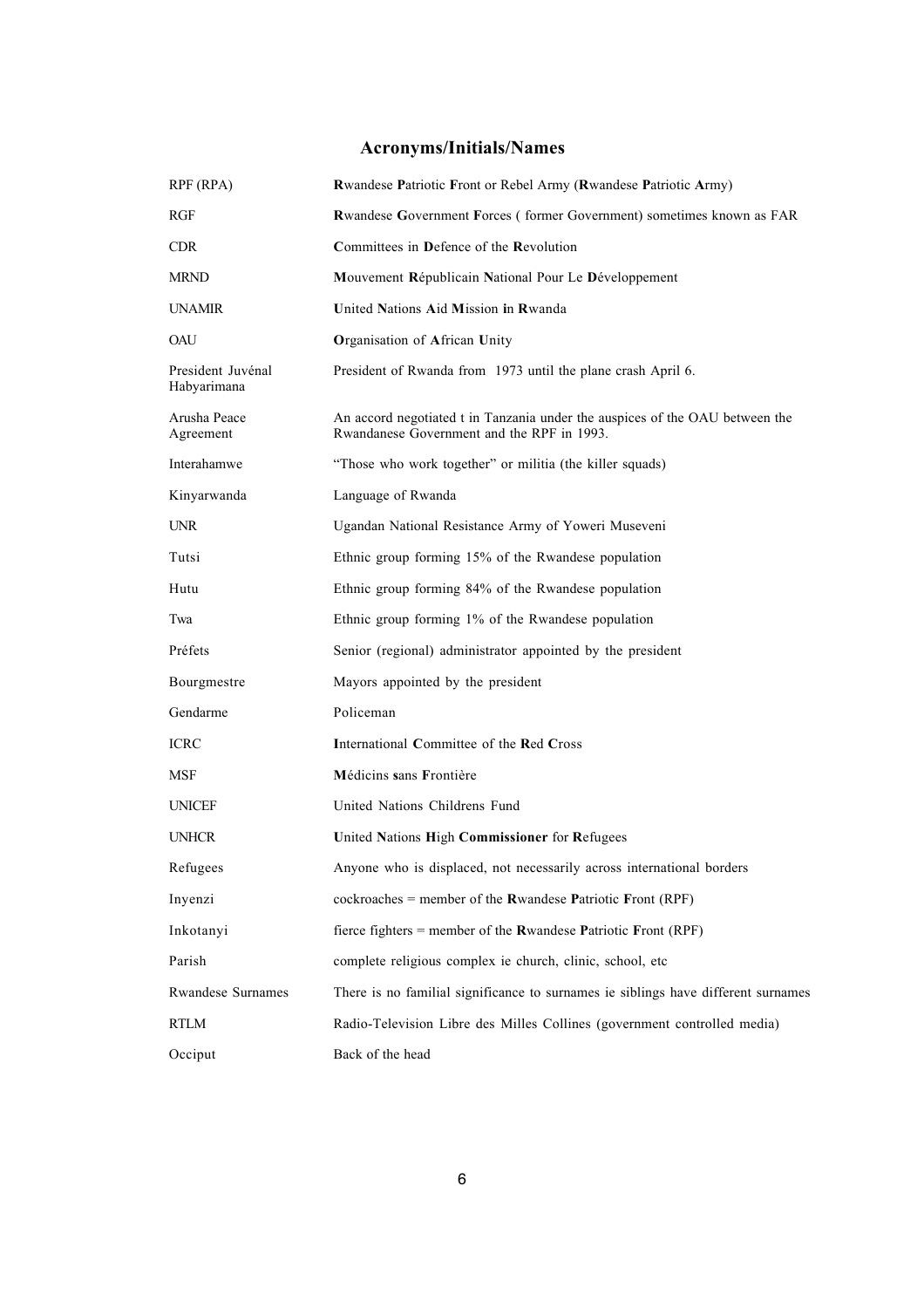### **Background**

Rwanda, sometimes known as the 'Land of a Thousand Hills,' lies in the centre of Africa. It is the continent's most populous country, for two reasons – its altitudinous rainsoaked equatorial fertility and effective military resistance to slave traders. Over 7 million Rwandese lived in an area of similar size to Wales at three times the population density and, prior to the genocide, there were 2 million more living as refugees in neighbouring countries. Until the 11th century the area had been populated by pygmoid hunter gatherers known as Twa whose descendants now form 1% of the population. Europeans arriving 100 years ago found one nation – the Banyarwanda people made up of three groups: Tutsi, Hutu and Twa. Historians and social anthropologists consistently dispute claims that they are distinct tribes, seeing them as different segments within the same nationality who often intermarry and share the same language, culture and land.

The Germans presented themselves to the court of King Rwabugili in 1884. Twelve months later the Berlin Conference initiated a division of Africa that left Rwanda German territory until Belgium assumed control after the First World War. The Belgian administration defined the criterion for belonging to the Tutsi group as ownership of at least ten cows. The 1933-34 census demonstrated 15% of population possessed such wealth – the remaining Rwandese were identified as Hutus or Twa, according to whether they were agriculturalists or potters. Thus the few Hutu who were big cattle owners were counted among the Tutsi and a large number of Tutsis became Hutu. Identity cards were issued specifying ethnicity based on that census, in effect freezing an individuals social mobility at that 1933 snapshot. (Later versions of these identity cards determined, by specifying ethnicity, who lived and who died at the check points all over Rwanda during the genocide. The new government's identity card excludes any indication of ethnicity).

Abetted by the Catholic Church, the colonialists exploited and exaggerated the hierarchical differences to facilitate indirect administration of the country. They promoted the interests of the ruling elite of Tutsis at the expense of the Hutus, institutionalising their power in a way that transformed what had previously been a reciprocal if unequal relationship into an entrenched system of Tutsi domination. The ending of the Second World War provided an impetus for anti-colonial struggle and prompted the Belgians to switch support to the majority Hutu. The end of Tutsi domination provided the spark that culminated in the massacre of thousands of Tutsis in November 1959. From then onwards there were periodic massacres of Tutsis (1959, 1963, 1967, 1973) that left tens of thousands dead and forced hundreds of thousands to flee the country. The massacres were used by government officials to settle political scores for which no one has ever been punished – the international community viewed them as an internal affair and the government was never likely to punish that which it had ordered. When Rwanda achieved independence in 1962 the old policies favouring Tutsis were reversed although for while they remained prominent in the professions and commerce while the army, police and civil service came to be dominated by Hutus.

In 1973 the Hutu Major-General Juvénal Habyarimana seized power in a coup d'etat and became President until his assassination in the plane crash on 6th April. He banned all political activity, suspended the legislature and established a military command until, 2 years later, he launched a ruling party called the Mouvement Républicain National Pour Le Développement (MRND). Initially he promoted genuine national development but latterly his administration became increasingly authoritarian and corrupt. Habyarimana fostered "ethnic" politics to divert attention from the nation's poverty and intra-Hutu political divisions. An imposed quota system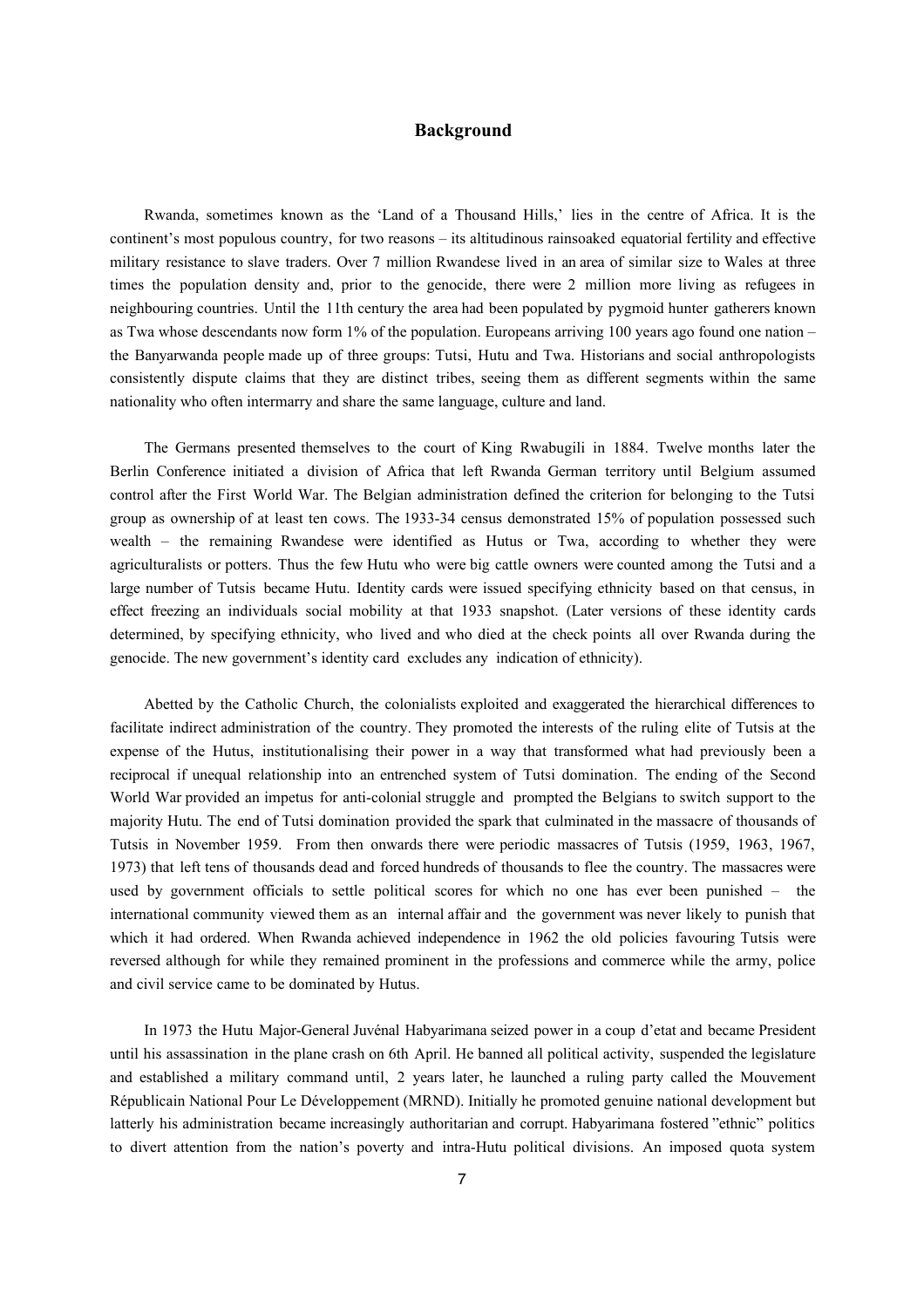maintained an employment imbalance that preferred Hutus, especially those from northern Rwanda, to Tutsis and southern Hutus in education and employment. The army, diplomatic service and parliament were, with rare exceptions, were always reserved for Hutus. In the mid-80's the political divisions in Rwanda were along a North/South divide and the Tutsi factor was not politically significant. By the end of the 80's in an effort to create a pan-Hutu political platform mobs were being encouraged to attack Tutsi families with resulting grave abuses of human rights. Pressures had led to political reforms despite which, in the 1983 elections, opposition political parties were unable to function and Habyarimana was elected unopposed. In the 1990 elections provisions were made for multiparty democracy but the government again failed to fulfil basic democratic requirements and the new cabinet was formed almost exclusively by MRND candidates.

By the time of Habyarimana's death Rwanda was a poor country with a crippling foreign debt and an overreliance on one cash crop. When the price of coffee collapsed in 1989 Rwanda's foreign debt rose to \$90 per head of population in a country where the total annual income per head is only \$320. Thus the timing of the RPF invasion (see below) in 1990 was particularly unfortunate for the Habyarimana government because donor countries were simultaneously demanding austerity measures that, along with the collapse in coffee prices, weakened government support at a time when local and international pressures were forcing further relaxations of the restrictions on democratic political development. The President responded by adapting his own MRND party and infiltrating opposition parties while close colleagues set about creating the hard line Hutu extremist party, the Coalition for the Defence of the Republic (CDR) which later was so prominent in organising the militia, the so-called *interahamwe* or death squads. Anti-government protests were staged in 1991 by the Rwandan Liberal Party and the Rwandan Socialist Party but conditions made political activity difficult.

The Rwandese Patriotic Front (RPF) has its origins in the Rwandese Alliance for National Unity (RANU) founded in 1979. RANU drew its support from Tutsis, finding it's main constituency among Rwandese refugees in neighbouring countries. Rwandese refugees in Uganda, Zaire and Burundi had suffered persistent discrimination. Those in Uganda became the target of Presidents Oboto's murderous campaign in the Luwero triangle in the early eighties. The ferocity of Oboto's counter-insurgency campaign drove many refugees to return to Rwanda where they were denied right of citizenship. Many subsequently returned to Uganda convinced that the only long term future lay in enforcing the right to return to Rwanda, by military means if necessary.

Repeated appeals to President Habyarimana to allow them to return to their own country came to nothing despite the involvement of UNHCR in the negotiations. In 1982 many joined the National Resistance Army (NRA) of Yoweri Museveni that eventually won control of Uganda in 1986. Having gained extensive experience in the NRA 4,000 Rwandese refugees, most of them offspring of those forced out of Rwanda in the late fifties and early sixties, subsequently formed the RPF. They were joined by a number of high ranking politicians and army officers dissatisfied with the Habyarimana regime. They invaded northern Rwanda on 1st October 1990, reaching to within 30 km of the capital Kigali. Only the intervention of Zairean, Belgian and French troops prevented the capital being taken. By late October a cease-fire was declared but hostilities continued in the north. In December 1990 and January 1991 further incursions by the RPF were made into Rwanda.

The 1990 invasion gave Habyarimana's government a pretext for imprisoning thousands of people suspected of being sympathetic to the RPF. Most were Tutsis but a few were Hutus who dared to criticise the regime. They were released after six months, their imprisonment having apparently been an intimidatory measure which nonetheless entailed some fatalities. However, faced with the continuous pressure from the RPF and activity on the part of opposition parties the authorities began to menace those who did not favour them, this time killing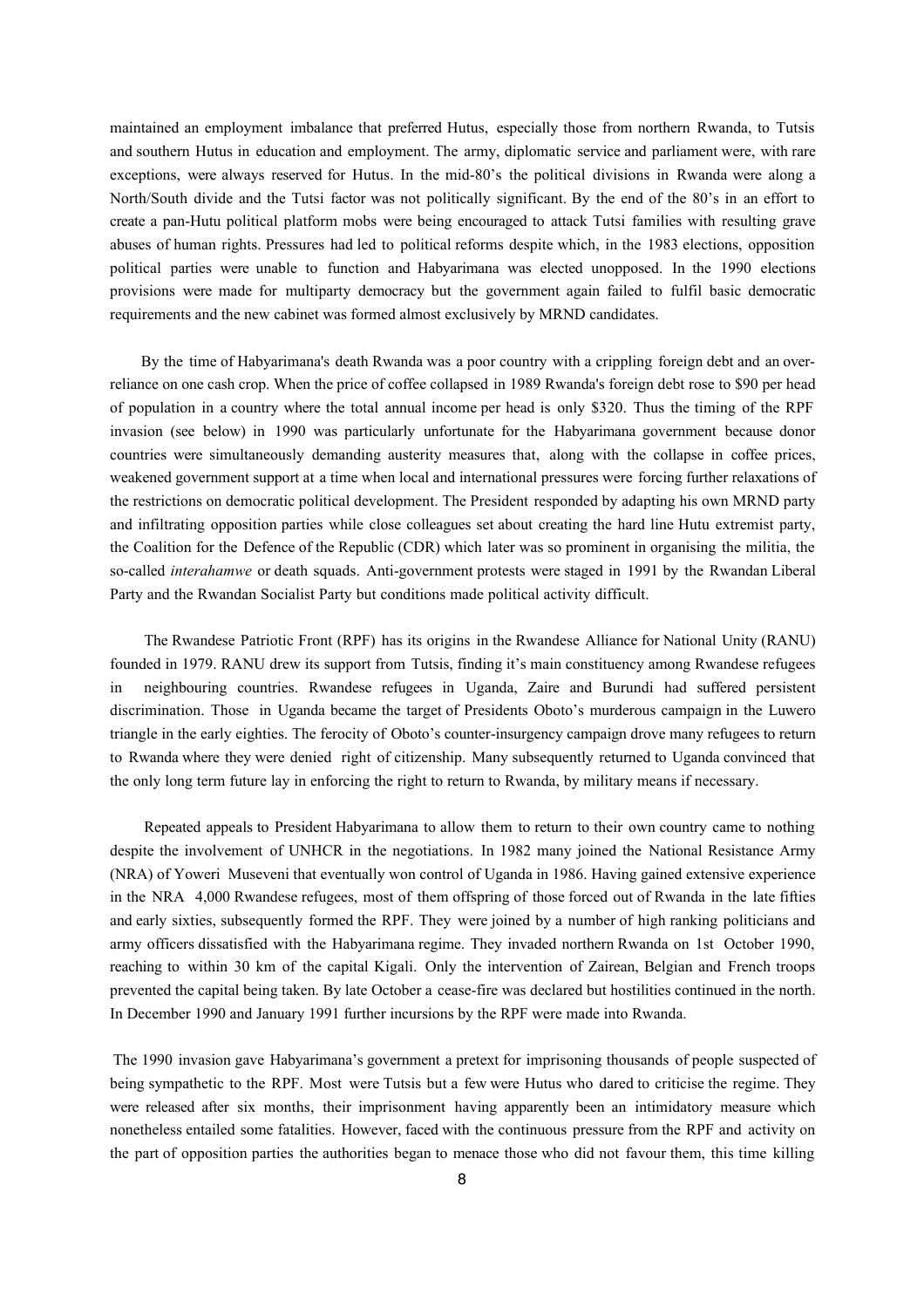rather than incarcerating. In 1992, hundreds of Tutsi were massacred at Bugesera in what may have been a rehearsal for the genocide in 1994. Amnesty International documented over 2,300 cases, between October 1990 and 7th April 1994, of extrajudicial execution by members of the security forces and militia as well as cases of torture. These were essentially political crimes with ethnic overtones. President Habyarimana's regime could not tolerate the sharing of power and perceived any opposition as enemy. The official media constantly referred to those who opposed the MRND as enemies of the country.

In July 1992 peace talks in Arusha, Tanzania, supported by the Organisation of African Unity, neighbouring countries and other sponsors resulted in a cease-fire agreement but were stalled on the question of the establishing political accountability, the RPF's role in a united Rwandese military, the repatriation of Tutsi refugees and the RPF's demand for full participation in the establishment of a transitional government. After the talks broke down again in 1993 the violence escalated to the extent that the fighting eventually displaced as many as 800,000. Following this exodus, in February 1993, the RPF launched another offensive that again threatened Kigali before French military reinforcements rushed to back up Habyarimana's government and pushed them back again.

Peace talks were reconvened once Habyarimana agreed to the RPF's demands for the withdrawal of foreign troops and the French army began returning to the Central African Republic. By August 1993 the Arusha Peace Agreement delivered the promise of democratic power sharing and the eventual integration of the RPF into the national armed forces. In November 1993 the Agreement (see appendix 2) established a broad-based transitional government in Rwanda with the guarantee of early multi-party elections for 1995, when it was anticipated that the then ruling extremist government would lose power to opposition parties. Much optimism was generated by the peace accord and the arrangements were seen as a model for the future that offered the prospect of peace and democracy. Those guilty of political crimes, particularly those named by the International Commission on human rights abuse that visited Rwanda in 1993, which included "The Rwandan government (which) has killed or caused to be killed about 2,000 of its citizens …" realised the implications for their future that the establishment of democracy and justice represented.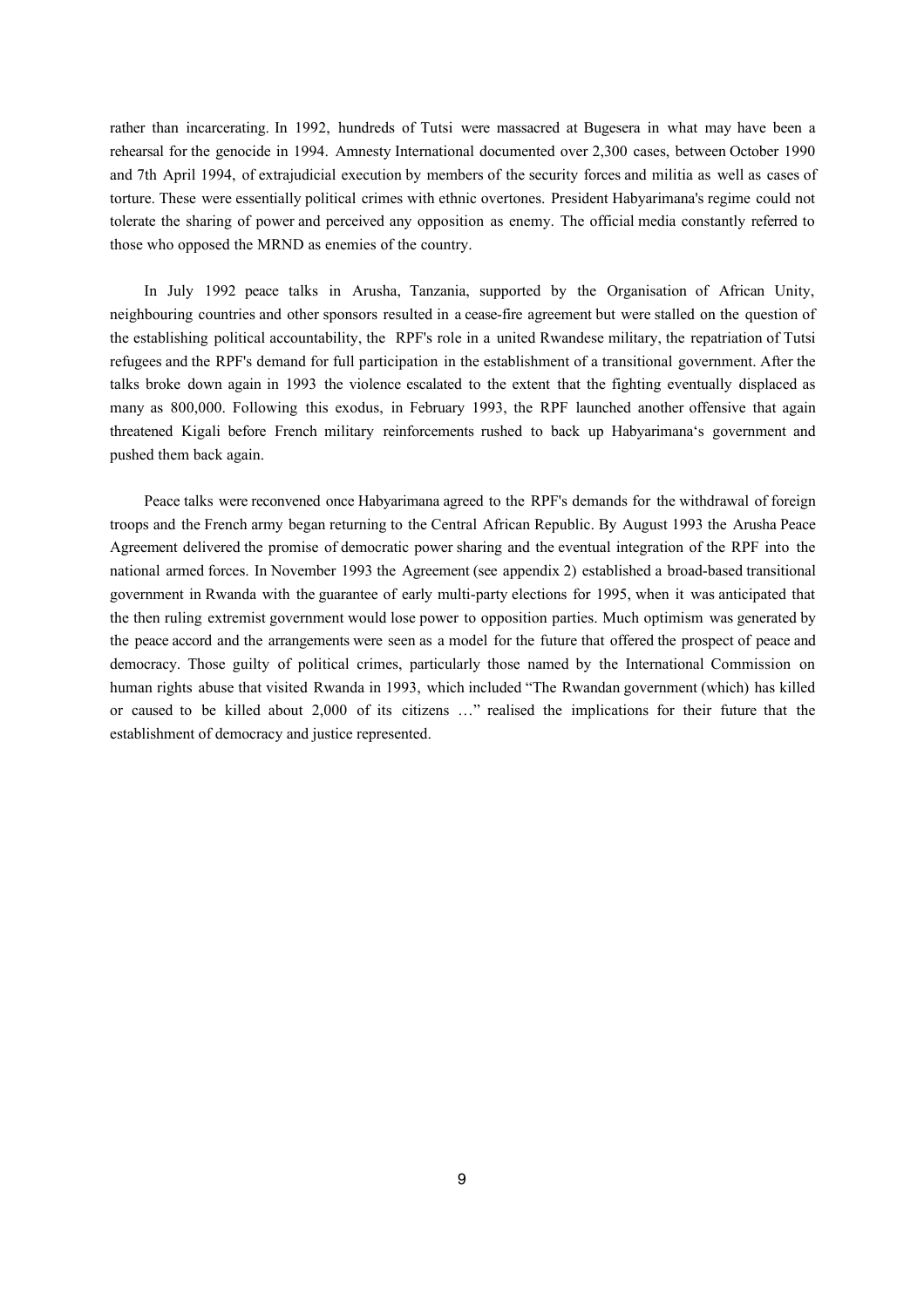### **Countdown to genocide**

*falsehood flies and the truth comes limping after; so that when men come to be undeceived it is too late; the jest is over and the tale has had its effect – Jonathan Swift (1667-1745)* 

Extremist Hutus recognised that the anticipated development, in November 1993, of multiparty transitional government as part of the Arusha Peace Agreement (see appendix 2) represented a threat to their power because moderate opposition parties were acknowledged as likely to win the subsequent multi-party elections planned for 1995. The UN Special Representative to Rwanda, Jacques-Roger Booh-Booh, a former foreign minister of Cameroons, faced great difficulties getting the Habyarimana's government to cooperate and has since been criticised for failing to deal effectively with the regime. He was supported by UNAMIR which on 1 November 1993 deployed 1,260 soldiers from Belgium and Bangladesh to help ensure the country's security, establish the transitional government, and peaceful and fair elections for the presidency and legislature. In January 1994, the U.N. Security Council approved the dispatch of another 1,350 peacekeepers. At the onset of the genocide in April the Security Council cut back UNAMIR to 450 soldiers – only to call for an expansion to 5,500 troops but one month later.

It appears likely it was members of the Presidential Guard who fired the missile that brought down Habyarimana's plane as he returned from a regional summit at Arusha, Tanzania, where he had yielded to international pressure to hasten full implementation of the power-sharing agreement. Within hours twelve opposition members of the transitional government (11 Hutus and one Tutsi), including the Prime Minister, Agatha Uwilingiyimana and her 10 Belgian UN guards, were killed by troops of the Presidential Guard. Some opposition politicians survived because, recognising their lives were in danger as soon as the plane was reported to be in flames, they sought the protection of UNAMIR. Others were either later rescued by the RPF battalion placed in Kigali as part of the Arusha peace accord or hid while the the remainder were fortuitously out of the country.

Not only did most governments initially fail to recognise the culpability of the extremist Hutus but one of them, Jean-Bosco Barayagwiza, a principal extremist ideologue and shareholder in Radio-Television Libre des Mille Collines, along with government colleagues including the Foreign Minister, was allowed to speak at the United Nations six weeks into the genocide of which he stands accused as one of it's architects. Part of the reason for the lack of condemnation was because the interim government that assumed power on Habyarimana's death won at least tacit acceptance from Booh-Booh who then submitted inaccurate reports to the UN that failed to convey the systematic and organised nature of the killing. Since January 1994, the Rwandese government had been represented on the 15-member UN Council by Jean-Damascene Bizimana who consistently depicted the killing as spontaneous acts of outrage at Habyarimana's death. Not until eight weeks later, when most of the killings been perpetrated, did the Secretary General, Boutros Boutros-Ghali, in his report to the UN Security Council, acknowledge that the conflict amounted to genocide. It was only after the defeat of the interim government by the RPF that President Clinton decided to expel the Rwandese ambassador in Washington DC who had all along been allowed to represent a regime whose entire raison d'etre was genocide.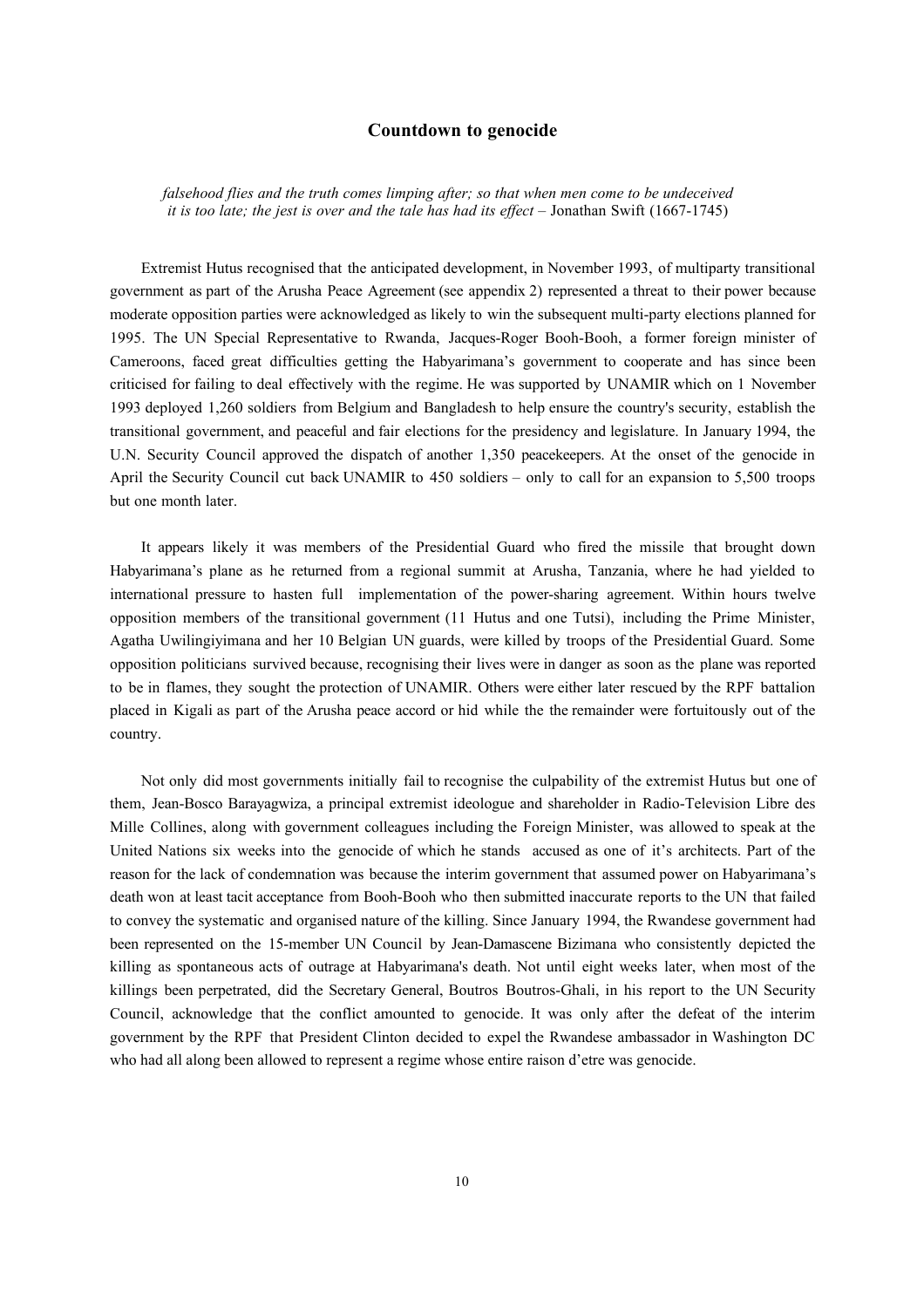### **Genocide**

*The result of the Rwandan drama is collective suicide; a nation has destroyed itself. It is as if the protagonists were saying: "I am killing you because I am already dead; you have to die with me. I do not want you to enjoy the good things I cannot enjoy. You and I cannot be separated. Death is the seal of this indissoluble unity between us, enemy brothers*

– Father Modeste Mungwarareba, director of the Theological Centre, Butare

The secretary general of the UN is satisfied there is overwhelming evidence to indicate that the extermination of Tutsis by Hutus had been planned months in advance of its execution. The massacres were carried out primarily by Hutu elements in a concerted, planned, systematic and methodical way. They were "committed with intent to destroy, in whole or in part" an ethnic group within the meaning of article II of the Convention on the Prevention and Punishment of the Crime of Genocide of 1948. The victims were mostly either of Tutsi origin or were Hutus considered to be moderate. The UN report cited numerous heinous acts perpetrated against those groups, including the killing of moderate Hutus by extremist Hutus, acts of torture and other cruel, inhuman or degrading treatment, as well as the incitement of ethnically motivated hatred and violence. It concluded that responsibility for the above rested with the interim Government of Rwanda.

Racist hate propaganda was being disseminated as far back as 1993, especially by Radio-Television Libre des Milles Collines (RTLM), a private radio station owned by members of President Habyarimana's party, the MRND. All "enemies were " to be "exterminated". Posters, leaflets and radio broadcasts dehumanised Tutsis into "snakes", "cockroaches" and "animals" and the population was inculcated into the belief that the *nettoyage* or cleansing was a civic duty. Those individuals named in the radio broadcasts were among the first killed (along with their families) in April 1994.

The militia known as *interahamwe* meaning "those who attack together" were one of the core perpetrators of the genocide. They were recruited from among the unoccupied and disaffected young, trained by the Presidential Guard in a camp at Mutara and formed the uniformed "regular" *interahamwe* . The programmes, which lasted for three weeks each, involved indoctrination of groups of 300 men in ethnic hatred against Tutsis and information on methods of mass murder. These "regular" *interahamwe* were augmented by "irregular" *interahamwe* trained over several days after April 6th and *impuzamugambi*, which means "those who have a single aim", of the Hutu Coalition pour le defense de la Republique (CDR) who were trained, armed and led by the Presidential Guard and other elements of the Rwandese government army.

The soldiers of the RGF, the Presidential Guard, the gendarmarie, and presidentially appointed civil administrators préfets, sous-préfets, and bourgmestres as well as members of the general population played their part but there is evidence it was the RGF which killed more than any other group. The system of local civil administrative which is modelled on that of France and was so effective that ultimately every person could be contacted from the capital, Kigali. As the order to kill cascaded down via the préfects and bourgmestres nobody could plead ignorance. When Dr Tajudeen Abdulrahim, chair of the 7th Pan African Conference asked an old man why, at his advanced age, he had not ignored the instructions to kill, the reply came: "My children and my grandchildren made me – orders are heavier than stones." An extravagant respect for authority is not atypical and may have been a factor in recruiting collaborators. That said, many ordinary Hutu people throughout Rwanda refused to participate and others took extraordinary personal risks to protect endangered friends and even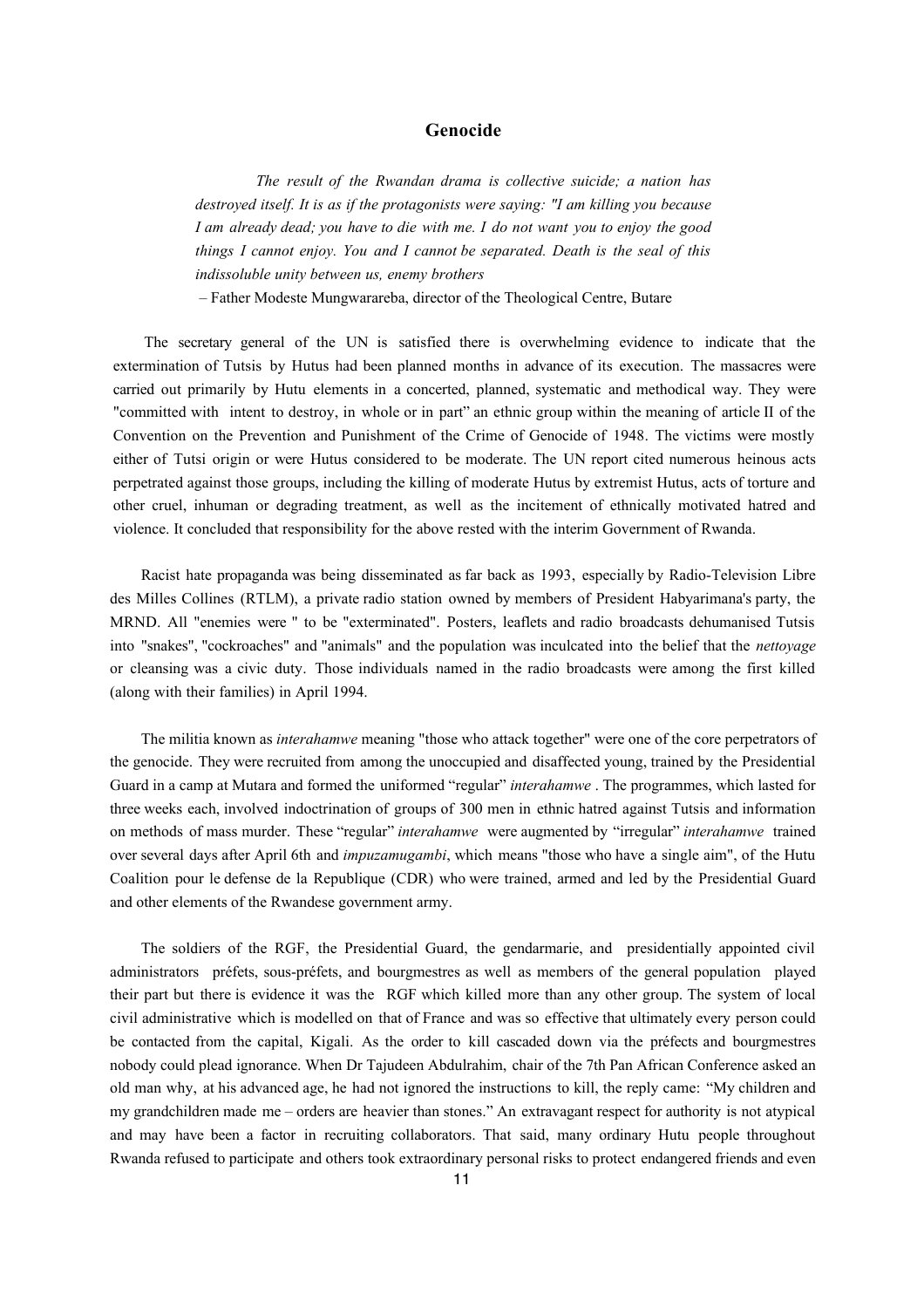strangers. Many will have paid for it with their lives.

*There were many such heroic acts by unknown people, in the hills where the media did not go. Several martyrs of this conflict are known only to God.*

### – Father Modeste Mungwarareba

The *interahamwe* used the following methods of killing:– machetes, *masus* (clubs studded with nails), small axes, knives, grenades, guns, fragmentation grenades, beatings to death, amputation with exsanguination, buried alive, drowned, or raped and killed later. Many victims had both their achilles tendons cut with machetes as they ran away, to immobilise them so they could be finished off later. Others had machete wounds to the forearms where they had tried to protect the face, back of the head or neck.

The count of machete injuries to head and neck amongst survivors is high. While organising a self report questionnaire off the main street in Rwamagana the Physicians for Human Rights (UK) delegates saw three women with fresh occipital scars and a 2 year old child with a still incompletely healed cut to the right axilla – all within several minutes.

> One of the *interahamwe* chopped at him with a machete when they attacked out house on the 11th April. I had been sitting breast feeding him when they broke in. I fled leaving the baby because I thought he would slow me up and that the *interahamwe* would not harm him. My husband was killed in the attack.1

Sometimes Tutsis were forced to kill members of their own family. Husbands are known to have killed wives; sons to have killed mothers. Fathers have been forced to kill their children – one who did committed suicide immediately afterwards. Children from the age of 7 upwards have killed.

> (The *interahamwe)* told us that (my brother) had to be killed to prove the family were not agents of the RPF … The whole family was threatened with death if we did not kill him … After 4 days the *interahamwe* came to the house … and stood over me saying "Kill him". … My brother said "I fear being killed by a machete; so please go ahead and kill me but do it with a small hoe" and he went away to get a hoe. … I hit him over the head. I kept hitting him … but he would not die. It was agonising; finally I took the machete he dreaded to finish him off quickly.2

*Interahamwe* were often, as a matter of policy, moved to other parts of the country to encourage *interahamwe* who were insufficiently "enthusiastic" or to augment other *interahamwe* groups. There were three main types of *interahamwe* :

> • the zealots who form up to 1 to 2 % of the population and killed out of conviction. They had been trained to kill, often smoke hashish and are thought to have of killed between 200 -300 people each.

- members of armed wings of the MRND or CDR
- citizens who were either intimidated into killing or did it from greed, or both.

*In the middle of crowds of frenzied killers, some murdered against their will. They lacked the courage to oppose the fanatics though they disapproved of these massacres.*

– Father Modeste Mungwarareba

<sup>1</sup> Testimony of Vererand Bantegeye, Rwamagana. 18th July 1994.

<sup>2</sup> Testimony of Venuste Hakizamungu from near Gitarama, quoted from Death, Despair and Defiance, African Rights.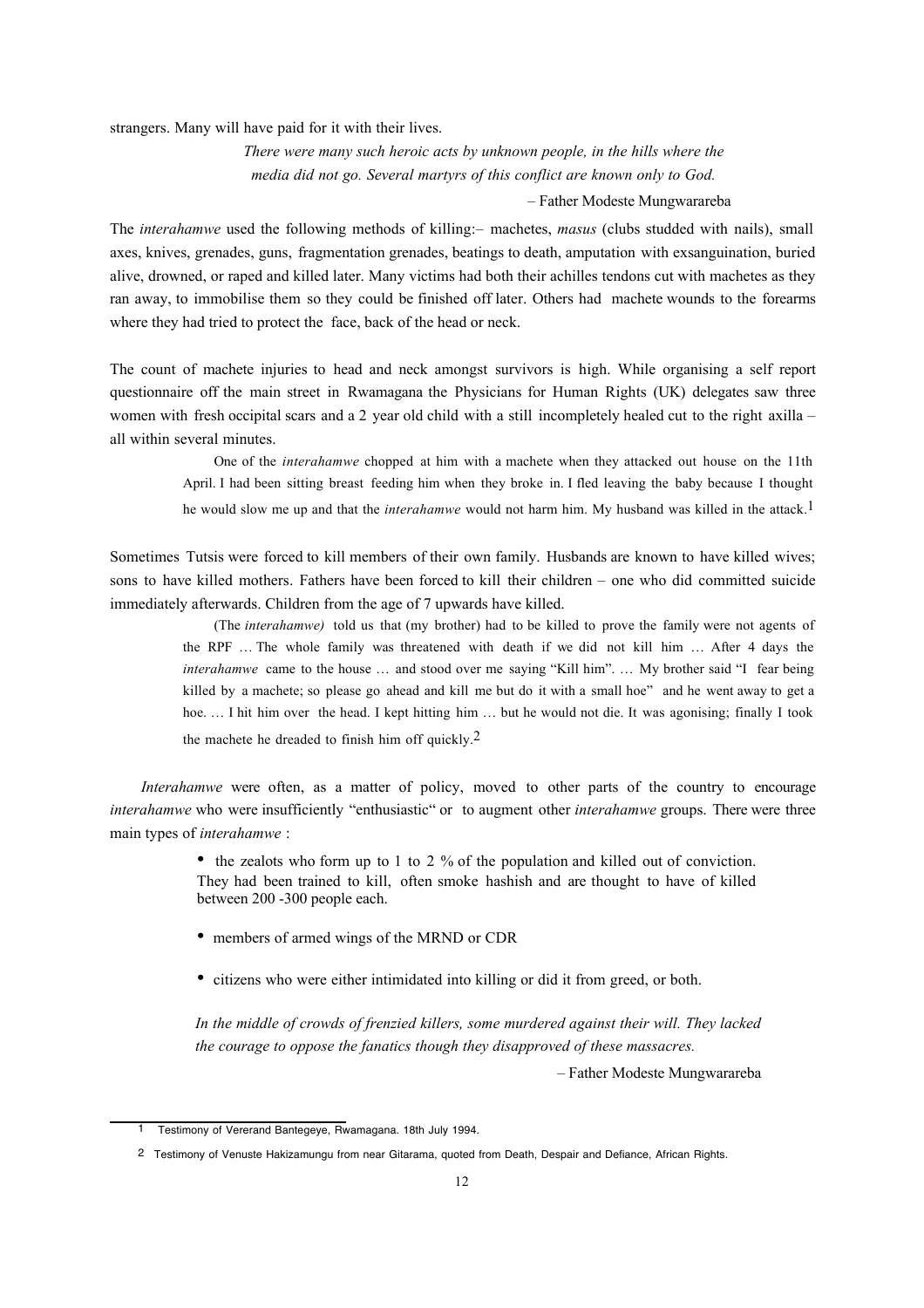### The first few days and weeks in Kigali.

Maria3 lived in Kigali. At twelve, was the oldest of six children. On the evening of 7 April, she went as usual to fetch water even though she had heard on the radio that the president had been killed the previous evening and a curfew had been imposed by the interim government. When she got home she found her mother disembowelled and her father, brothers and sisters with their throats cut. Terrified she ran to her grandparents only to find they too had been slaughtered. After three weeks alone in the bush she was found and cared for by a member of the Ghanian Battalion of UNAMIR who then handed her on to the RPF when the fighting finished in Kigali.

Jean-Baptiste Kayigamba is a journalist who worked on an independent newspaper as well as being an human rights activist, a member of Association de la Volunteer de la Pays4 :–

> In the months before (April 6th) soldiers from the Presidential Guard had been frequenting new drinking places to observe people and note where they lived – presumably so that they would be able to target them when they needed to. American friends had said that they had sometimes been quizzed by strange people. On April 7th (the day after the plane crash) I saw the same troops on the streets at the same time that people started to report killings around the city. The militia had recently been extremely active and everyone was well aware of the situation because we had had some houses destroyed and some families were no longer spending the night in their houses.

> On April 6th I was in Kigali, busy the whole day writing a report about some displaced people whom the *interahamwe* had attacked. (When we heard that the president's plane had crashed) we went out on the streets to see what was happening – we stayed out until midnight watching and wondering. Radio Rwanda went off the air as usual at 11pm but instead of closing down normally RTM played classical music through the night. At 1 am a short wave French station claimed the president was dead and this was soon confirmed by BBC World Service. I could not sleep…

> At 5 am Radio Rwanda announced the Cabinet was asking everyone to stay at home because the President had been killed by the enemy. I heard gunfire from the direction of a police camp and possibly other fire in response. We remembered that when the RPF had invaded in October 1990 the police had opened fire in a simulated attack, possibly using it as a pretext to hide the mass arrest of people and we wondered if this was another attempt to cover illegal activities. Later we went to check the road outside. Witnesses there said they had seen the abduction of a prominent Tutsi, the chairman of my human rights association, whose name was Charles Chamuchiga. They had seen him in a pick up being taken away by the Presidential Guard and we realised that they had started weeding out prominent Tutsis. We had expected to hear on the radio from the Prime Minister (a member of an opposition party) by now, perhaps calling for people to remain quiet. What we got instead was an correspondent on Voice of America saying that he could see her house was surrounded by the RGF, and that the bullets were flying everywhere and that she could not get out.

> About 10 am a group of people told us about entire families from our vicinity who had been wiped out that morning. Soon after five Presidential Guards erupted into our compound and we ran away. They broke into the rooms of some women civil servants and killed 4 of them – one who pretended to be dead told us what happened later.

> I ran to the Centre des Langues Africaine where there were white Missionaires d'Afrique. Later on I and my housemate tried to reach other families in our compound to warn them that they had started to kill people and in a matter of 20 minutes maybe 10 families from the compound had joined us in that Centre with their children. Meanwhile other people had run to the Centre from outside the compound. At 4 pm we

<sup>3</sup> Testimony of Maria. Kigali airport. 15th July 1994.

<sup>4</sup> Interviewed in Nyamata on 20th July 1994.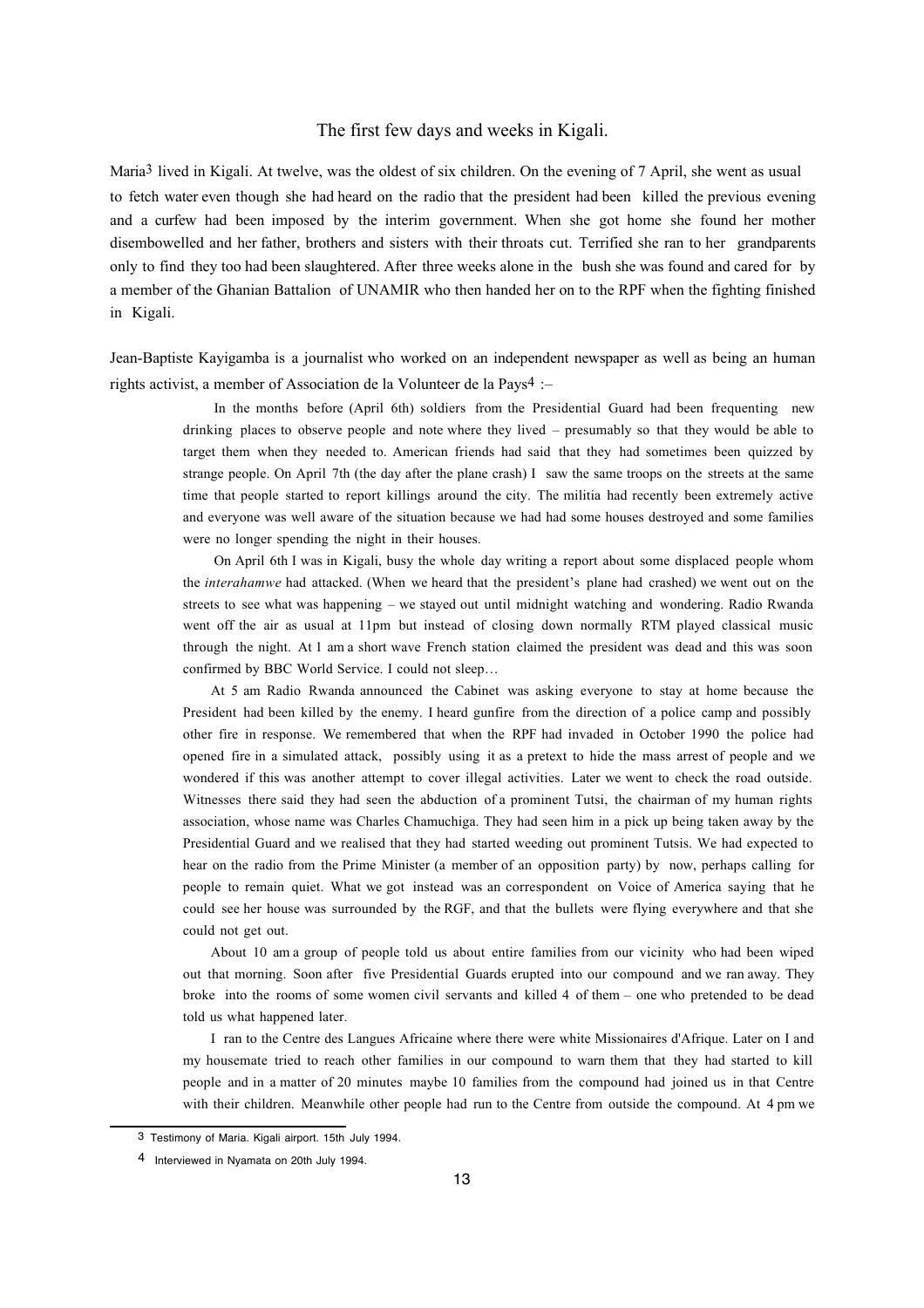decided it would be best to move those families to Sainte Famille and Sainte Paul (religious community complexes) where the families of the Presidential Guard and government officers had also been taken for protection before being moved out of Kigali. Some of us removed the bodies of the 4 ladies who were killed and buried them near the centre. There was a curfew at 10 pm. It was not announced on the radio but the roadblocks were already set up on April 7th.

We were taking details about people who had been killed as survivors came in. One of the ladies had got shot in the abdomen; these missionaries couldn't help. We could not give her a mercy killing, but in the morning people went to check and they found that she was still breathing. On the 8th they gave her some porridge and the man in charge of this centre persuaded a lieutenant in the RGF who had come, maybe to find out what was going on, to take her to the hospital. So this lieutenant took her to the hospital and then we heard stories of killings at the hospital. Apparently on the 8th they had started to kill patients at the Central Hospitale Kigali. A friend of mine was taken there and later a witness told me that he had been killed.

There was no food or water. The numbers of people at the Language Centre were increasing. We asked the priest, an expatriate, to contact UNAMIR (United Nations Assistance in Rwanda) who were only 10 minutes walk away but they said that they could do nothing except lend us a phone. We used it to phone Tutsis elsewhere in the suburbs who said they were staying inside, terrified, but they could see the *interahamwe* on the streets. Later the phones in our sector of the city stopped working. The expatriates were evacuated when the French and Belgian soldiers arrived but they left the phone. By then there were 400–450 people at the Centre.

Two weeks after the president's death the Presidential Guard, gendarmarie and and *interahamwe* came to the Rugengi area. They started cutting down bushes and banana plantation in the garden to stop people using them to hide. At 10 am a number of them with hand grenades, machetes, and guns surrounded the Centre. They herded everyone into one area and asked for identity cards. Some had left their identity cards at home, others had Tutsi identity cards. They had a lists of people they wanted – Tutsis and moderate Hutus. They beat them there and then and took them round behind the building. By noon no one knew what to do for the best – everyone was milling about. Then the security forces asked the women to move to the Sainte Famille, so they started packing. Later in the afternoon a priest called Wencester Munyeshyaka came to see what was happening. He asked for the women to be spared but tried to reassure the men even though he knew the préfet was there and he would have known that we might be killed. He was alleged to be on the *interahamwes'* side – he was the same priest who went around with a pistol and grenades and he was based at Sainte Famille (see later). Eventually they took away 50 moderate wing Hutu people with whom they had had problems before – the soldiers and gendarmes let the *interahamwe* choose their victims. What saved me was that I had not been very visible in recent months because I had been so busy and the *interahamwe* did not know me. They pushed a stick grenade against my chest. "We don't know you" they said. "I live in a Catholic hostel" I replied. They had no idea I was educated. My housemate, a teacher, was taken away. They asked the rest of us to go to their own homes even though they were planning to kill us. They expected we

would be caught at checkpoints. I negotiated with a Hutu that I would go to Sainte Famille the next day and spent that night in my own hostel.

At 3 pm on Friday 22nd April we heard gunshots. Nearby there was a place where the *interahamwe* killed people and it was there those who had been on the lists were killed. 2 survived because they gave the *interahamwe* an expensive watch. "You go" they had said. "You will die later." I met them later at Sainte Famille. Another escaped by running away and he also turned up at Sainte Famille and eventually survived. My friend, Albert, was shot in the eye as he tried to escape and was killed with a screwdriver. Their bodies were still there the next day. Later they were put in a trench and covered with grass. Patrols were collecting the bodies.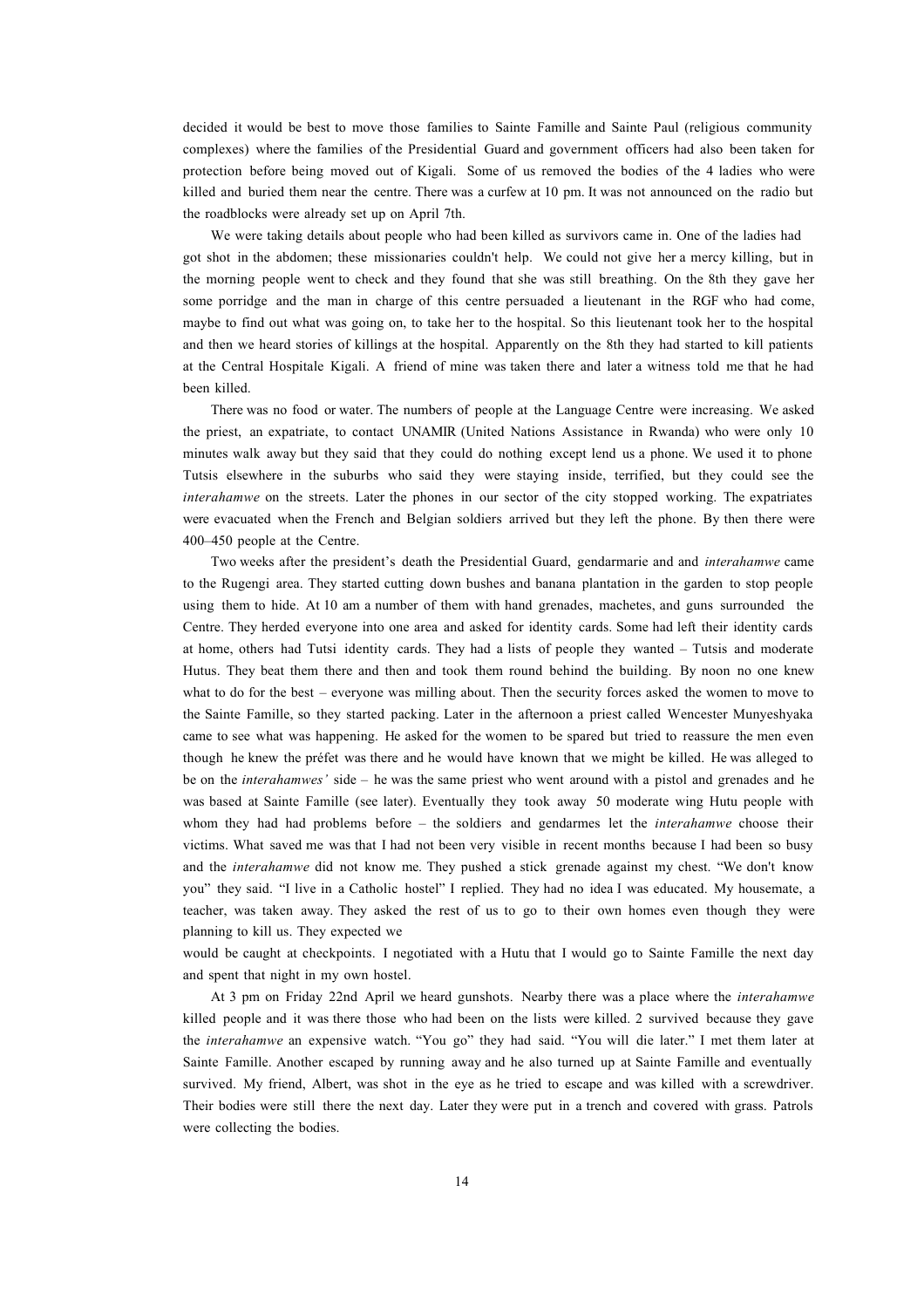Within the 1st week, the Presidential Guard and militia had killed an estimated 20,000 people in Kigali and its immediate environs. 5

### The Sainte Famille Parish in Kigali

The president of the *interahamwe* in the Rugenge sector of Kigali was, extraordinarily, a woman called Angeline Mukandutiye who was not only a Tutsi but a director of primary schools and mother of 4 children. She was identified by Sister Suzanne, Mother Superior of the Congregation Soeur Theresa de Calcutta Orphanage, by Innocent Munyaneza, Alfred Rutembeshawho works in the pharmacy at the Sainte Famille clinic and by K.K., a former airport worker. Angeline's identity card, with her Tutsi ethnicity clearly marked, was lent to Physicians for Human Rights (UK). A blackboard in her garden which gave details of her killer squads' areas of responsibility bore the instructions "Don't fire in the air, fire directly at your target" was televised by the BBC's Foreign Editor, John Simpson. Physicians for Human Rights (UK) was given a list names of 30 of the local Rugenge *interahamwe* by K.K.<sup>6</sup>, after considerable consultation with other locals in the Sainte Famille area. Sainte Famille is a religious complex of church, clinic and school.

The behaviour of the *interahamwe,* RGF and gendarme was unusually circumspect with regard to the refugees at Sainte Famille, Sainte Paul, Hotel Mille Colline, the King Feisal Hospital and the Amaharo Stadium – presumably because international observers were watching.

> So many people took refuge in the Sainte Famille parish that the *interahamwe* came daily to take away individuals. On one occasion it was 150 people but usually it was less but up to 60 a day. They could just drive in and do whatever they wanted. In the first few days there were curfews and the roadblocks where people were caught and subsequently killed. Many people injured in the first few days delayed came to the clinic because initially they went into hiding. At first it had been difficult to know who was who because of the confusion and the *interahamwe* leaders would come with lists of names The *interahamwe* were collecting people right up to when Kigali was freed. They picked Tutsi people and opposition people7 .

The head of the mission at the Sainte Famille was called Father Anaclet Musunvaneza. He was forced to leave as soon as the killings began, being replaced by a Wencester Munyeshyaka, but stayed at the nearby church of Sainte Paul and kept in touch with Sainte Famille. He calculated that at least 4000 people had been taken from the complex and killed in the three months.8

Many found Sainte Famille safer than staying at home; Jean-Baptiste Kayigamba continues:–

On Saturday morning we decided that we were going to be killed if we stayed put (in the hostel), so I and a friend got clubs and pretended to be *interahamwe*. We managed to reach the Sainte Famille complex 2–300 hundred yards away. There we found gendarmes pretending to protect the refugees. On Sunday those 15 of 17 who remained in the hostel were killed and Hutus were asked by the *interahamwe* to bury them in the compound of the hostel. Two of them had hidden in the toilets and later made it to Sainte Famille.

I was 2 weeks at Sainte Famille. The ICRC would bring us food. Every morning the *interahamwe* used

<sup>5</sup> Secretary General's report to the President of the Security Council. Ist October 1994.

<sup>6</sup> Testimony of KK. Kigali. 14th July 1994

<sup>7</sup> . Testimony of Innocent Munyaneza and Alfred Rutembesha, Kigali. 14th July 1994.

<sup>8</sup> Testimony of Fr.Anaclet Musunvneza. Sainte Famille. 14th July 1994.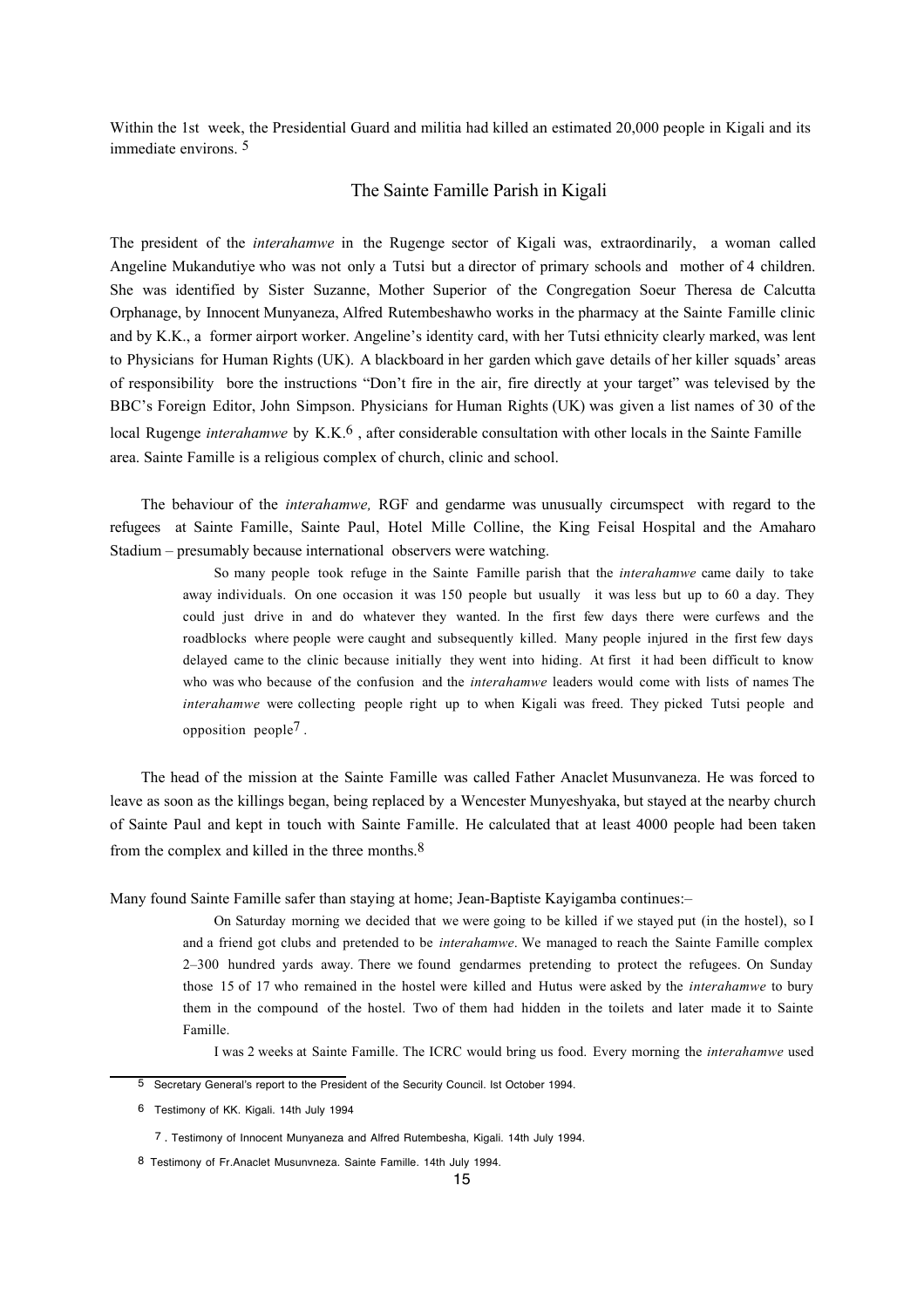to come to seeking people they wanted. They called out names from lists but nobody ever answered. They were after 2 or 3 particular journalists. There were about 6,000 there so they could not go through everyone's identity card. On May 6th, after the burial of the President, the *interahamwe* said they would kill everyone. Soon after my sister found out where I was and bribed a member of the gendarmarie at Mille Colline Hotel with 100,000 Rwandese dollars to let her take me away from Sainte Famille to the hotel underground car park. From the Mille Colline Hotel I was eventually exchanged for RGF prisoners by the RPF.9

Aurea Uwizeye, a Tutsi aged is 38 was injured in Kigali on 15th April. She had been forced to lie prone and was then shot from behind. Her husband was killed and her 3 children are still missing. She sheltered 18 days in Sainte Famille until evacuated after the RPF liberated them. She confirmed that each day 15 or more people were taken out by the *interahamwe* to be killed. On the 17th of June 65 people were shot in the compound.10

From the beginning the (Sainte Famille) church was guarded by gendarmes. At first they seemed to provide security but as time wore on they appeared more and more to side with the *interahamwe.* 

> We could see (the *interahamwe)* kill people with machetes just outside. They did not use guns so as not to alert the gendarmes who had been brought in to guard us.11

100 metres down the hill from Sainte Famille is the Congregation Soeur Theresa de Calcutta Orphanage. The Sister Superior, who is French, remained throughout the conflict. When Physicians for Human Rights (UK) visited there were 250 children present – orphans, children who'd lost their parents, and children who were sick. Children were still coming in on the the 14th of July – at a rate of up to 10 or 15 a day or just one a day. At the time Physicians for Human Rights (UK) visited they were short of water. ( Kigali was without food, water, telephones or electricity for many weeks after the RPF won control) Some parents were coming to claim their children.

> During the genocide injured children were being brought here – some as long as three days after their parents had been killed. They refused to live. They died. 10 to 15 children died of diarrhoea. There was often no water and no food. We were constantly being threatened by the *interahamwe* with being shot. During that first week in April the *interahamwe* came to the orphanage 8 times daily to find hidden people they were seeking. They simply jumped over the wall. At that time there were 150 children. They beat up one of the sisters. There were many Tutsi people hiding in the roof. They only managed to find and kill 8 of them – two were women. 17 women were being hidden at one stage. They threw bombs into the garden and on to the roof of one of the buildings. They shot at the car owned by one of the sisters. One *interahamwe* member called Sadakie wanted to kill me and was put in prison by the gendarmarie when he threatened to shoot me. The *interahamwe* were mostly local people. We saw children killing people – one 12 year old killed a man.

> The *interahamwe* were particularly looking for a journalist called Andrew Kameya who lived near Sainte Famille and had worked for an opposition paper. He hid in Sainte Famille throughout and may have survived but his wife, Suzanne and child, hid in this orphanage and were both killed. The night before she was discovered she had a stroke because she was so terrified. She was beaten to death in front of me. On the

<sup>9</sup> Testimony of Jean-Baptiste Kayigamba, a human rights activist and journalist working on an independent newspaper. Kigali. 20 July 1994.

<sup>10</sup> Aurea Uwizeyewas interviewed in Gahini Hospital. 15th July 1994.

<sup>11</sup> Testimony of Albert Majaro who was in Sainte Famille. quoted from Death, Despair and Defiance, African Rights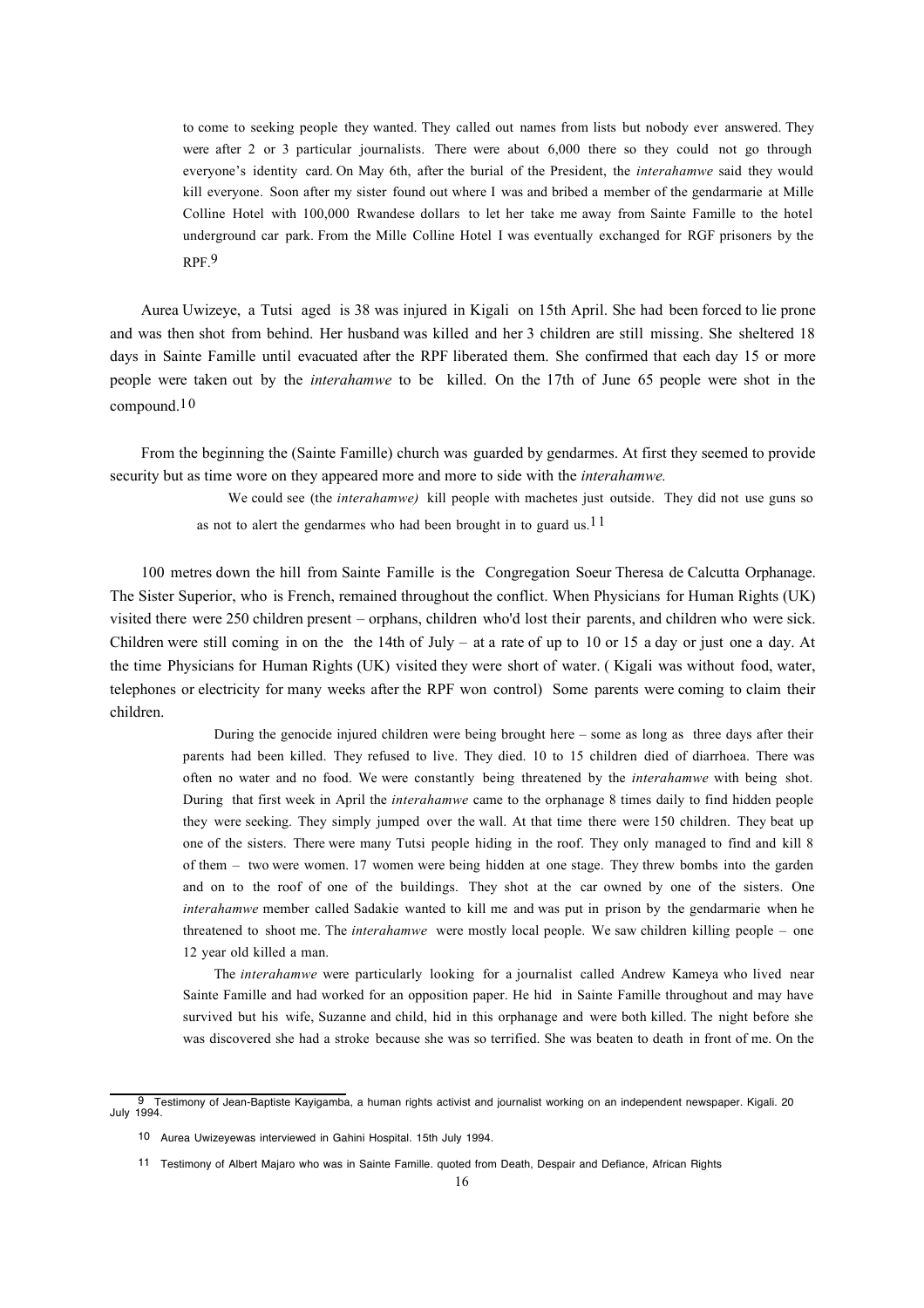17th of June 52 people sheltering in Sainte Pauls (a nearby church) were killed<sup>12</sup>. They were shot in the head. One our staff, a man called Innocent although he is known as the "boy" even though he was 38, was killed in Sainte Famille having hidden there for 2 months.<sup>13</sup>

### The disposal of the bodies

Latrine pits are cylindrical holes 1-2 metres across dug 15 metres or more deep into the ground. They may be found in the garden or within a building or room ie toilet. The *interahamwe* found them convenient places to dispose of corpses although more normal mass graves were also a common sight. Physicians for Human Rights (UK) was shown 7 latrine pits in the Rugenge sector of Kigali. It was difficult to clearly see human remains at the bottom of each but the smell of decomposing bodies, the blood splashes on the ground and adjacent walls and the personal effects such as prayer beads and identity cards scattered around the entrance to the pits left little doubt about the purpose to which they had been put. Children were sometimes thrown in alive – some of those that survived the 45 foot drop climbed out by inching up the walls in the same way a mountain climber moves up a "chimney" – supporting themselves by pressing the back and arms and legs outwards in opposite directions against the walls and inching upwards.

One family of 20 Tutsis living round the corner from Sainte Famille were killed by *interahamwe* on 7th April and were buried in a next door outside toilet building which was then demolished on top of them. 2 *interahamwe* from the list given to Physicians for Human Rights (UK) were named as being involved in their murder.14

> I was buried alive on 1st June in a mass grave with 100 other bodies but climbed out and fled in the general confusion. My elder brother was shot so that he fell into the same grave. When he climbed out he was shot again and this time killed. My father was killed on 6th June. My mother was spared because she is a Hutu.<sup>15</sup> (Physicians for Human Rights (UK) examined the alleged grave which was 6 x 4 metres in size and placed in within yards of houses, perhaps 100 metres from Jean Claude's home)

> Twayigira Charles, Subika Joseph and Muyoboke Bosco were killed and buried in a latrine pit in the Rugenge sector.16

Vuna Maria Mukankusi saw the bodies of 10 adults and 10 children thrown into latrine pits over a period of many weeks. 3 of the children survived  $-2$  by climbing out themselves. She cared for each one of them all until the RPF arrived and evacuated them to the Amaharo stadium, Kigali. She also saw, in April, a Tutsi family of 10 lined up in front of their house nearby and shot and then the house demolished. Their bodies lay there for several days she said. The house she pointed out had been partly knocked down. 17

Physicians for Human Rights (UK) examined the pit described below. There was olfactory evidence of human remains within and a bloodstained (Tutsi) identity card and other personal effects within 3 yards of the entrance

<sup>12</sup> probably referring to the 62 men taken and killed on the 14th June

<sup>13</sup> Testimony of Sister Suzanne, Sister Superior of the Congregation Soeur Theresa de Calcutta Orphanage. Kigali. 14 July 1994**.**

**<sup>14</sup>** Testimony of KK. Kigali. 14th July 1994

<sup>15</sup> Testimony of Musayidine Jean Claude. Kigali. 14th July 1994**.**

**<sup>16</sup>** Testimony of John Majes. Kigali . 14th July 1994.

<sup>17</sup> Testimony of Vuna Maria Mukankusi. Kigali. 14th July 1994.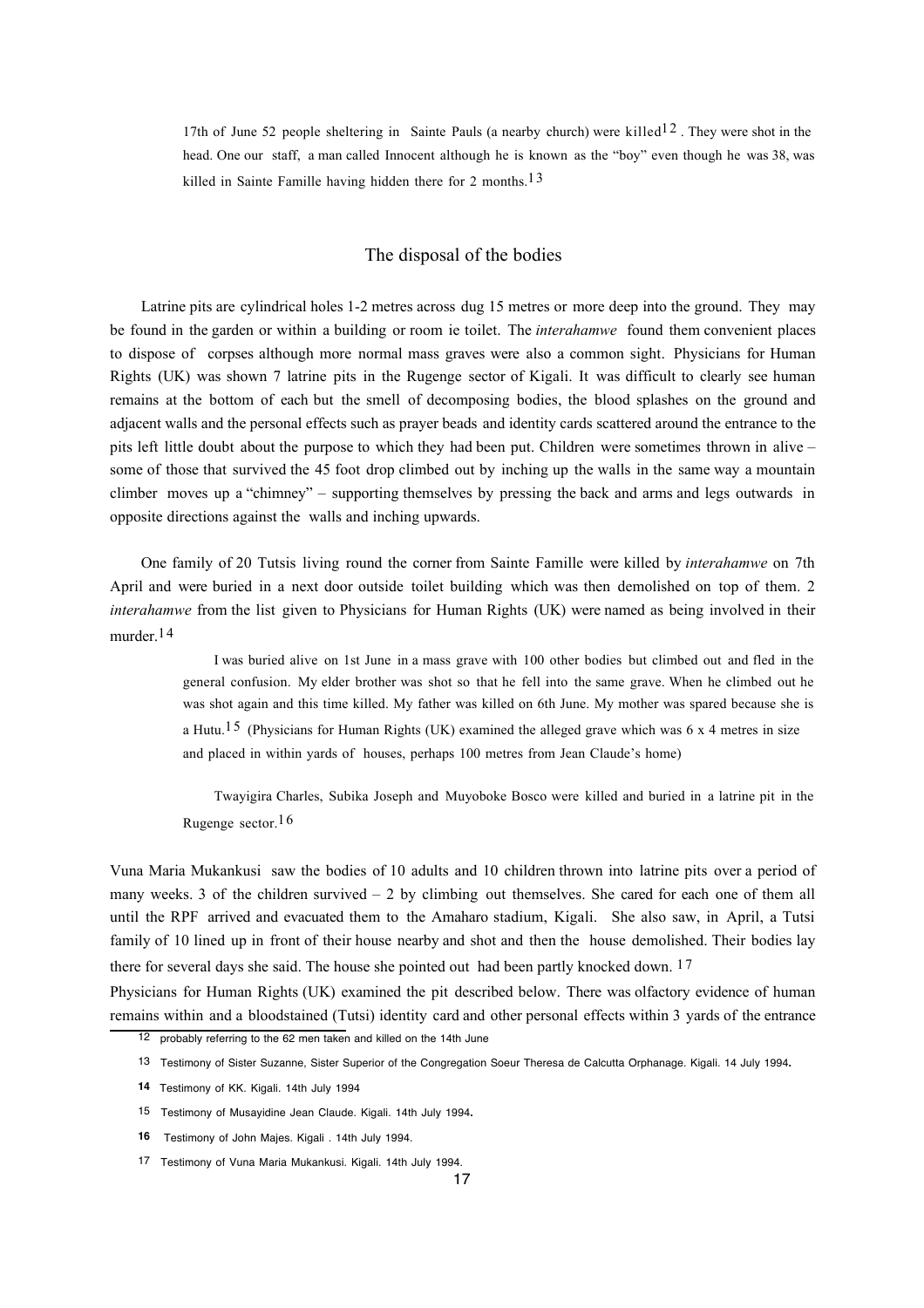to the pit.

I saw 5 bodies put down the pit in the garden of Munyantore Ernest, a member of the local *interahamwe* who has since been killed. There are said to be 50 bodies in that one pit. 18

Beatrice Mukandige is 24. She comes from sector Nawe, commune Bicumbi, Prefecture Kigali. She experienced many of the different horrors of the genocide and the attentions of both *interahamwe* and Presidential Guard.

> When the *interahamwe* started to get near, my father and others decided to fight back supported by the local bourgmestre. So the Presidential Guard were brought in and we were overrun and my father killed. Mother suffered a machete head injury and 3 of my aunts and uncles were killed. My three brothers have survived. I fled with my friends to the Hill at Mururire to be near a Tutsi counsellor called Bakundukize who gave us refuge for 2 weeks. He was later killed. There were so many people there that we overpowered the *interahamwe* again so the Presidential Guard were called back 2 weeks later. We ran away again and I was trying to find my way back near to home to seek shelter from another counsellor called Manaraho Dionizio but he kicked us out of his garden after 24 hours. I decided to go home to die. There the *interahamwe* took all us girls and shared us out. One of them paid 1,000 Rwandese Francs (about £1.50) to take me "as his wife" for a week. His name was M. from the north west Rwanda. He raped me every night. The names of other *interahamwe* were R., N.M., and A. – the last also known as "the butcher" because victims were brought to him to be killed. The names of those I know who were taken to be killed were: Olive and her 4 children, a girl called Uwimana, a boy called Rutembeza. Other girls called Muleamana Berna and Uwera were also raped. Another, called Nibakaisabe Vivian, "cost" the same as I. I escaped by pretending to go to the latrine at one in the morning and came to Rwamagana where I found my mother was okay.19

It is generally accepted that it was the Presidential Guard that assassinated the presidents of Rwanda and Burundi and their staff, the event that signalled the beginning of the slaughter. Within minutes the Presidential Guard had set up the roadblock that prevented UNAMIR troops based round the corner from reaching the airport to investigate the cause of the plane crash. Very early next day they assassinated Hutu opposition members of the government and started to kill previously marked out liberal intellectuals, human rights activists and journalists.

The Guard were very active throughout the genocide. On 19th April, the President of the self appointed interim Rwandese government, Dr Theodore Sindikubwabo, spoke on the radio and called for the killing of "accomplices" in Butare. The Presidential Guard flew in that night and dug pits, filled them with burning tires, and pushed Tutsi into them. They also executed Tutsi near the National University for the next three days, killing thousands. 20

In the middle of April the country's only psychiatric hospital was overrun by Presidential Guard garrisoned at Kigali airport after they were summoned because 2 refugees hidden in the capacious buildings fired at marauding *interahamwe*. All but 20 of the 250 patients are alleged to have been were killed. In July Physicians for Human Rights (UK) found there to be extensive grenade damage to floors and roofs and automatic fire had raked the walls. Unburied human remains still littered the ground to the rear of the hospital. Nearby there were dozens of graves placed haphazardly in the banana plantation that were alleged to contain 3-4 bodies each where victims had been buried where they fell.

<sup>18</sup> Testimony of Ahabantegeye Christine. Kigali . 14th July 1994.

<sup>19</sup> Testimony of Beatrice Mukandige aged 24 years from sector Nawe, commune Bicumbi, Prefecture Kigali. Rwamagana. 18th July 1994

<sup>20</sup> Secretary General's report to the President of the Security Council. 1 October 1994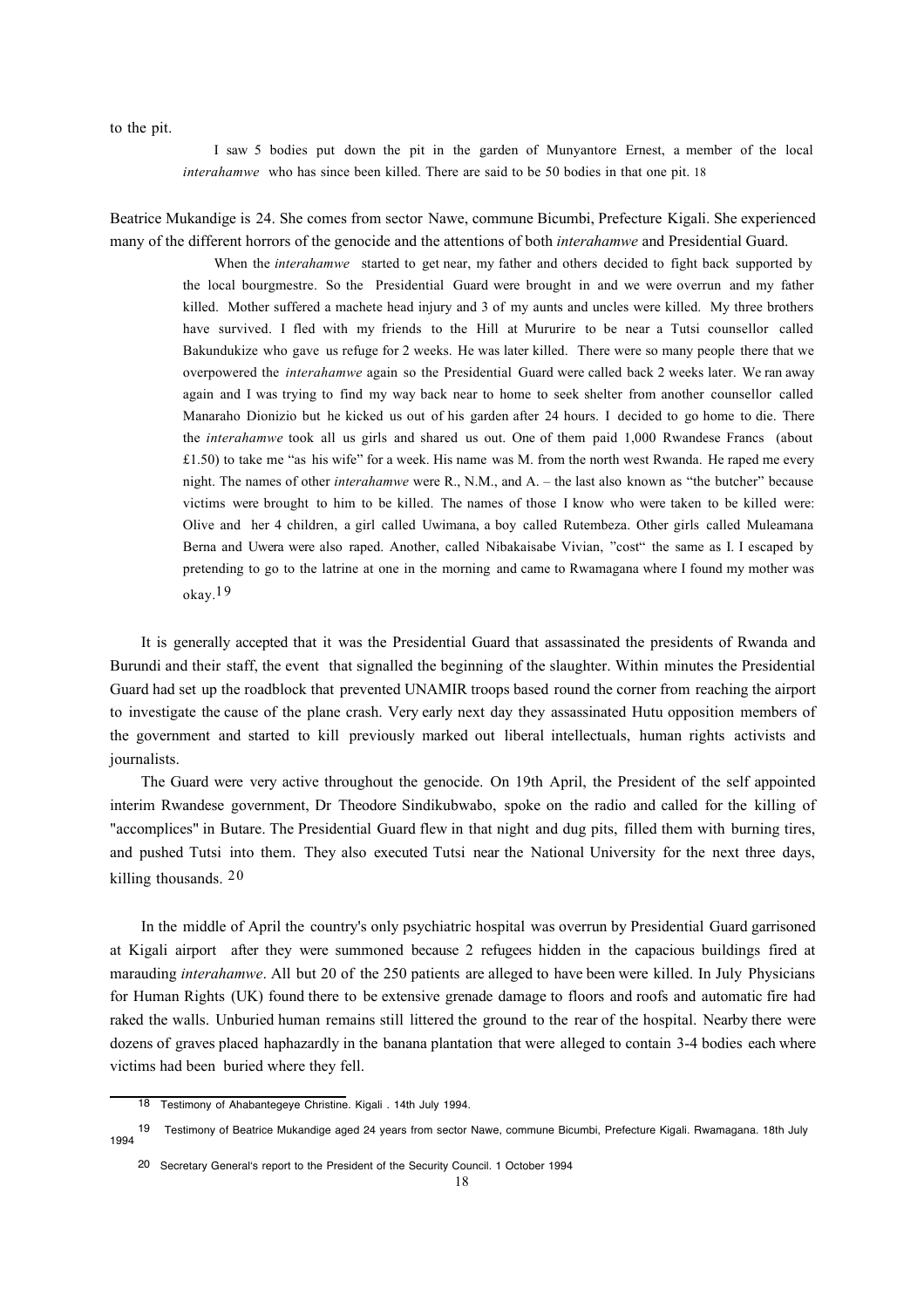Immediately after the death of the President everyone was asked to stay indoors. If you went out to get food at the market there were roadblocks around. This did not prevent people from moving but we did have our identity cards checked. We noticed that the homes of Tutsi people were being burned down and thought it was the *interahamwe* doing it but it was the soldiers who were doing it. On the 20th of April, my nephew, a teacher at the military school in town, came home with a deep cut in his neck. He was unable to speak and had to hold his head on. He went to the medical centre but subsequently died. That day an aeroplane had landed with rumours that the Presidential Guard were coming to kill people. I fled to the guest house (of the university) and hid in the ceiling with 2 children from my home and a babysitter. I left my wife who was pregnant at our house. A Hutu neighbour who was a lecturer at the University hid my wife at night. She spent the days at home on her own. The *interahamwe* visited my wife and told her that they would come to kill her after the delivery of the baby. This continued until the delivery of my baby at home.

To get food the babysitter, who had a Hutu nose, went out to the bank and bought food. Later the *interahamwe* wanted to use the guest house in which I was hiding to sell beer from. Apparently a man watching the area had told the administrator that I was hiding inside and he warned me. But soon the RPF got near and trucks came round to evacuate people to Cyangugu. I climbed down from the ceiling for the first time for 2 months. We were unable to get into the convoy. About 20 of my relatives were killed. Many university staff I knew were killed. I am saddened by what happened and my wife is still traumatised by the RGF who looted our house. Even now she won't go home. She still sees the army coming.  $2<sup>1</sup>$ 

The gendarmarie, in general either colluded or participated in the massacres. Some have been described as being the most vicious killers in Rwanda. But as with all groups involved in the genocide there were people who tried to help the victims…

> The *interahamwe* were most interested in looting in Rwamagana initially but the killing started on the 11th April. I was responsible for 48 student nurses from the local hospital. Between April 7th and 20th all the teachers came to stay in the the nurses home. A gendarme called Michael Havugiyaremye who was a major was always visiting and warning us when the interahamwe were active in area . He then found a lorry for us to leave on. We were aiming for Nyanza when the *interahamwe* in a town on the way who had been killing everyone with a long nose turned us back. By then we were a convoy of 150 people and we got a police escort to Izaza where again we got turned back by *interahamwe* despite paying them large amount of money. We returned to Rwamagana. The RPF phoned us on the 20th and brought us to Gahini on the 22nd. There were 51 students and 48 went to Gahini. 3 went with their parents.22

Robert Kajuga is a Tutsi, yet he was the president of the *interahamwe.* This did not protect his family…

Three gendarmes went to the home of my brother Hus … (and) took 12 people out on the lawn and shot them.23

<sup>21</sup> Testimony of Athanase Mbarubukeye, manager of the guest house at the University. Butare. 22nd July 1994.

<sup>22</sup> Testimony of Sister Hélène Nayituliki, a Belgian nun with Soeurs Menedine d'Oudenaande and the headmistress of the Rwamagana School of Nursing. Gahini. 18th July 1994

<sup>23</sup> Testimony of one of Robert Kajuga's brothers 28th May 1994. Quoted from Death, Despair and Defiance, African Rights.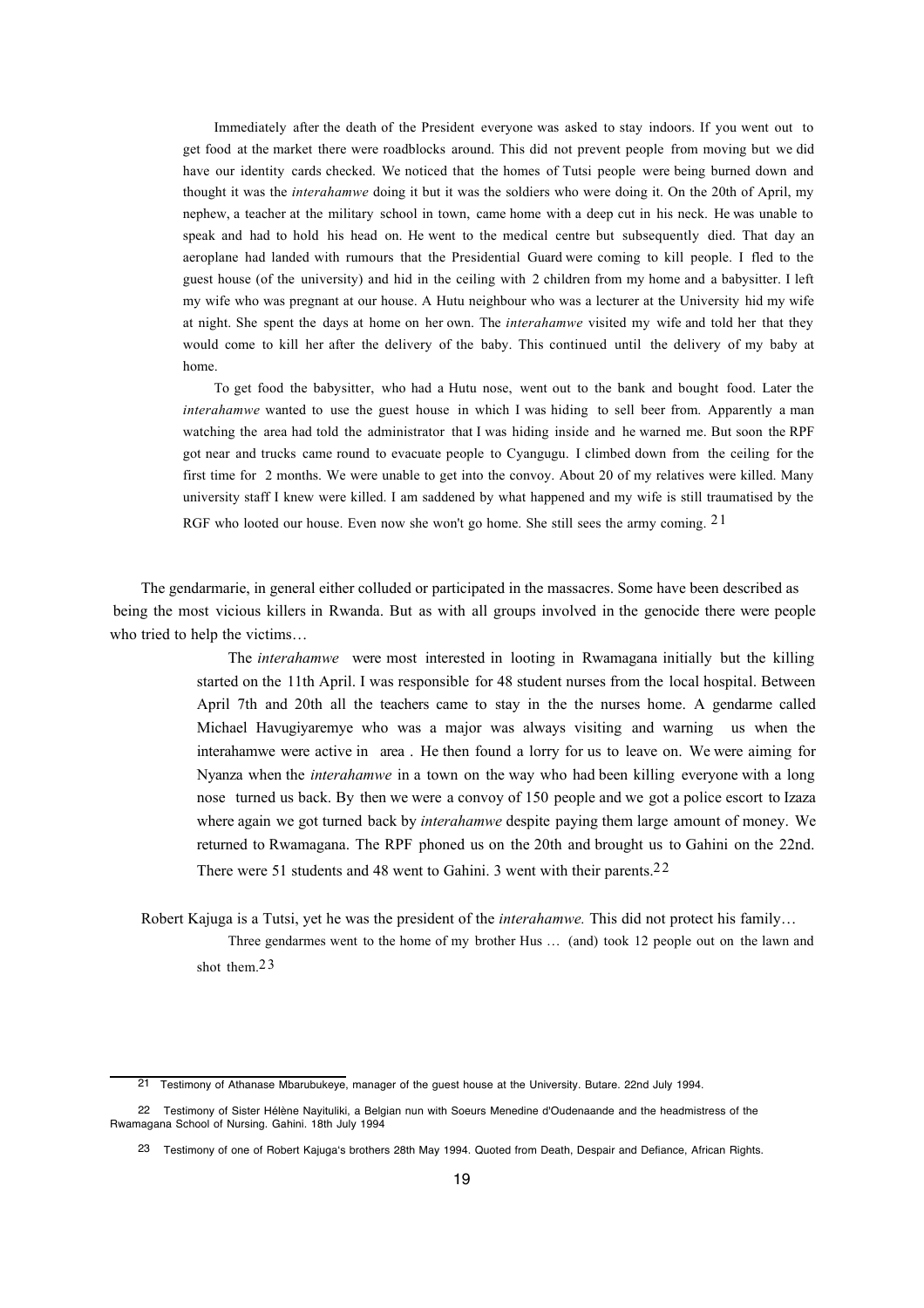### The orphans stories

The children were living at the orphanage at Gahini where they had been brought by the RPF. They were all interviewed on 17th July 1994.

Kubwimana Tewoneste is a 15 year old boy and comes from the commune Mugesere.

"Both my parents have disappeared and may be dead. We had taken refuge in the same place as many others were killed. I have no idea where my 3 brothers and sisters are. It all happened on the 19th of May when the *interahamwe* attacked our church of the parish of Zaza. I was hit twice with a spear and by a machete on the back of the head. There were about 5000 people killed."

Mukarusanga Nikuze is a girl of only 8 years old and comes from the commune Muhazi.

"My mother and father were killed by the *interahamwe*. on the 15th April. I was hit on the head with a masu and was wounded in the chest by shrapnel. I do not know what has happened to my brothers and sisters, they have disappeared."

Clavere Mbanda, a boy, is also only 8, and comes from Kibungo commune, Gatore.

"My parents and two brothers were killed by the *interahamwe* in April. My other brother had been taken to Italy because he has a wound in the leg where he was shot in the left thigh and he a panga wound to the forehead." 24

Angerike is a 5 year old girl. Her parents were killed and she was raped by the *interahamwe* and in Kigali. She was reluctant to speak and when she did it was very slowly and very quietly.

Terefina is a 5 year old boy. He had a wound in the forehead still discharging pus. "I only know I am alive. I have no idea how I got here. I do not know if any of my family family are alive or dead."

Rebecca Mukantari is a 12 year old girl from the commune Kanzenze.

"On the 20th April the *interahamwe* attacked out house and killed my brothers and sisters and my mother and father. I was beaten over the head with clubs and only survived by pretending to be dead."

Mukmazimdaka is an 8 year old girl from the commune Mbandazi near Kigali. She had a shrapnel wound at the angle of the left jaw.

> "I do not know where my parents and sisters are and I do not remember how I got this injury".

Jojerina Uwimbabazi is a 12 year old girl from the commune Gikoro.

"My parents were in Kigali and I have no idea if they are dead or alive. I was staying at a village where a local administrator told us we had to go to the community headquarters. When we got there the *interahamwe* killed everyone. I was found lying under bodies by Europeans from Rwamagana. I have been shot in the right wrist and have lost some of my fingers. I was also hit over the back of the head with a stone and still feel sick."

<sup>24</sup> The most severely injured, more than 3,000 children from RPF controlled Rwanda, had been evacuated to Italy by helicopter to Italy, Spain and France. They would have died otherwise.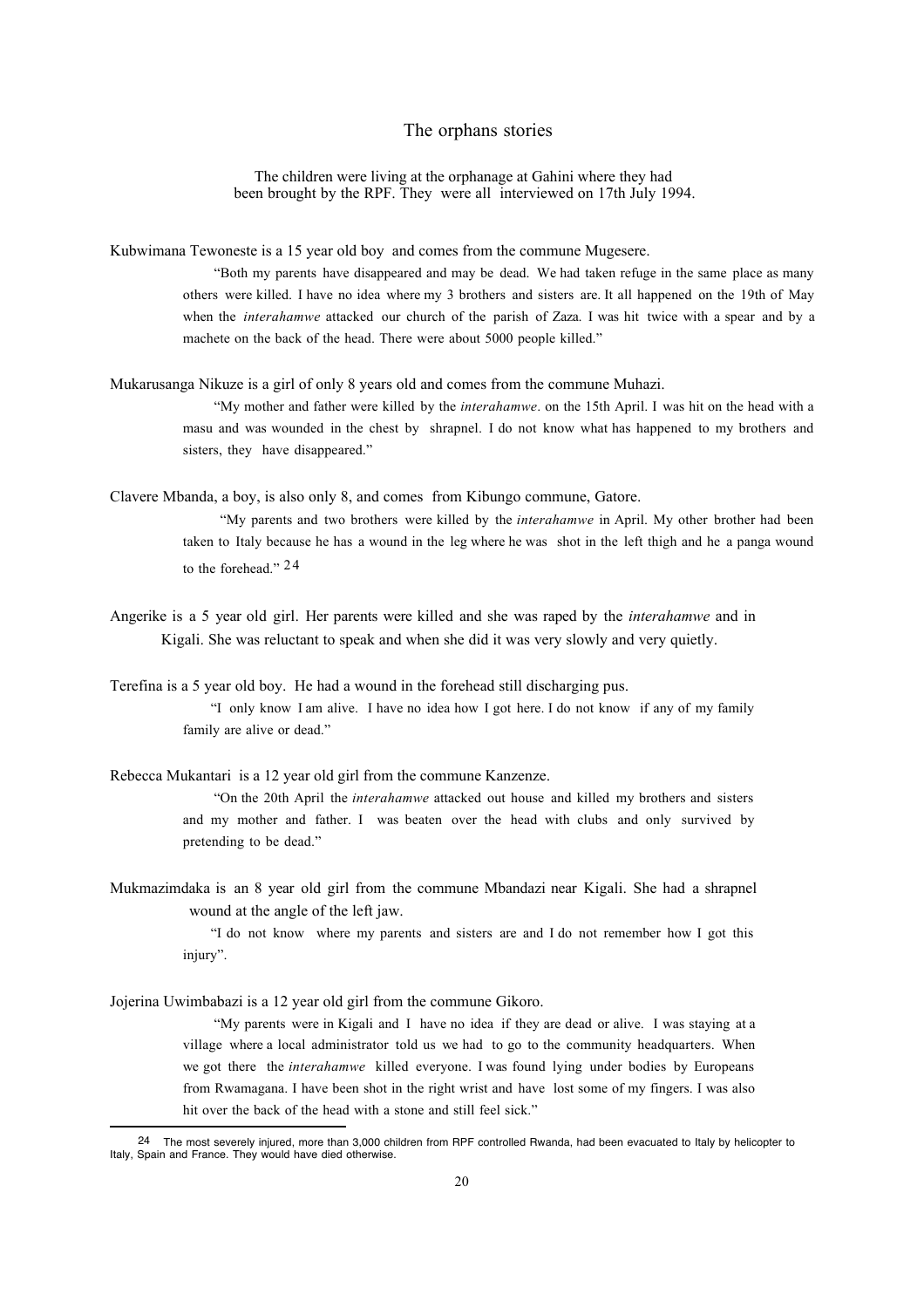Irene Ngabire is a 10 year old girl from the commune Rubongo. She had a wound over the left eye and face.

> "We were all hiding in the bush. My mother and father were killed by the *interahamwe* with stones, spears and pangas. I was with my sister who was not injured. We were found among all the dead bodies. I was cut over the left side of the head with a machete.

Bagira Iswubaza is a 7 years old boy. He was unable to say anything at all. He had a scar running through the left eye (which was lost) and another scar across the nose going over to the right side of the face. He had been hit with a machete by the *interahamwe*.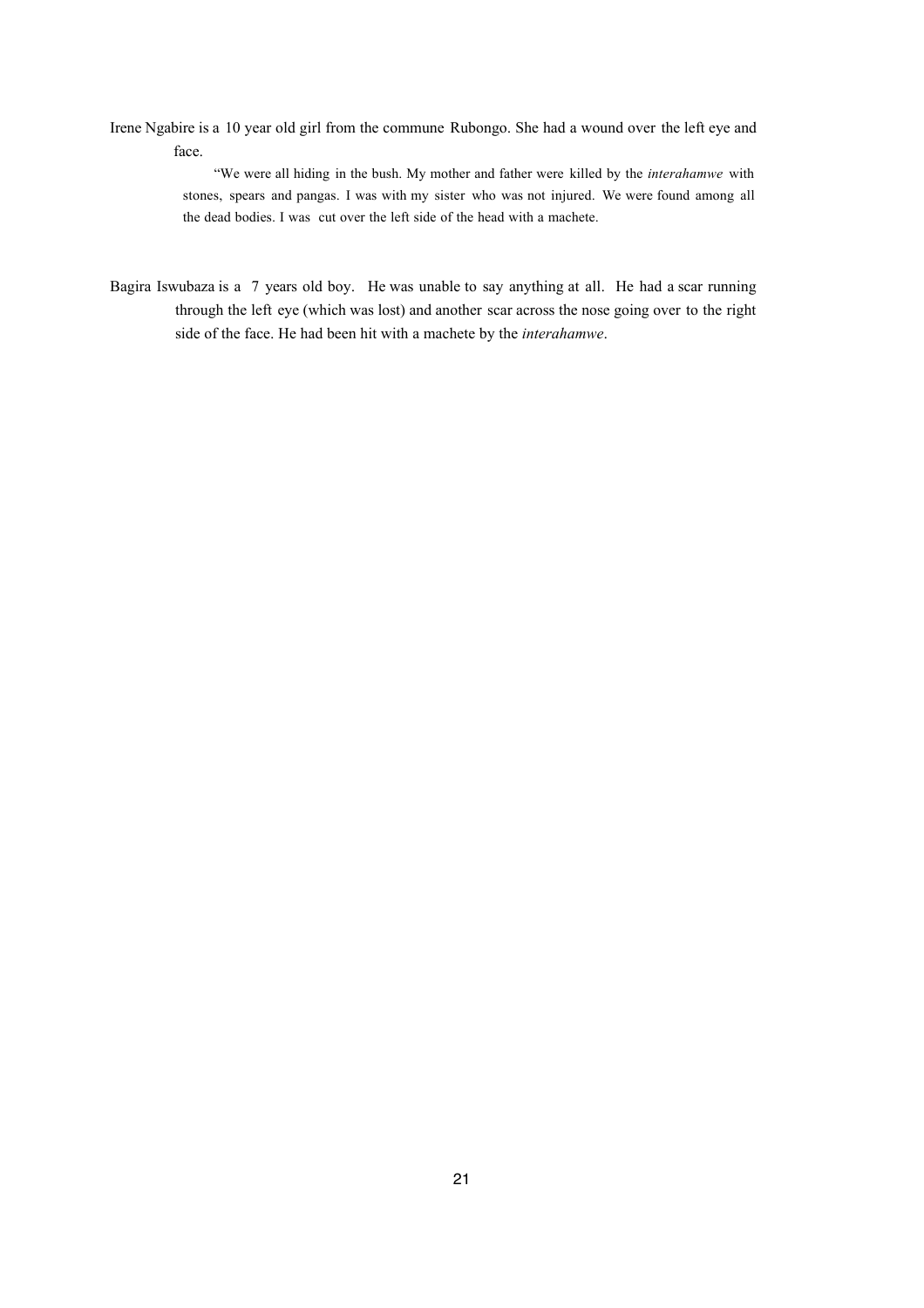## The situation in those parts of Rwanda over which the RPF had won control (all but the west of the country)

At the time the PHR delegates travelled through Rwanda (11–23 July) the countryside was eerily empty after the Hutu population had fled, anticipating revenge would be exacted by the RPF. Rarely someone could be seen working the fields or banana plantations. Most of the people in towns were displaced people although a few refugees were returning. We came across no Hutus except those with the RPF. The roads were virtually empty apart from the occasional military vehicles and the odd lorry brimming over with refugees returning from where ever they had been. Kigali was quiet and relatively deserted although there many more soldiers and more returning refugees each day, walking along the side of the road carrying their belongings on their heads from day break to dusk. The day we left we saw the first market. We only saw half a dozen "shops" open and water, electricity, telephones, and food in quantity was unavailable. Nearer the "front" between Operation Turquoise and RPF held Rwanda the ratio between military and civilian altered and in Butare there were very few civilians. Most buildings in Rwanda were relatively untouched except in Kigali and Gitarama, towns which particularly suffered ordnance damage. Frequently, however, we came across houses deliberately damage by hand – usually the walls on either side of the front door of single storey homes were knocked out – these were alleged to be the homes of Tutsis.

### A personal task

We had a personal task in Rwanda. A London friend had seen his mother on BBC news in the ICRC refugee camp at Kabgayi from where refugees were regularly taken by *interahamwe.* She was elderly and had looked weak. Some years previously he had advised his family, when they were long term refugees in Zaire, to return to Rwanda because of the deteriorating situation in Zaire. We carried the names of his family on a piece of paper and asked refugees we met as we passed through the Rwanda if they knew anything of them. We became discouraged and gave up asking. When the Kabgayi camp had been liberated by the RPF the survivors were forced to walk huge distances to avoid the fighting with little food or water. 100, 000 had been trapped days in the swamps by a bridge blown by the RGF as they retreated and it seemed unlikely she would have survived. Later, as we searched Butare Hospital three civilians appeared – one, a cousin of his, asked us if we knew our friend! Only three out of twenty of his immediate family remain alive. After we returned to the UK news came through that a niece had been found by French soldiers, alive, buried under a number of dead bodies. She had seen her family killed, relentlessly picked off one at a time as they tried to walk their way through unavoidable roadblocks out of Kigali. A 7th Day Adventist priest took her under his wing and smuggled her rolled up in a carpet to relative safety in the west. The *interahamwe* eventually caught them and she fell in the ditch under other women as the group she was with were killed. She now lives in London.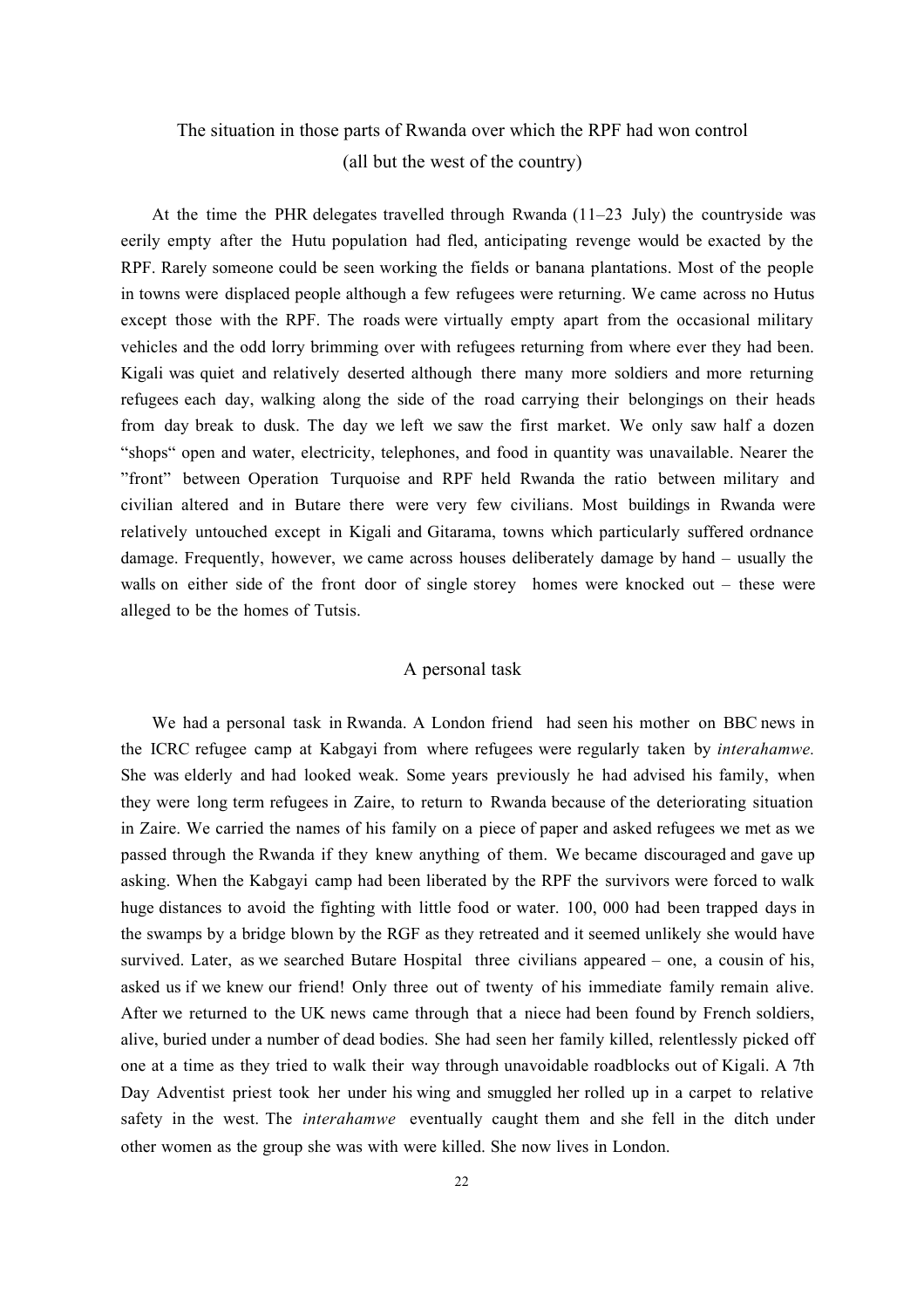### **The Church and the massacres**

**Ninety percent of Rwandese called themselves Christians in the 1991 census (62% Catholic, 18% Protestant, 8% Adventists). Baptised in 1943, King Mutara III Rudahigwa encouraged his chiefs and subchiefs to accept the Catholic faith. The Christian Churches built the first schools, opened the first clinics and health centres, and made major contributions to social development. This was a golden age of the Catholic mission in Rwanda and culminated in the consecration of the country to Christ in 1947 and in 1952 of the first Rwandan elevated to the episcopate.**

**Many of the largest massacres took place in churches because, rather than waiting to be picked off in in their homes, people fled there looking for sanctuary, religious comfort, solidarity with others in danger and the opportunity to defend themselves in numbers. The leaders of the Roman Catholic and Anglican churches, to their shame, were inexcusably slow and mild in condemnation of the massacres. Some priests colluded, others participated in the genocide. Some priests showed extraordinary courage in resisting the carnage.** 

> *There is an unanswered question about Rwanda's tragedy: how could such hatred explode in a country where Christianity seemed so deeply rooted? The scandal of churches transformed into slaughter houses by Christians who massacred other human beings makes us question the methods of evangelisation and the missionary work of almost a century.*

*Killers with machetes wore rosaries or religious medals around their necks. Fervent prayers calling for the extermination of one's enemies were heard. Priests armed with guns were seen, convinced that, in this fraternal war, it was Christian to take sides and to kill*. – Father Modeste Mungwarareba

The massacre at Nyamata church was in no significant way different to other church massacres. Consolata Mamashenge, an unmarried seamstress lived in Nyamata, a town 40 kms south of Kigali :–

> On the 7th April, the day after the president's plane crash, it was quiet at Nyamata but 2 casualties came in from surrounding districts with gunshot wounds. The next night 2 people were shot and killed in their homes and by the 9th refugees and wounded were streaming into town. That evening, Bernard Gantanaze, the local bourgmestre called a public meeting and asked the refugees why they had left their homes. "We flee the Hutu *(interahamwe)*" came the reply. But the Hutu are everywhere he rejoined, and, refusing their plea for help, encouraged them to return home. On the 11th the *interahamwe* and RGF soldiers from the nearby Gako barracks encircled the town at a distance of 3 km and, working their way inwards, systematically killing everyone with the wrong identity card. By 10 am the killing had reached the centre of town and the gendarmes had joined in. The shooting continued up to 6 pm by which time those still alive had hidden in the church, the maternity hospital, the houses of friendly Hutus or the bushes. The killing continued throughout the 12th, 13th, and 14th of April. Consolata heard the exploding grenades, the shooting and the shouting as the interahamwe slaughtered those in the church.25

Physicians for Human Rights (UK) visited Nyamata and published a description of the church:–

As, 3 months (after the massacre), we approached (Nyamata) church the grenade damage to the roof over the entry hall was apparent, as was explosive damage to the concrete floor under the substantial but

<sup>25</sup> Testimony of Consolata Mamashenge. Nyamata. 20 July 1994.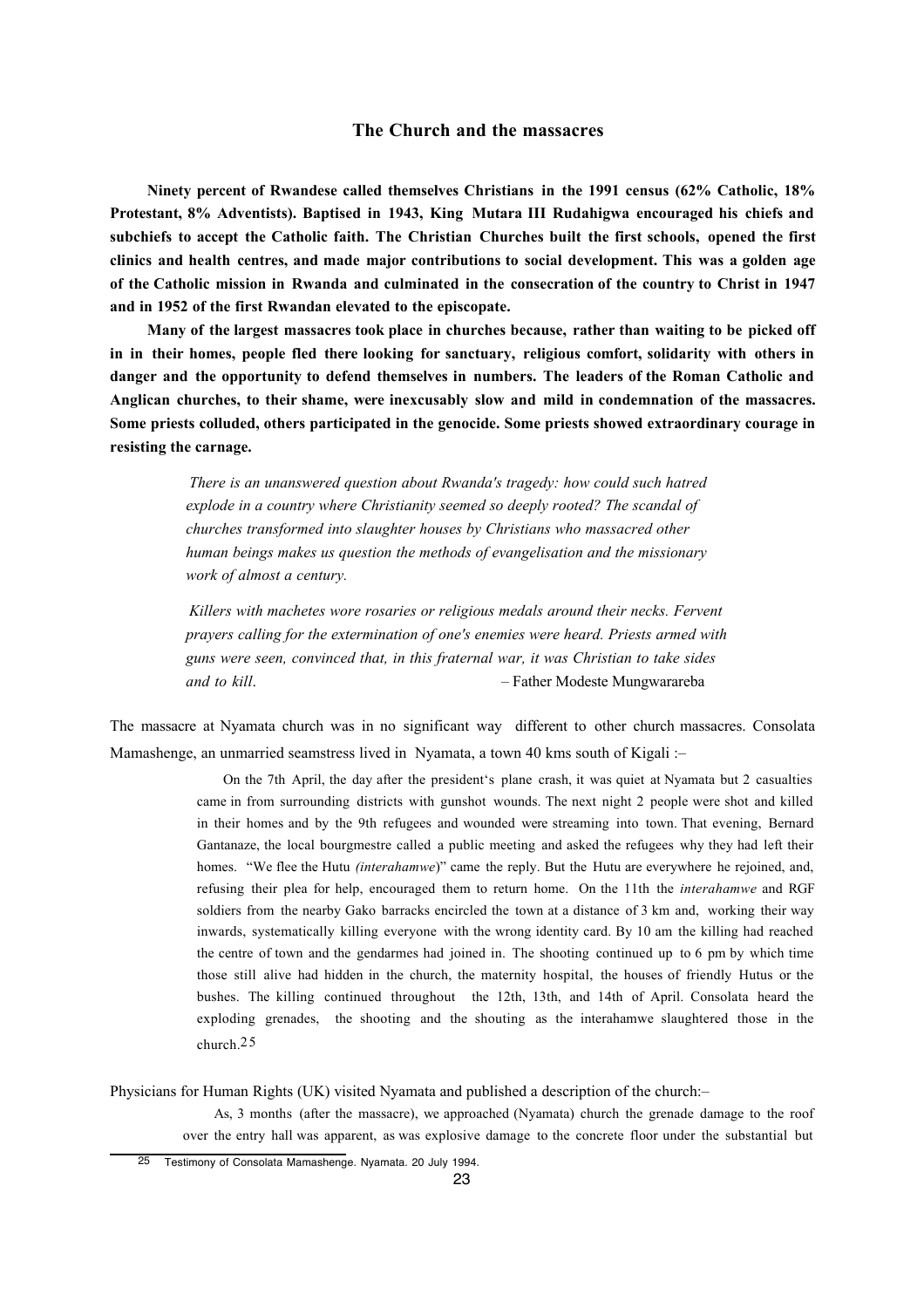now distorted church door where it had been blasted open. Standing inside the church it is not difficult to imagine some of the terror the victims inside must have experienced as the bastards outside set about their terrible work. Much of the killing was completed from outside the building. Sections of church wall are made up of an open lattice brickwork which allow not only cool air and light to enter the nave but also grenades and bullets. A tide mark reaching 5 feet up the far wall showed where bodies had pressed against it, straining to escape the blasts. The floor, walls, alter, and font are splashed and smeared with blood. Looking up from the gloom of the body of the building the metal ceiling resembles nothing so much as the planetarium, so peppered is it with holes letting in daylight where shrapnel tore upwards instead of laterally through bodies. Spattered elsewhere over the ceiling 30 feet above there is blood and human tissue. Inevitably, anyone left alive at the end would have been finished off with machetes.

Behind the church are the mass graves. They say 2,000 died in that church. It would have seated perhaps 500 comfortably and 2,000 may be an exaggeration – but then again, in Rwanda it may not be. As we walked away from the church a 7 year old boy walked past unselfconciously sporting an oblique 6 inch scar across his forehead and a deep and still infected occipital machete wound. Round the corner the maternity hospital remains empty, its anteroom walls and floor still smeared with blood where those who sheltered there were dispatched. Consolata hid for 10 days in the lavatory of a local authority building, then, desperate with hunger she successfully sought shelter from a friendly Hutu widow until the Rwandese Patriotic Front arrived having overrun the Gako Barracks on May 13th. The last Hutus left on the 12th.26

A thirteen year old girl survived the massacre at Nyamata church:–

I tried to get up but it was in vain. I was very weak from my injuries and there were so many bodies everywhere that you could hardly move. A few children, perhaps because they were unaware of the dangers stood up. I called one of the children to help me. She was a girl of about nine. She replied that she could not help me because they had cut off her arms. I struggled and managed to sit up. But what I could not do was stand up. I tried and I tried but I just could not do it. Finally I saw a young woman I knew, a neighbour. I called out to her. At first she did not answer. I insisted and finally she responded. When I looked closely I saw she too had had her arms cut off.

By now I don't know if what I am feeling and seeing is real life or a nightmare. I asked her if it was real life or a nightmare. She confirmed it was real life. She tried to get someone else to help me but could not find anyone. Eventually I forced myself to get up and out of the church. When I got out I got so scared that I returned to the church in spite of the dead bodies. I spent the night there with all the corpses around me. 27

Most survivors of massacres lost many relatives, invariably into double figures. Consolata continues:–

I knew many of the interahamwe. There was the bourgmestre, the assistant bourgmestre, tradesman, teachers, a sous-préfets, the director of the primary school, a judge and many others. After killing people here the RGF and police killed people in nearby sectors. Many people ran into the swamps and hid there. The people currently living in Nyamata were those who had survived fleeing to the swamps.

My mother was killed – cut in the neck, legs and nose – she took 2 days to die at Ntarama. One of my brothers, my sister-in-law and 7 children were killed – one child of 4 survives. My brother in law, my sister and 5 children was killed. My older brother and his wife and 2 children were killed. He was director of Relimo prison and was highly thought of by the Hutu prisoners who hid him from the Presidential Guards for a while. One of the children, the 3 year old, survived but was so badly hurt that the prisoners had to kill him as a mercy. My third brother, wife and 5 children have survived. I still dream about what

The above is excerpted from an article written by Physicians for Human Rights (UK) and published, in amended form, in the British Medical Journal. [Reflections on a genocide. BMJ 1994; 309: 614-5]

<sup>27</sup> Testimony of Makuramanzi. Quoted from Death, Despair and Defiance: African Rights.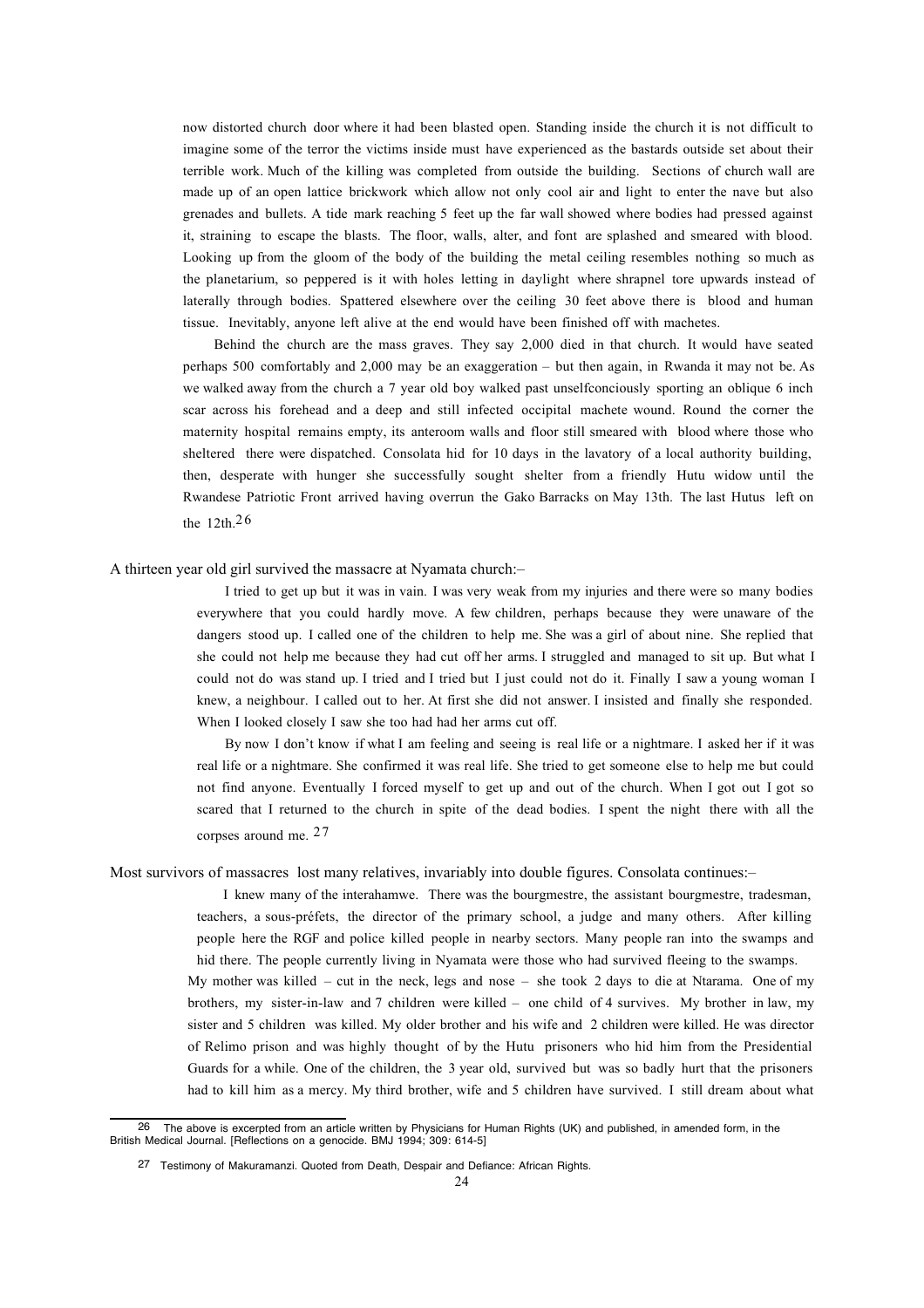has happened; I am still frightened at night.28

Someone else survived the massacre at Nyamata church:–

On the fourth day (of sheltering in Nyamata Church) […] the white priest apologised that he did not have much (food) to give us saying "but I want to share what I have" adding " you will be killed anyway." On the seventh day the white priest drove away in broad daylight. Then disaster came on the eighth day … 29

Chantal Kayisinga, aged 22, was a student teacher at Mukarange. She still had a deep 18 inch machete wound over the left shoulder and upper arm when Physicians for Human Rights (UK) examined her in Gahini Hospital on 17th July. On the April 13th her family were attacked at home by *interahamwe,* many of whom were neighbours. They fled to Rukara Church where she estimates there were between 5 and 8 thousand others sheltering. After a while the local administrator brought weapons for the *interahamwe* from the RGF and gendarmes. The church had been locked from the inside but over 2 days the *interahamwe* broke down the doors and opened up the roof. Once inside they started cutting, firing and shooting. Those who survived hid among the bodies. She was there a week before the RPF found her. Her mother, father and five brothers and 2 sisters were killed.

Olive Tengera is 15. She too lived in Rukara sector. She fled to Karubamba Church where there were 1,400 sheltering. The *interahamwe* broke down the door and used machetes and spears to kill people. She received a spear wound in the left anterior armpit – when interviewed she had a chest drain exiting the thorax at that point. She bled very heavily and found she was dizzy on standing and short of breath on exertion (perhaps because of a pneumothorax [collapsed lung]). 30

Beatrice Mukarutabana is a Tutsi woman aged 32. She also survived the *interahamwe* attack on Karubamba Church on 12th April 1994. She had shrapnel wounds to her right hip and the right side of the head. 2 of her children and her husband were killed. One son survived. 31

The Catholic Church was, after the government, the single most powerful institution through its network of social, educational and medical institutions. From the beginning it had cosy relations with both the colonial administration and the royal house and before independence began to support the aspirations and the emancipation of the Hutu. The late Archbishop Vincent Nsengiyumva (murdered by RPF soldiers in early June) was a member of the Central committee of the ruling party (MRND) for years and remained close to President Habyarimana. Some church groups more recently began to work for peace, justice, human rights and democratisation and became a target of militia attacks but their movement lacked the force to counter political propaganda. The hierarchy remained too closely linked with the ruling regime to be a credible voice of protest. Their many declarations during the genocide were insignificant and inadequate. Church reaction was too late and too little.Yet many priest and nuns were heroically courageous.32

<sup>28</sup> Testimony of Consolata Mamashenge. Nyamata. 20 July 1994.

<sup>29</sup> Testimony of Philipo Kayitare aged 18 who survived the church massacre. Quoted from Death, Despair and Defiance: African Rights.

<sup>30</sup> Testimony of Olive Tengera interviewed in Gahini hospital. 17th July 1994.

<sup>31</sup> Testimony of Beatrice Mukarutabana interviewed in Gahini hospital. 17th July 1994.

<sup>32</sup> Father. Wolfgang Schonecke, Secretary, AMECEA Pastoral Department. Sept 1994 (Published by Jesuit Refugee Service)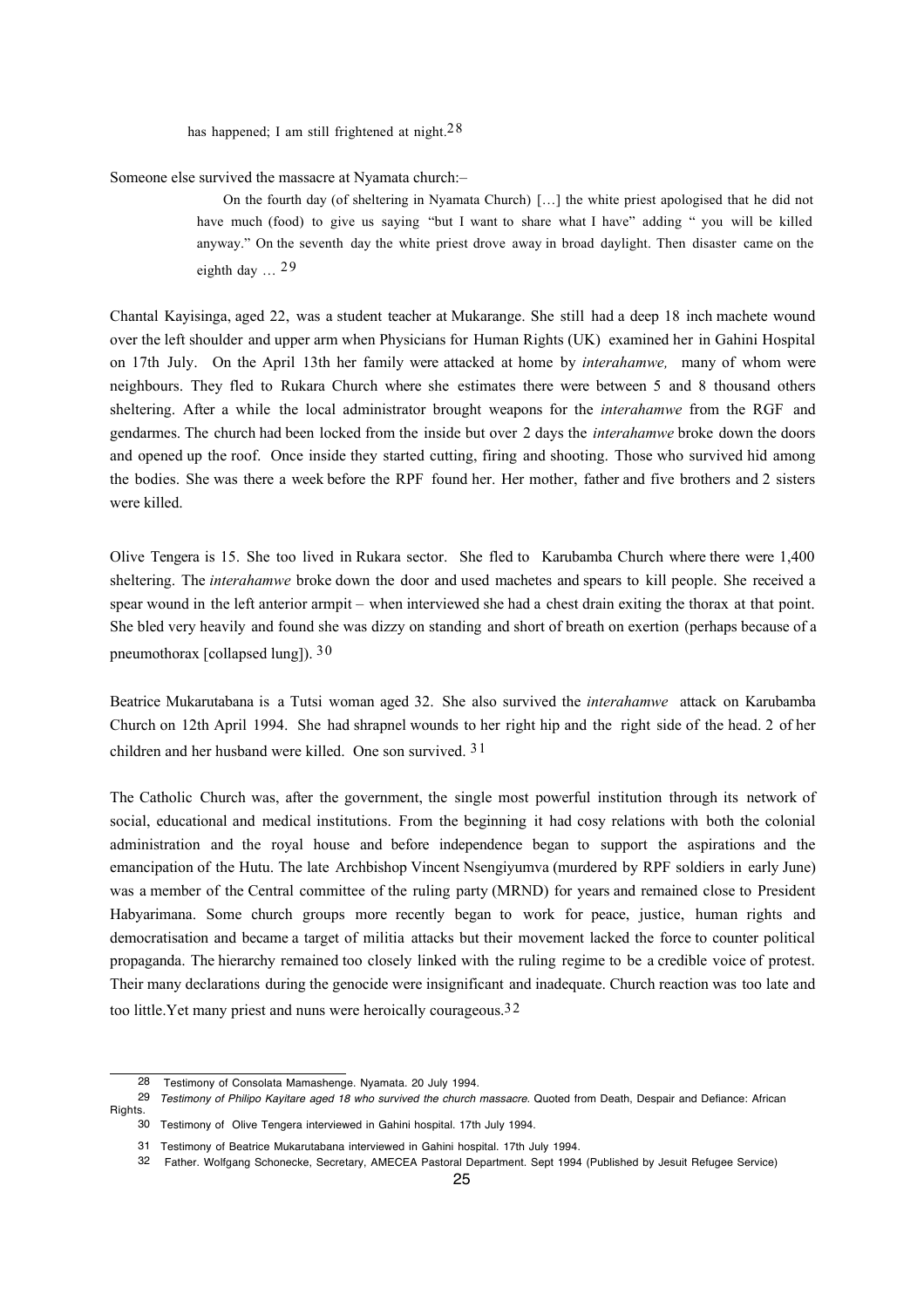The nuns were wonderful. I cannot imagine how many of us could have lived through the nightmare of life at Sainte Famille without them33

Life at St Pauls was … utterly miserable. What made it bearable was the warm welcome from Father Célsetin and his ceaseless efforts to protect and assist us … Célsetin kept the *interahamwe* away from the dispensary. If it were not for his courage they would have walked right in and killed the patients as well as us of course.34

Lt Iradukunda … gave Father Célsetin a list of men they wanted to take. … Father Célsetin ordered the *interahamwe* to leave. They set up a barrier in just outside the church. The priest alerted UNAMIR who sent 4 soldiers ... Frustrated, Odette took her anger out on the priest ... threatened him, accused him of being *inyenzi* . 35

We spent the night (sheltering) at the seminary. (They)... told the rector to chase us out. The rector refused … and told us to defend ourselves. Soldiers with guns came … and asked for keys to the rooms. Father Ananias Rugasira refused. He was shot dead. Then they shot the rector. … Saturday and Sunday were days of killing at the Parish and seminary. The *interahamwe* went wild with their traditional weapons, even dragging people from under the beds of the priests and killing them outside. 36

I know young people from the "Ingoro y'urukundo" Community, a charismatic community in Kibirizi, near Butare. Ordered by the militia to separate into two groups, Hutus and Tutsis, the young people, all under 25, refused. As a sign of protest they formed a circle. Holding hands, they formed a tight circle to signify that they were members of one body: neither Jew nor Greek; Hutu nor Tutsi. In front of this strong resistance, the militia left. The Tutsis among them were thus spared.  $37$ 

*For the church, this is the moment to learn how to be an instrument of peace and reconciliation. It is essential to be extremely humble and at the same time give a chance to creativity. Humble, for the simple reason that our present reality is terribly humiliating: one appears so small faced with the unleashing of so much evil. Humble also to accept questioning and be open to selfcriticism. Humble above all to face the truth, without being concerned with defending at any price what we can call the system.*

– Agustin Karekezi, S.J., Rector of Hekima College, Nairobi. November 1994

<sup>33 .</sup> Testimony of Goretti Uwimana. Quoted from Death, Despair and Defiance: African Rights.

<sup>34</sup> Testimony of Dr Vincent Banyabgilikiri who used to work in the Centre Hospitalier de Kigali. Quoted from Death, Despair and Defiance: African Rights.

<sup>35</sup> Anonymous.Quoted from Death, Despair and Defiance: African Rights.

<sup>36</sup> Anonymous Quoted from Death, Despair and Defiance: African Rights.

<sup>37</sup> Testimony of Father Modeste Mungwarareba, director,Theological Centre, Butare.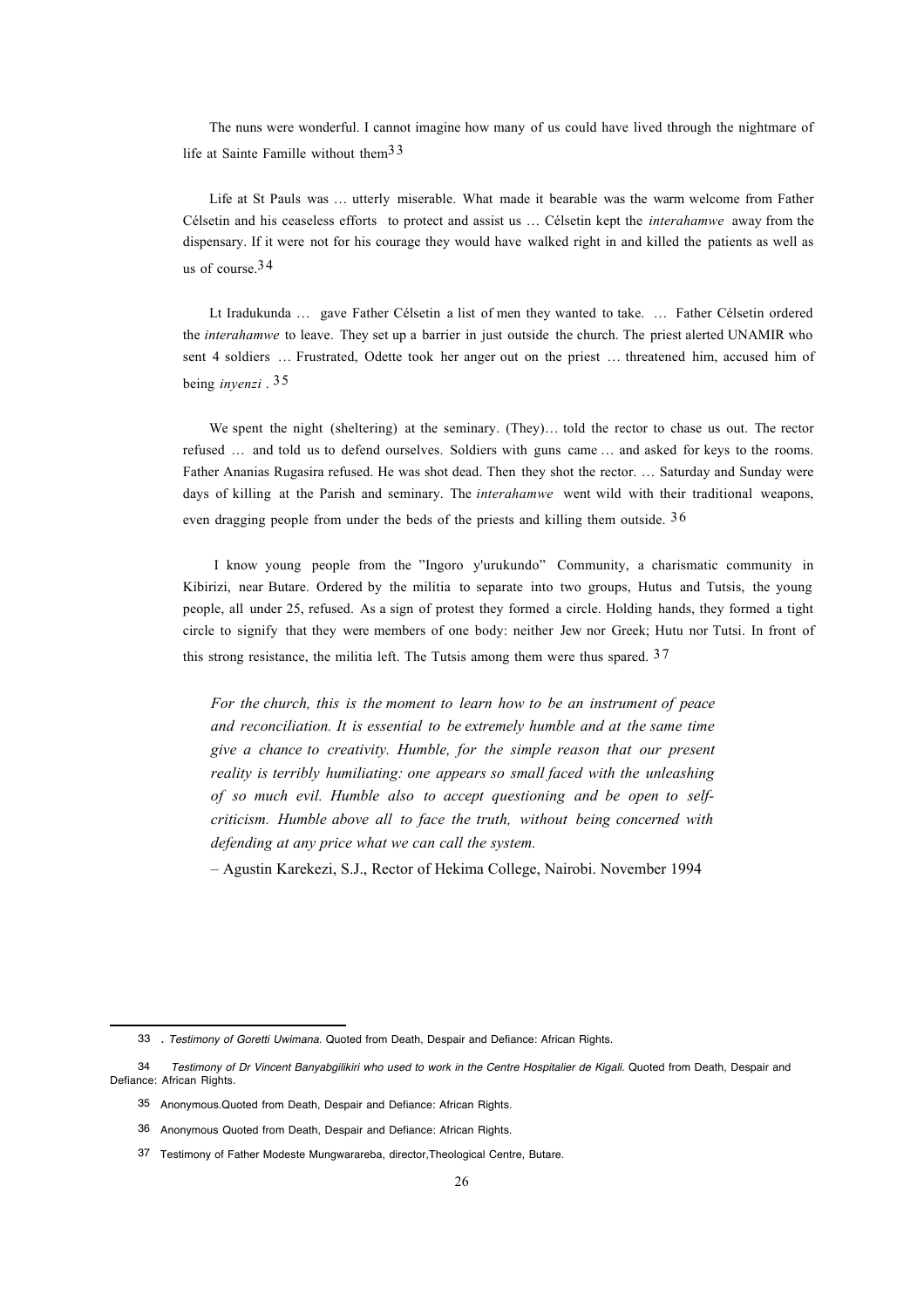#### **Hospitals and medical centres**

**The immense number of victims attacked over a short period, the relatively inefficient methods of killing, the appealing but usually erroneous perception that medical establishments were safe areas – all inevitably put medical facilities right in the front line of the holocaust. Flagrant, outrageous violations of medical neutrality were commonplace – part of a systematic policy perpetrated by the interahamwe and government soldiers. The seeking out and killing of wounded survivors of previous massacres once they were conveniently assembled in hospitals was an efficient way of completing the job.** 

> The Centre de Sante Rubugo near Kigali which was raided by the interahamwe on 30th April. 38 (Physicians for Human Rights (UK) found it looted and home to a number of refugees).

The Centre Hospitalier de Kigali (CHK) was the capital's main hospital. On the first day (7th April) the RGF brought 30 lorry loads of dead and injured civilians among whom the staff recognised 2 colleagues. Soon the interahamwe were regularly entering the wards seeking out injured Tutsis who, sometimes with visiting relatives, were dragged out and dispatched in or just outside the grounds.<sup>39</sup>

The buildings of Centre Hospitalier de Kigali were deserted when Physicians for Human Rights (UK) visited on 15th July 1994. Many had been damaged by ordnance, the Médicins sans Frontière field station tent was flattened and there was concentrated small arms fire damage to many of the back buildings consistent with deliberate targeted controlled fire.

> I was injured at Rukara … (and) got caught by them in the banana plantation and was left for dead. I was brought to Gahini hospital at 9am on the 8th. That day the interahamwe attacked. There were very many. They pulled a roof off the top of a ward to get to the people hiding inside. Dr Robert Wilson, the English medical director was still here at the time but he left after he was threatened.<sup>40</sup> (He had wounds to the forearms where he had tried to protect his face a and divided tendoachilles bilaterally.)

Caraes psychiatric hospital at Ndera in Greater Kigali is the only psychiatric institution in the country. Shortly before the conflict it had been enlarged and, being only partially full, attracted refugees fleeing interahamwe in April. When a number of refugees fired at marauding interahamwes the Presidential Guard from Kigali airport was summoned. They attacked the hospital with grenades, automatic rifles and cannon. When Physicians for Human Rights (UK) examined the buildings 13th July 1994 there were only 22 remaining patients out of the normal total of 250 before the conflict. The last member of staff had left four days beforehand and the patients had received no medication for over a week. Most of the patients appeared to be suffering from a recrudescence of psychotic symptoms. African Rights had been there earlier on 17th June when local residents claimed that 120 decomposing bodies had lain about the area.

There was evidence of the ferocity of the attack. Grenade damage to floors and roofs was extensive and automatic small arms and shell fire had raked the building. Unburied human remains lay about the grounds to the rear of the hospital. Nearby there were dozens of graves placed haphazardly in the banana plantation that were alleged to contain 3-4 bodies each where victims had been buried where they fell. Three allegedly violent,

<sup>38</sup> Testimony of Lea Mukangwije from the Ministry of Development. Ndera. 13th July 1994.

<sup>39</sup> Testimony of Catherine Mukarwego. Quoted from Death, Despair and Defiance, African Rights.

<sup>40</sup> Testimony of Karasira, a farmer from Rukara interviewed at Gahini Hospital on 17th July 1994.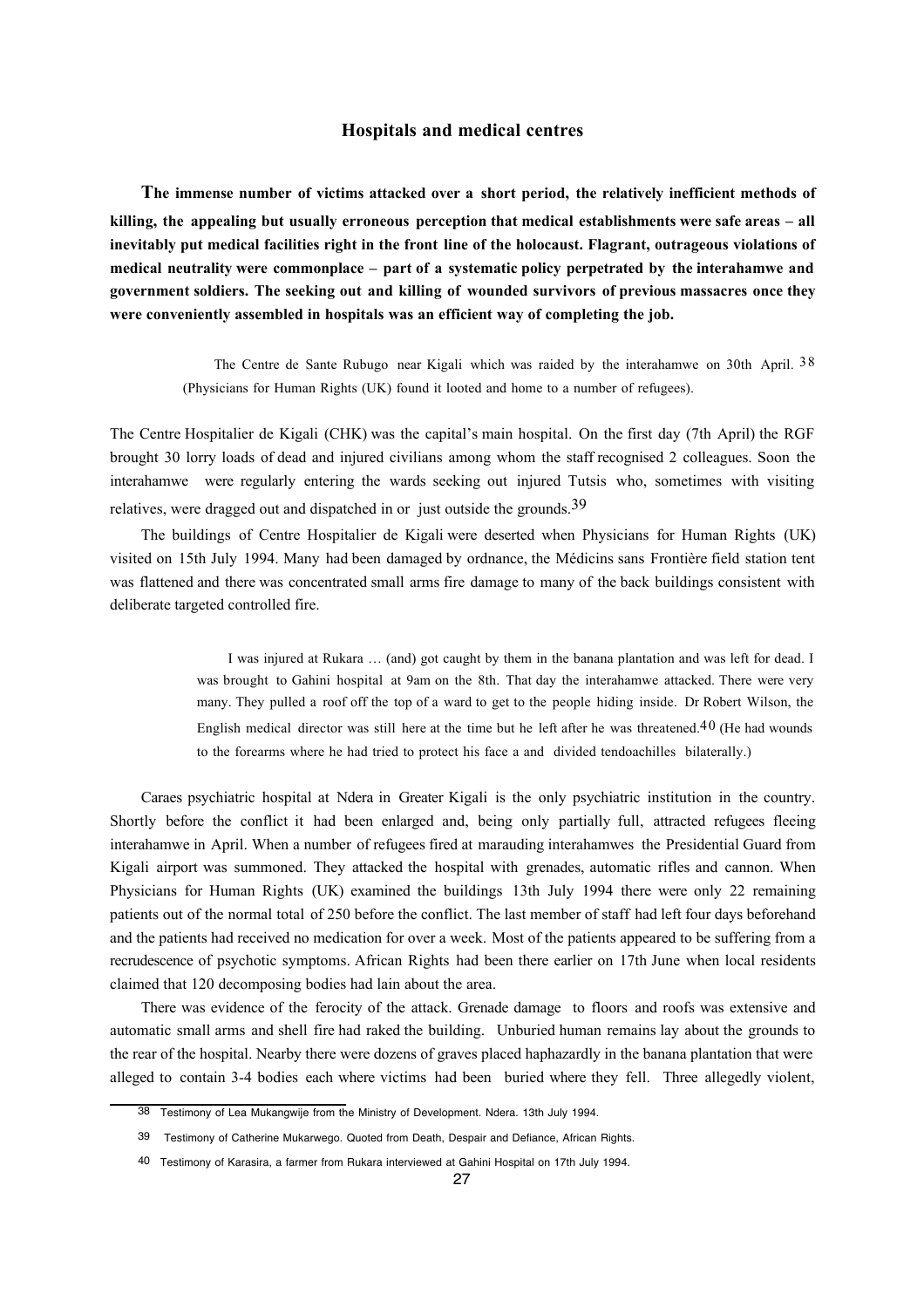psychotic patients had been incarcerated by the refugees who had taken over most of the building. Confined to tiny cells in unsanitary conditions 24 hours a day, their chances of survival seemed slim.

> In the street below the convent (the ICRC Field Hospital) came a whistle. Then many others blew their whistle as well [the blowing of whistles by interahamwe indicated that a victim had been seen/caught]. The way they went for him was truly awful. I saw them … hacking him. … They left him with half a tongue and very deep cuts everywhere. We took him to the ICRC hospital. I am sure they did these thing so near the ICRC hospital to show their power. They were very frustrated they could not go inside and murder the patients like they did at the Central Hosptiatale Kigali.

The violation of ambulances became so commonplace that the ICRC was compelled to suspend its ambulance service on the 21st April. … the wounded can no longer be taken to the medical centres because they will be killed before they arrive and those who have been saved cannot leave the hospital because to so would mean certain death. Later the ambulances resumed their work.<sup>41</sup>

### Butare

Butare, in south west is the country's only university town and was the intellectual centre of Rwanda. The préfet, Jean Baptiste Habyarimana was the only Tutsi préfet in Rwanda. Not only did he do all he could to prevent massacres but he welcomed refugees fleeing elsewhere. He was removed and later killed and ultimately because of the influx of refugees the massacres in this area were larger than many areas in Rwanda.

MSF were only able to stay 3 days: –

I arrived in Butare on 20th April. We had gone there to set up a field hospital but had to abandon our plans because of the violence. The killings were happening at night … At night we had terrified Tutsis on the telephone saying they had wounded people that they needed to bring to hospital. But we had to say we could not help because transporting wounded Tutsis exposed them to the danger of death. ... There were even ordinary women waving clubs with nails just outside the hospital. … We decided to leave Butare on Sunday (23rd April) because they were; pulling Tutsis out of the hospital and killing them even before the big massacre began on the 28th.42

Dr Claude-Emil Rawagoncza from the commune Shyanda and parish Save qualified as a doctor in 1992. He was in Butare throughout the massacres:–

> The massacres were delayed until the 20th April. That day everyone was asked to stay at home except those working in the hospital. Medical staff were transported to the hospital. Nurses had to walk and numerous were stopped at the check point, asked to show their identity cards and killed if they were Tutsis. There were 35 doctors at the hospital of which 4 were Tutsis. Because of the danger all 4 Tutsi stayed at the hospital as did some nurses. Drs Jean Bunco Rugira and Jeane Claude Kanangire are known to have been killed and the fate of Dr Isidore Kanangare who was hiding in the hospital and may have been evacuated by the French is unknown.

<sup>41</sup> Quoted from Death, Despair and Defiance, African Rights.

<sup>42</sup> Testimony of a Médicins sans Frontière employee interviewed in Nairobi 30th April 1994. Quoted from Death, Despair and Defiance, African Rights.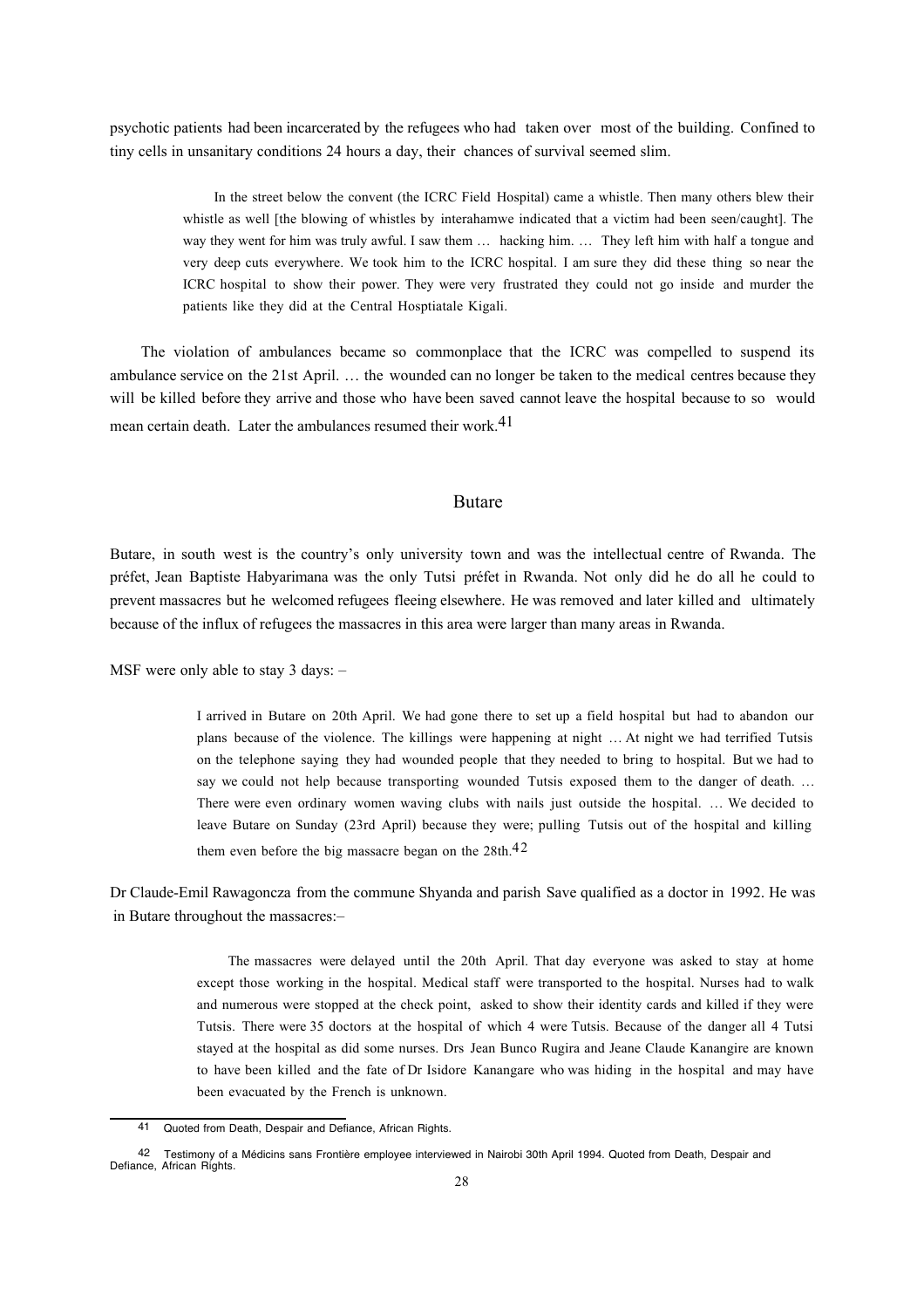The massacres became systematic by the 21st. Those targeted in the first few days were those on lists such as the Hutus who were sympathetic to opposition parties and prominent Tutsis. On the 21st there were general attacks, roadblocks, and killings started by interahamwe from Kigali and elements of RGF. Tutsis rubbed off the Tutsi mark on the identity card showing their ethnicity. The situation became complicated when the militia ran out of lists of people in mid May. They started using the local population to identify Tutsis. Also in mid May injured soldiers from the Kanombe barracks started being brought to Butare hospital and no more civilians were being admitted. They also started deciding who were Tutsis on the basis their features, looking at the nose, height and fingers because the identity cards were no longer accurate. Some of the doctors at the hospital risked their lives by helping threatened staff by hiding and feeding them

The MSF came and were treating people in the field hospital they had set up in the grounds. They started noticing there was something wrong when patients returned several times with injuries even though they had been treated once. They also noticed patients disappearing from the hospital. MSF asked Dr Jothan Nshimyumkiza, the medical director of the University hospital, the chancellor and the dean of the medical faculty, Dr Alphonse Karemera what was going on and why patients were being taken out and killed. I think that if these three important people had tried to stop the killing of patients it would have stopped.

When the patients wounds had healed some of the doctors, the "bad doctors," (named) expelled the Tutsis even though everyone knew they would be killed outside. At night the interahamwe and RGF came in but these doctors were colluding willingly. If people refused to go they were taken out at night. They could be seen being killed by the interahamwe waiting at the gates. Later the Prime Minister came down to Butare – apparently the educated Hutu people in Butare asked him to come, and while here he had a meeting with medical staff. They all said peace had returned and told the patients that it was safe to return home. They wanted those who were remaining here here to go. Those who did were then killed.

In June the killing became sporadic and isolated. By now no more civilians were being treated at the hospital – only military personnel. There was no other hospital to go to so only people with influence got treated here. There was a medical centre functioning in town but the military had commandeered that as well. The killings continued until two days before the RPF took over in early July. The RGF started to evacuate Hutu patients to Cyangugu. They systematically killed Hutus who did not want to be evacuated. They moved everyone out of the wards who weren't about to die.

No one knew who my family were. We had good neighbours who said that my family were Hutu. My wife was taken twice by the interahamwe but neighbours insisted she was a Hutu. We have a six month old daughter. My sister, mother and father fled to Burundi but all my aunts and uncles and inlaws were all killed except for my mother in law. In other words more than 40 of my relatives were killed but others are unaccounted for.

I spent my time hiding in a toilet at the hospital. Eventually I left the hospital and stayed with another friendly Hutu doctor who took me to another Hutu friend who hid me in his toilet. I was in the hospital from April the 20th to May the 15th and with the Hutu friend until July the 2nd. On July the 2nd there was general panic as the RPF arrived. That night I moved from his friend's house to my own home. My neighbours thought me dead and were going to try and evacuate his wife and child to Cyangugu but she locked herself in her own loo and signed a note saying that she had left for Cyangugu, so the neighbours left her there. We stayed there for 2 days after the RPF had arrived until the gunfire had stopped. 43

<sup>43</sup> Testimony of Dr Claude-Emil Rawagoncza from the commune Shyanda and parish Save. Save. 22nd July 1994.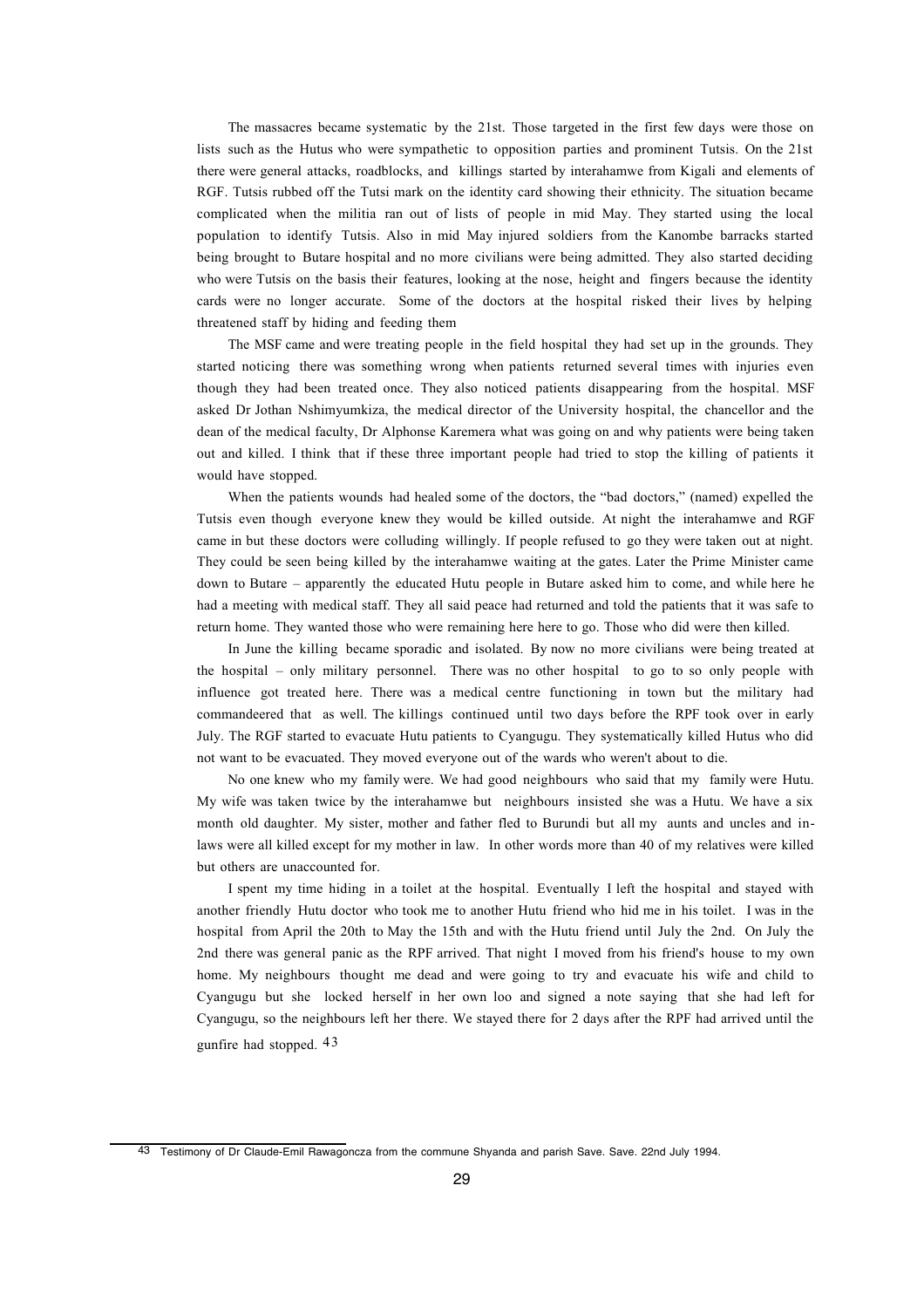Butare University Hospital was empty but for 3 wards and 30 patients when Physicians for Human Rights (UK) visited on 22nd July 1994. It has over 300 beds. We found six long dead bodies, 4 in beds and 2 on the floor – one in the obstetrics unit, one in the surgical block (8 other rooms in the surgical block were locked and there was olfactory evidence of more dead bodies nearby), one in a dermatology ward\*, one on a medical gastrointestinal ward and there were 2 bodies in the mortuary of which one appeared to have died peacefully.

> \*Esperance Mukarusagara, interviewed on 22nd July 1994, knew the patient who died in the dermatology ward. He had only one leg and was alive on Saturday but dead on Monday, after the RGF and interahamwe spent Saturday and Sunday clearing the hospital.

Adephonse Gasana aged 30 is civil servant from the Ministry of Public Works at Gikongora and was interviewed on 22nd July 1994 at Butare Hospital. He had machete wounds to the tendoachilles bilaterally sustained on the outskirts of town. People were being forced out of their homes. He was admitted to Butare Hospital on 21st April so had been present throughout. The interahamwe used to come into the hospital daily but because he had been unable to walk out they hadn't taken him out to kill him. Before the RGF soldiers and the interahamwe left with the evacuation they were killing people in the wards. They had said that they would go to check those who hadn't come out (of the wards). The RGF and the interahamwe had organised mass graves. He had been left at the front of the hospital waiting with other severely injured to be picked up to be evacuated to Cyangugu. As the fighting intensified the government forces left for the front Others were helping to take the sick out. He had 12 relatives killed and is the only one left.

There was another patient in Butare hospital throughout most of the massacres:–

I came down to Butare from Kigali at the beginning of the conflict because I happened to be on annual leave visiting my family. On the 22nd of April more than 10 RGF soldiers entered our compound. We were in the living room with relatives. They entered the house and asked everyone to lie down. They said they were looking for RPF soldiers. They asked for money which was given them. Then they started beating people with a hammer, knives and pangas. They left everyone for dead. I was left unconscious among the bodies. 2 children also escaped – the Red Cross hid them and they went off with the French evacuation (as the RPF took over the area). I had a divided right achilles tendon and a deep wound in the back of my head. (She had a very large depressed fracture of the occiput.) The Red Cross brought me to Butare hospital where Médicins sans Frontière staff looked after me in their field tent. I was unconscious and only began to come round about the 10th of May, 3 weeks after the attack. Apparently the soldiers and interahamwe came into the tent after men and others who were improving. No one was expecting me to survive. The RGF soldiers were going around the wards and rooms telling people they were going to be killed. Convalescing soldiers were taking people out who did not return and you could hear screams from the bushes outside the hospital. These were the people who disappeared. The soldiers were bragging about the killings. They came from Kanombe barracks, Kigali. When they heard the fighting as the RPF began to get near the soldiers panicked and started moving people. They were all terribly frightened and the place was full of interahamwe and soldiers. The telephonist locked me in a clinic to save me from being killed by the soldiers. I heard that there was another body in the maternity room. We found a body in there. Of my family more than 20 were killed overall, more than 14 of them in that one room. 44

<sup>44</sup> Testimony of Esperance Mukarusagara, Aged 35, an unmarried civil servant form the ministry of education. Butare Hospital. 22nd July 1994.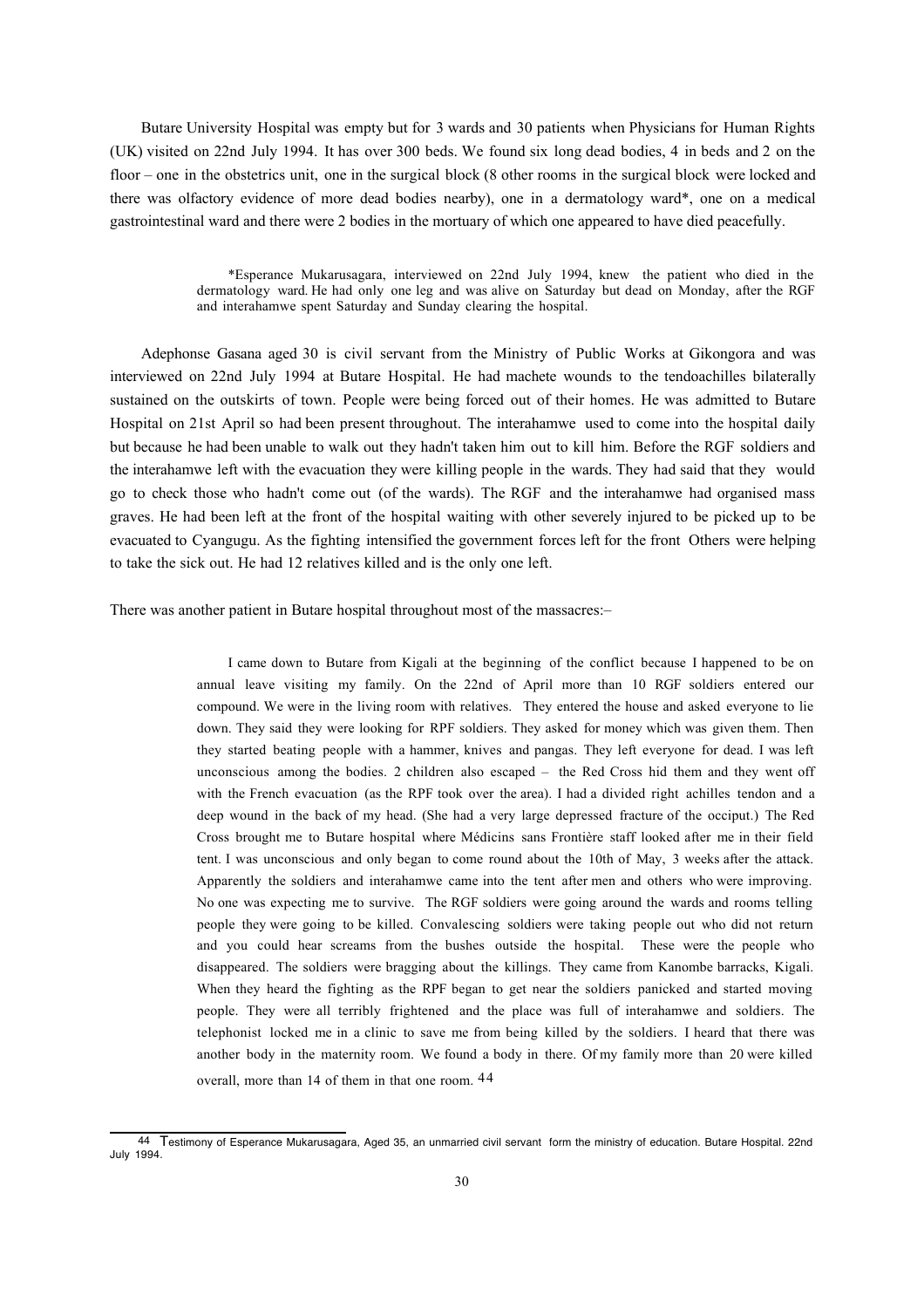#### **Functioning medical facilities**

Rwanda had one of the densest health networks in Africa. There were 34 hospitals and 188 health centres (centre de sante) offering up to 80% of the population access to some form of health facility within 5 kms of their homes. Up to half the health centres were run by religious organisations, particularly the Catholic Church. Those too poor to buy health care can only choose between traditional therapies or suffer and hope for a spontaneous cure. The most important causes of death used to be malaria, respiratory and intestinal diseases and AIDS.

By the time the conflict ended few if any health centres were open, most having been looted by the interahamwe or taken over by displaced people. Most hospital were functioning at sharply reduced capacity and were dependent on the services of expatriate medical staff but the Rwandese population had been almost halved with up to one million dead and two million living in refugee camps in neighbouring countries.

The ICRC field hospital in Kigali comprised a number of buildings set on a hillside in a residential area. It had opened for war surgery on the 7th of April and at one stage was the only hospital running. They had accepted a very high number of casualties – everyone without discrimination. At one stage 100 patients were coming in daily. Admissions had predominantly been bullet, shrapnel and machete wounds and they had delivered more than 50 babies of injured women.The hospital had been hit by 10 rockets in the 3 months. It is not known if these were deliberate hits but they had at one stage been in the middle of a battlefield between the opposing sides. One rocket had landed on top of the triage station killing 6 injured patients.

Currently there were 265 patients with 2 surgical teams working 7 days a week. They had treated more than 3000 people in the last 6 weeks. Most cases were now mine injuries with ages ranging from the young to the very old. There are some pregnant patients. There is no shortage of drugs or equipment. 15 children remained.

Many of the staff were local and comprised both Hutu and Tutsi people working together without antipathy. Some staff had coped better than others. The teams have had to be changed several times. There was a specialised doctor in Geneva to care for those who have psychological problems as a result of working there. Some people were extremely shocked and required debriefing, as they had done in Yugoslavia and Somalia. Sometimes one may recall events up to 2 years afterwards. Of course staff who come from abroad can leave but Rwandese Red Cross people cannot. Some ICRC staff have disappeared and may have been killed outside the grounds and others have had no news of relatives.

It was hoped to soon phase out the field hospital because it did not have proper facilities although it was still carrying out surgery. There were no medical cases at that time. Little by little people having been bringing children in, some of which are orphans and some were just unaccompanied. At one stage they had 60 orphans aged between 2 weeks and 16 years. A lot of children were traumatised and UNICEF, MSF and ICRC were trying to collect data about unaccompanied children, here and in Europe, to facilitate reunions. Some parents had visited several times and found their children. ICRC were restarting the tracing facility.

The day before Physicians for Human Rights (UK) visited they had allowed 30 RPF soldiers inside the grounds to look for arms. The ICRC had nothing to hide. They have a standard procedure for everyone who visited the place. No weapons were allowed. Everyone from outside is supervised and the rules were always respected.<sup>45</sup>

The King Feisal Hospital is a large modern building situated on the outskirts of Kigali. At the time of our visit it was being run by Médicins sans Frontière. In July they were beginning to receive a large number of

<sup>45</sup> A distillation of the testimonies of Marjolaine Martin, deputy head of the field station who had been present 5 weeks and the administrator, and Dominic Voichard, who had worked for the Red Cross 3 years but had only been in Kigali one week. 16th July 1994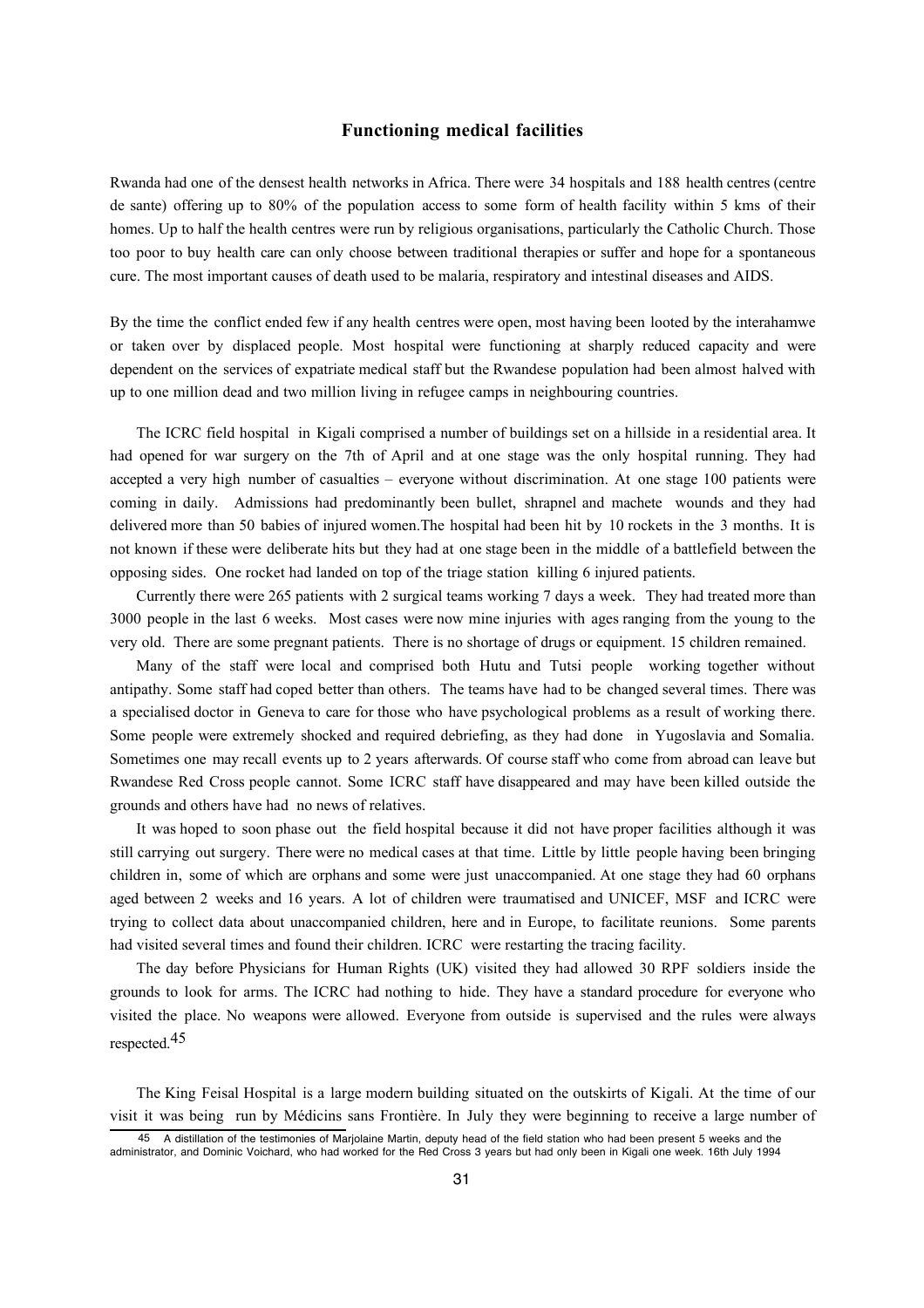patients, often arriving at short notice, from all over Rwanda. Dr James Orbinsky, was the medical coordinator for Médicins sans Frontière in Rwanda:–

We have 350 patients in the King Feisal. There have been about 400 admissions in the last 4 weeks with land mine injuries. There are 6 doctors working up to 18 hours daily with 6 weeks or more continuous oncall. We are able to provide each patient with a daily medical visit,14-1800 Kcalories per day, clean sheets, and daily dressings. We also have to feed 1,600 refugees and 90 orphans.

There are 50 to 70 either interahamwe or RGF soldiers in the hospital. The RPF have been acting very properly over them. When they had visit they always allow a UNAMIR escort. There is a dilemma over what to do with them eventually. The alternatives are to either send them to the RGF territory or make them into POWs, when the Geneva Convention will have to apply and the ICRC will need to make lists of them.

When I was working in the triage station at the ICRC field hospital when the situation was at its worst we were at times receiving 3-400 casualties a day. Kigali was a ghost town until 8 days ago with 20,000 in hiding. Now people are returning we are seeing cases of malaria, dysentery, AIDS and TB.<sup>46</sup>

Gahini Hospital remained open throughout and was used by the RPF to care for sick from areas without functioning medical facilities. There had been a Medicine du Monde presence in Gahini refugee camp and hospital in eastern Rwanda from the 14th April, starting with a a surgical team comprising a surgeon, a paediatrician, a nursing sister and a logistician. On the 17th July there were 5 personnel, 3 nurses and 2 logisticians but no doctor although one was coming within a few days. A one week old survey that showed there was 1624 refugee children in the camp who had come from within a 20 kilometre radius of Gahini. As late as the 13th of June 40 women and children from Kayonza came in with cuts. One child aged 4 had a wound to the head and had to have the left eye enucleated. On the 15th of June 20 people arrived from Kayaza. A nutritional survey in the hospital showed that 10 children had marasmus  $(\leq 70\%$  normal body weight) and 2 kwashiorkor.. Every adult and child is given 1900 kilocalories per day. Food includes beans, maize and oil. Their supplies included drugs, antibiotics, analgesics, anti malarial tablets, surgical equipment, dressings, food for therapeutic feeding, PB14 biscuits, and unimix. 47

Rwamagana hospital has 250 beds. Before the conflict there had been 10 doctors, of which 3 of which were Belgian, 15 nurses, 15 health auxiliaries and 20 ancillary staff. Currently there were 3 doctors, one local plus 2 Swiss doctors who arrived 5 weeks previously (one orthopaedic surgeon and 2 general medical doctors), 9 nurses, 15 health auxiliaries and 15 ancillary staff. Before the conflict there had been 4 medical services:surgical, obstetric and gynaecology, paediatrics, internal medicine, traumatology and a chest surgeon. Any severe problems were transferred to Kigali for treatment. Before the conflict they had usually been treating pneumonias, malaria, respiratory diseases, diarrhoea, Aids. There were currently only 50 patients with wounds but during the conflict they had had 400 to 500 people admitted of which 20 had died. At that time they were working six days a week plus on call at night. The hospital had not been attacked as they had 70 government soldiers as inpatients from Kayunza. There were currently no health centres locally open although Mukanza was dispensing drugs. 48

1994.

<sup>46</sup> Testimony of Dr James Orbinsky, medical coordinator for Médicins sans Frontière in Rwanda. 13th July 1994.

<sup>47</sup> Testimony of Mr Baishti-Seddick, operating theatre nurse and nutritionalist.17th July 1994.

<sup>48</sup> Testimony of Dr J Bosco Ahoranoyew who was 39 years old qualified in September 85 from the University of Butare. 18th July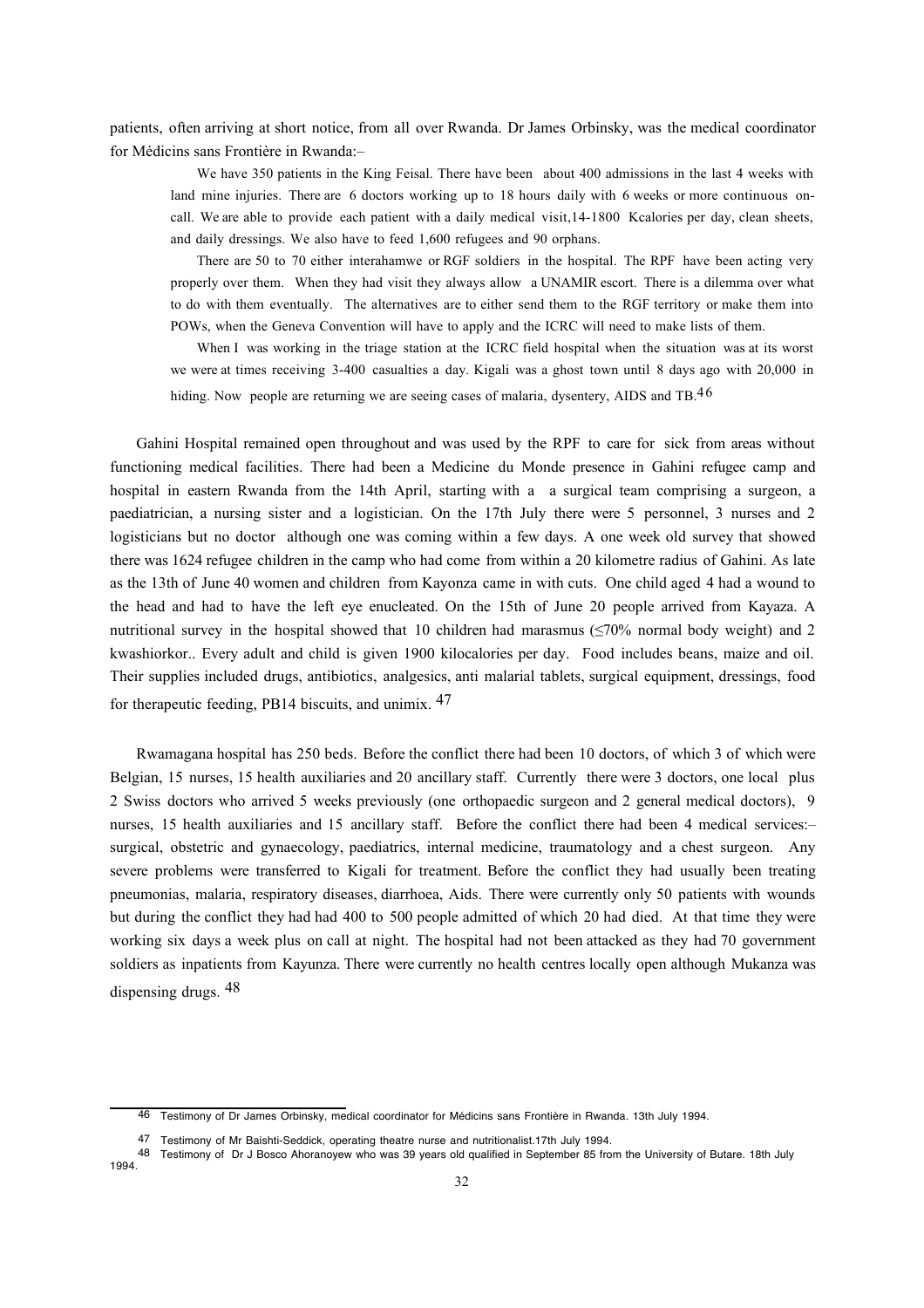### **Doctors and the genocide**

**Two doctors were senior members of the interim government that conducted the slaughter of up to one million of its own defenceless people, including women and children. The president, a paediatrician, was Dr Théodore Sindikukwabo and the minister of health, a long time MRND politician and ally of President Juvénal Habyarimana, was Dr Casimir Bizimungu. The special rapporteur for the UN Commission on Human Rights cites Dr Sindikukwabo's visit to Butare, specifically to incite its population who had been reluctant to start killing, as the prelude to the slaughter there. He replaced Jean Baptiste Habyarimana, the Tutsi préfet of Butare whose influence helped delay the massacres until late April and who, along with his his family, was subsequently killed. A witness tells of Dr Sindikukwabo accusing refugees fleeing massacres in Gikongoro of coming to Butare to cause trouble and seek food.**

**The conclusion that every member of a government that assumes power only to immediately realise a carefully planned genocide are guilty of one of the gravest crimes known to man is unavoidable. It is not easy accept the reality, that two doctors have contributed in an executive capacity to one of the nastiest episodes of human behaviour ever to take place – maleficence amounting to an utter and total abrogation of the ideals that underpin medical practice and medical ethics.** 

The facility with which modern media were able, through the propagation of vicious racist disinformation, to create the all pervasive climate that fostered mass participation in the genocide is disturbing. Doctors experience the same human emotions as everyone else and may have been influenced by the broadcasts and by popular sentiment. That said, no educated person could have remained unaware, over the years, of what was taking place, of the incremental promotion of spurious ethnic antipathy. Butare for instance, as the country's only university town and its intellectual centre, was home to a clutch of opposition party members, so Butare citizens would have had ample opportunity to develop informed opinions. Yet the risks involved in criticising government policy should not be underestimated – moderate Hutus who had opposed MRND extremism were some of the first to be singled out and killed by the death squads. Another factor, the absence of a regulatory or representative medical professional bodies to guide, support and set standards for doctors in Rwanda, may have contributed to medical participation.

A doctor was identified as leading an attack on Kibeho Hospital, Gikongoro on 14th April as well as on a school and a parish. Another, a prominent doctor at the King Feisal Hospital Kigali, was widely regarded as being a member of interahamwe . Other doctors there were members of the CDR. A doctor is accused of being an accomplice in the attack on Caraes psychiatric hospital. Jean Marie-Vianney Beijing who ran a health centre in Greater Kigali was an active leader of interahamwe . There will have been others.

If the influences that inspired participation were compelling they are not an excuse because not all doctors contributed to the genocide. Six Hutu doctors in Butare are named as having hidden Tutsis in their houses, an act often punished by death. And the fact is that, throughout Rwanda, many ordinary Hutu people (apparently more often the poorly educated) took extraordinary risks to protect endangered friends and strangers – and many paid for it with their lives.

Living in a country which has long enjoyed a tradition for free speech may make it all too easy to criticise colleagues with little experience of this privilege. Nonetheless participation in genocide is so irreconcilable with ethical medical practice, so incongruent with a doctor's caring behaviour as to be unacceptable conduct for a doctor whatever the circumstances.

Within days of the massacres beginning in Butare doctors were knowingly discharging patients who had recovered, to their deaths. Later, still injured patients were dragged from Butare Hospital by militia and soldiers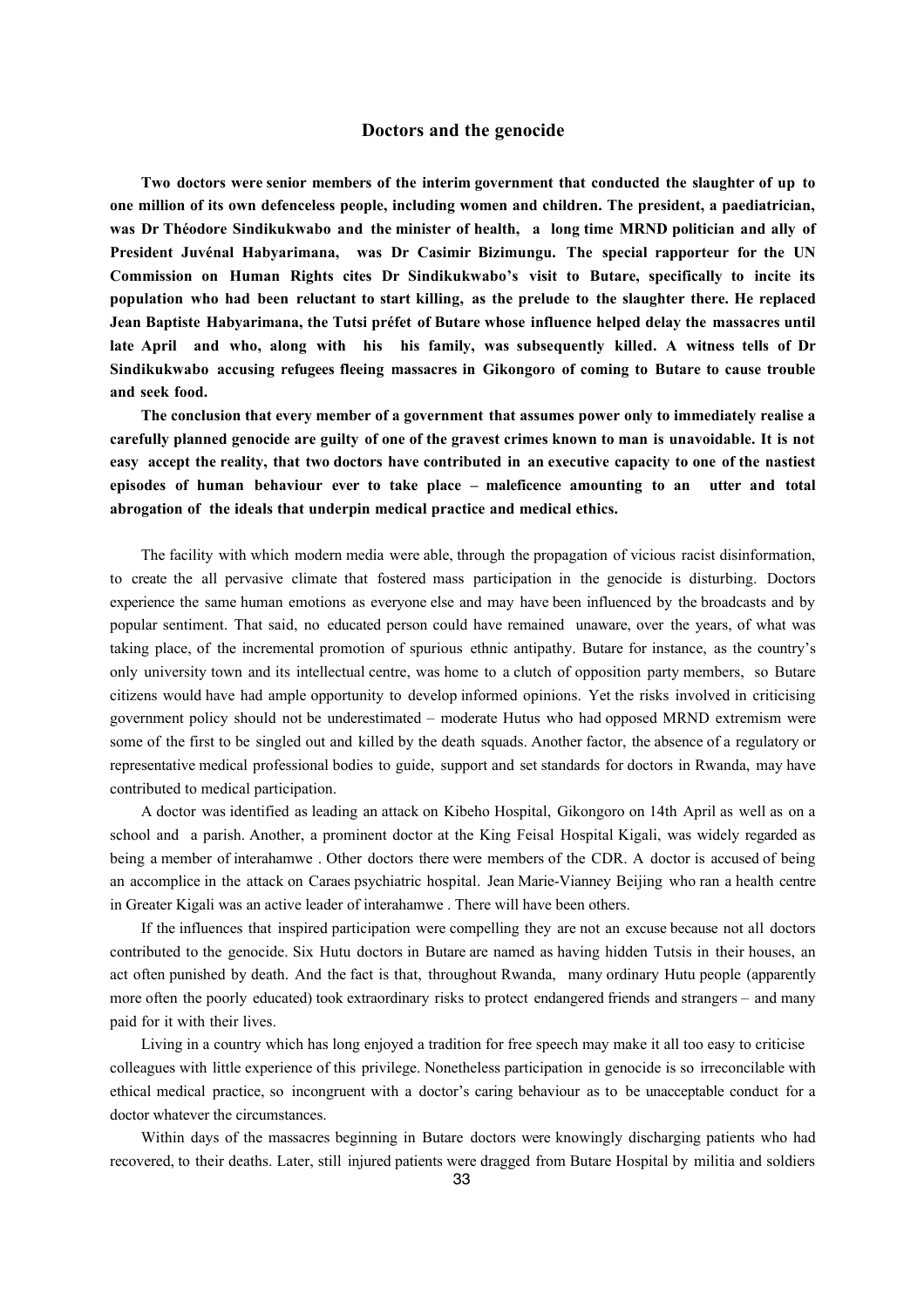– to be murdered immediately outside by interahamwe. Eventually, it is alleged, hospital doctors at Butare refused to treat Tutsi patients. After the fall of Kanombe Barracks in Kigali (22nd May) Butare Hospital became almost exclusively a military hospital. In Nyamata an unnamed doctor refused to treat a Tutsi woman – "Louise" , who survived being raped 4 times, beaten up and thrown into a deep latrine pit on top of the body of her aunt.

Throughout, many Rwandese people tried to ignore the slaughter as it took place around them. The interim government policy of implicating as many people as possible led to many being forced to kill neighbours, friends – even family members. Criticising government policy was dangerous and many took the middle course of carrying on with life as if it was not taking place.

The medical director of the Butare University Hospital wrote to the local commander of the Rwandese Government Forces on 15th April asking for safe passes for named medical, nursing and other staff on duty during the week April 16th to 23rd. The letter begins – " J'ai l'honneur de vous transmettre la liste du personnel medical …" and ends "…veullez agréer, Monsieur le Commandant de Place, l'expression de mon profond respect." This deferential letter at a time when, elsewhere, the army were taking a lead in the brutal massacre of hundreds of thousands of fellow citizens. Surgical lists were still being completed at Butare Hospital right up to the time when the RGF evacuated the hospital – murdering those who refused to go with them in their beds. It is alleged that when the Médicins sans Frontière complained to the medical director, the University chancellor and the Dean of the medical faculty, that their patients were being taken from their beds and killed, they were told that the three had nothing to do with it and were asked to carry on and not worry. The Médicins sans Frontière team left after 3 days unable to tolerate the situation. No doctor can continue to blithely practise medicine in any ethical sense while the mayhem of genocide takes place all around – it is a contradiction in terms and as a notion is obscene.

Prominent and educated moderate Hutus and Tutsis were the first to be targeted and this meant many doctors and other medical staff died in the first days of the genocide. Tutsi Médicins sans Frontière doctors and medical staff who worked in a camp for Burundian refugees in southern Rwanda were killed once the expatriate medical staff were evacuated to Burundi. In letter dated 21st May doctors and medical staff who survived massacres in Kigali and collected, as refugees, in Byumba wrote a letter to the High Commissioner for Human Rights and Humanitarian Affairs of the United Nations describing what had happened, naming 43 medical staff they knew from Kigali who had been killed.

Leoncie Mukarulinda is a 35 year old physician who qualified at Butare University in 1983. She and her husband, Dr Mugamanye Jean-Elise, worked at Rwamagana Hospital in east Rwanda.

> There was a curfew from the 7th onwards so we did not go to work. Because the local civil administer was against the killing the *interahamwe* had to wait until the 14th April to start the massacres. That day I hid in the nearby banana plantation with my 3 children but during an attack led by a gendarme called corporal Nsengiyumvo a government soldier killed my husband at home. After 4 hours we were found and attacked by interahamwe with masus (clubs studded with nails) and machetes. I was unconscious but everyone was afraid to help me. I woke at midnight dizzy confused and bleeding from a panga head wound. I tied clothes over the wound and felt better in the morning. I took my two surviving children to hospital where the wards were full off injured people. Some injured soldiers were admitted on the 15th and provided some security. We were targeted because we were said not to be supportive and were suspected of being RPF collaborators. My 5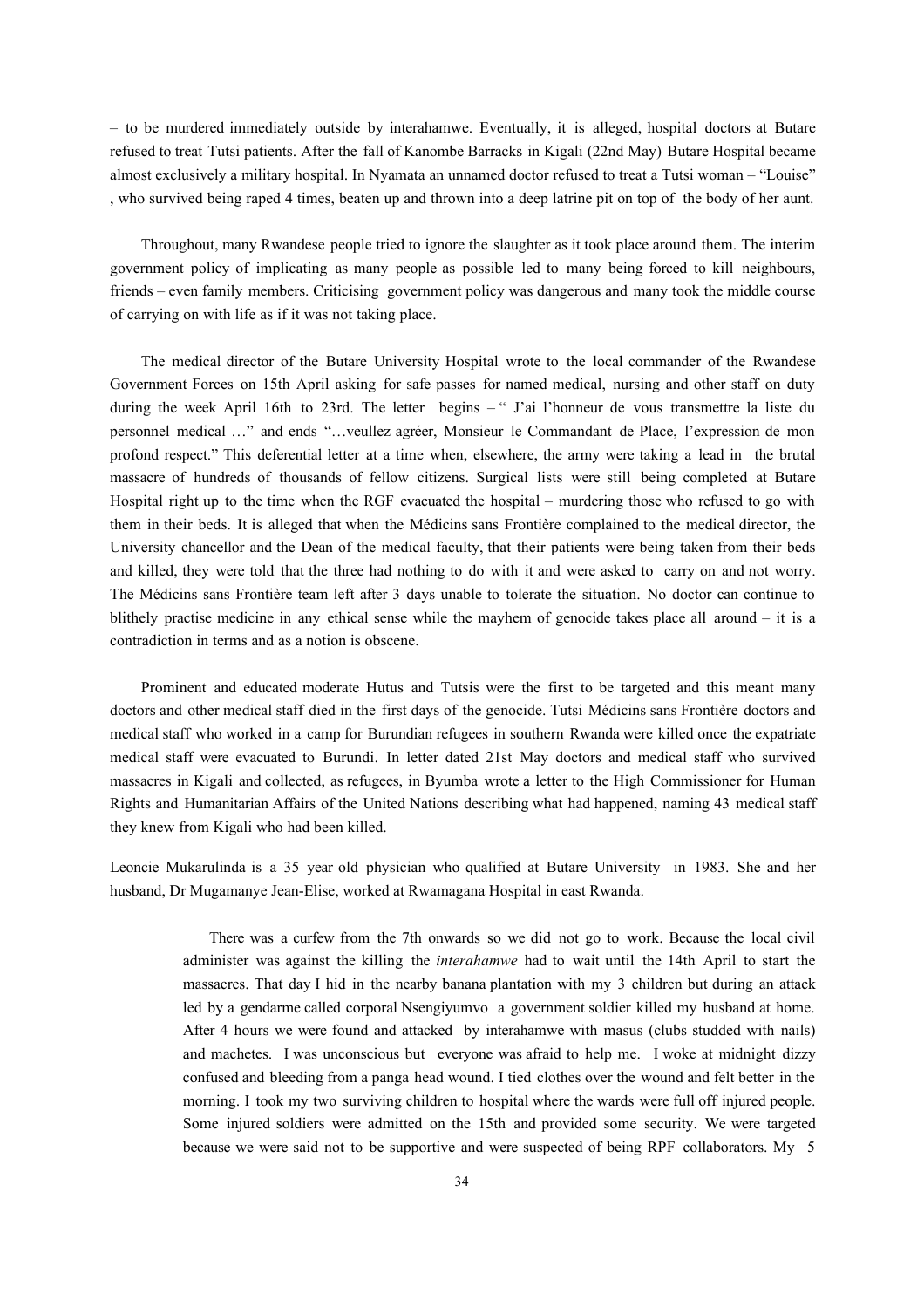year old has an injury to the jaw he and my 12 year old were both badly beaten. My 10 year old died of a head injury.

I know medical assistants (semi-qualified nurse practitioners) who were in the company of the interahamwe but most people seemed to participate to varying degrees. 49 Dr Mukarulinda eventually reached Gahini hospital on the 20th April, 20 kilometres away, and had been working there since.

### The importance of regulatory and representative medical bodies

The medical profession in Rwanda has no experience of a regulatory or a representative medical organisation. As with many developing countries once a doctor qualifies he or she is free the practice without the discipline of professional self-regulation and the support that a medical association offers, and thus may be disadvantaged when faced with issues that challenge medical ethical practice. Occasionally, as recently with the Egyptian medical syndicate, governments legislate to control the influence of medical bodies. If most doctors in a country come from a dominant ethnic or national faction the organisations may not respond appropriately – apartheid and the South African Medical Association and the South African Medical and Dental Councils being an example. In East Timor, where up to half a million citizens have been killed, all the doctors were Indonesian.

A Council of European document insists that …" the intolerable choice between complicity and heroism … should not be left to individual conscience and that ... it is incumbent upon each national ... community to elaborate rules which prohibit participation … but effectively protect doctors against risks to which refusal … will expose them." Whilst, in many conflicts throughout the world, health care professionals are more likely than most groups to be subjected to intimidation and demands from authorities to behave unethically, because of their influence and association with injured people, in Rwanda everybody was exposed to government coercion. The choices doctors had to make were little different to those forced on everyone else.

What behaviour could have been expected of doctors in Rwanda as fellow citizens were literally decimated? The authors of Medicine Betrayed , an authoritative book on doctors and torture written by the BMA, themselves self-confessed non- heroes, counsel against expecting doctors caught up in a conflict to put their lives at risk. In more normal circumstances an answer to the question would depend upon the degree of coercion and how far the unethical practice deviates from acceptable – but Rwanda is so much the exception, genocide being several steps removed from most human crime, that established responses seem inapplicable. Conducting and participating in genocide is an international crime so serious a specific international instrument, the Convention on the Prevention and Punishment of the Crime of Genocide, exists to deal with it. The now established International Criminal Tribunal for Rwanda may treat collusion with the killing under Article 6 of United Nations Resolution 955 (1994), as "A person who ... abetted ... (in the) execution of ... (the) crime (of genocide)… shall be … individually responsible for the crime." The fact that many acted under threat of violence to themselves or others will, presumably, be a factor "considered in mitigation of punishment if the International Tribunal for Rwanda determines that justice so requires."

How might medical professional organisations have helped doctors during the genocide? There is little to suggest that any association, never mind professional organisations with little if any political clout, would have had a moderating influence on the interim Hutu extremist government once the killing began. It is in the years 49 Testimony of Leoncie Mukarulinda. 17th July 1994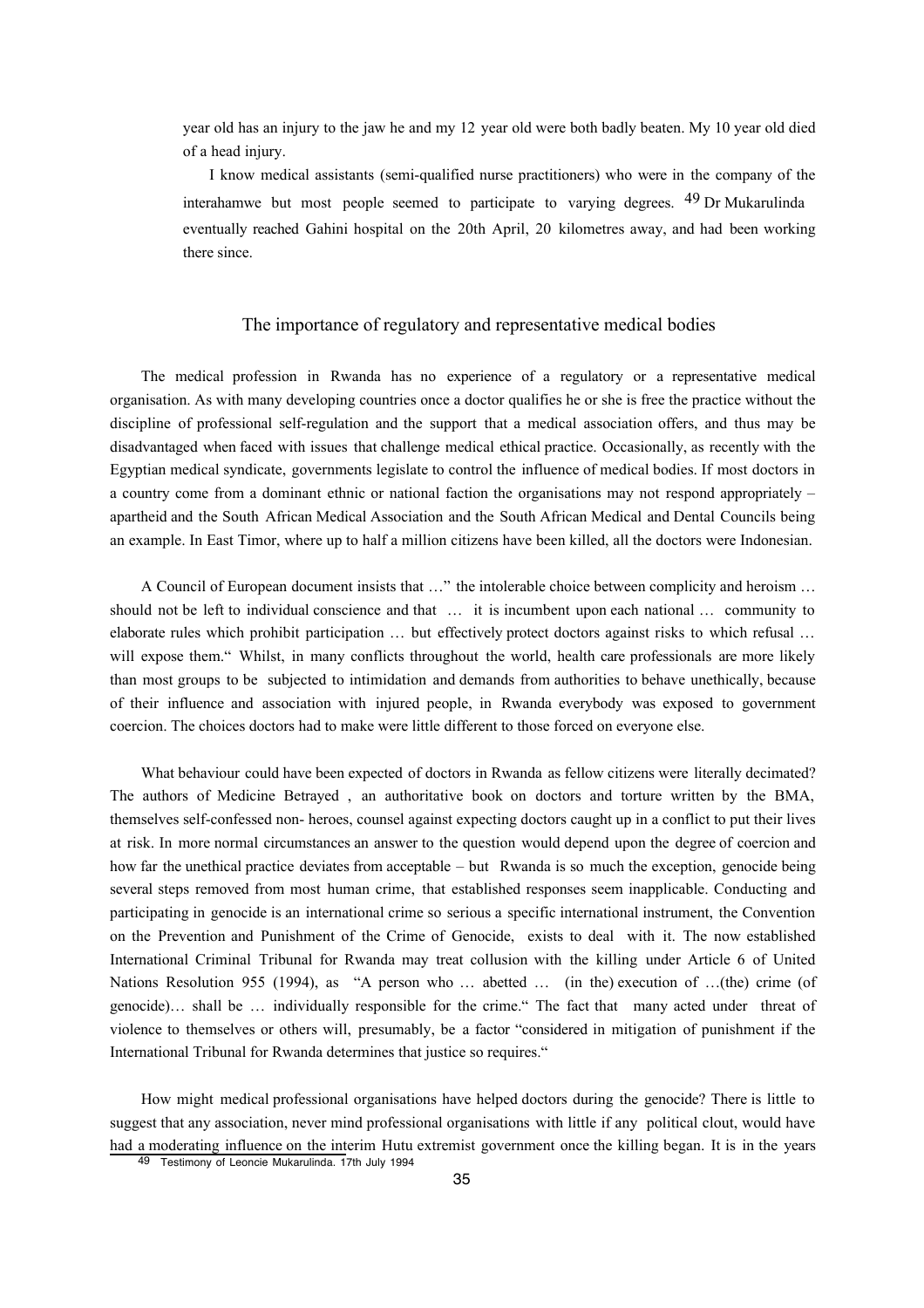leading up to the holocaust that doctors would have had the opportunity to declare and promulgate humane policies that might have had a chance of modifying the chain of events. At worst, it could have armed doctors and health care workers with points of reference, a common code of ethics, from which to approach the dilemmas unique to Rwandese circumstances.

Disciplinary powers were first conferred on the General Medical Council (GMC) of the UK in 1858. It is the supreme regulating body of the medicine, has statutory powers, and protects the public through its part in setting and maintaining standards of practice and the ethos of medicine. GMC power emanates from controlling the register of those who are competent to practise. It approves medical schools, coordinates and judges the quality of first year doctors posts and postgraduate medical education and examines complaints from patients and any convictions of doctors. More recently it has involved itself in the management of doctors whose performance has become unsatisfactory through illness or otherwise. It proffers advice to doctors on professional conduct and medical ethics through publications, most notably the "blue book" – Professional Conduct and Discipline: fitness to Practise, but also advice in booklets on specific contentious subjects such as HIV infection, confidentiality, advertising. All doctors must pay an annual retention fee to remain on the register. The members of the GMC number nearly 100 and are derived from 3 sources; around 50 are directly elected from the profession, 40 are elected from universities or specialist medical colleges and the remainder are government appointees.

The British Medical (BMA) is the main medical representative body and membership is voluntary, although 78% of practising doctors do join. Set up in 1892 it represents the profession through democratically derived policies via democratically elected committees, posts and conferences. The BMA provides the forum for discussion for matters of interest to doctors and speaks for them over issues of national or personal importance. Thus it might criticise government policy over medical issues or observe the best interests of doctors over pay. The BMA has an important educational role, publishing the British Medical Journal and other specialist journals and has an enviable reputation for speaking out on ethical matters – Medicine Betrayed has become a standard text on doctors and torture. On a practical point the ethical committee advises doctors on ethical aspects of their work. Staff process dozens of telephone calls daily on questions about medical ethics and the news media expect an instant BMA response to whatever the latest medical ethical conundrum facing the health service.

Through the BMA doctors can influence medical practice, the strategy of the National Health Service and national political policy where there is a medical perspective eg alcohol. The GMC is the profession's selfregulating watch-dog and, being sensitive (although many would say not sensitive enough) to national mood, is a forum through which the government and public can influence medical practice (other examples being the courts, community health councils, specialist health pressure groups and, ultimately, general elections).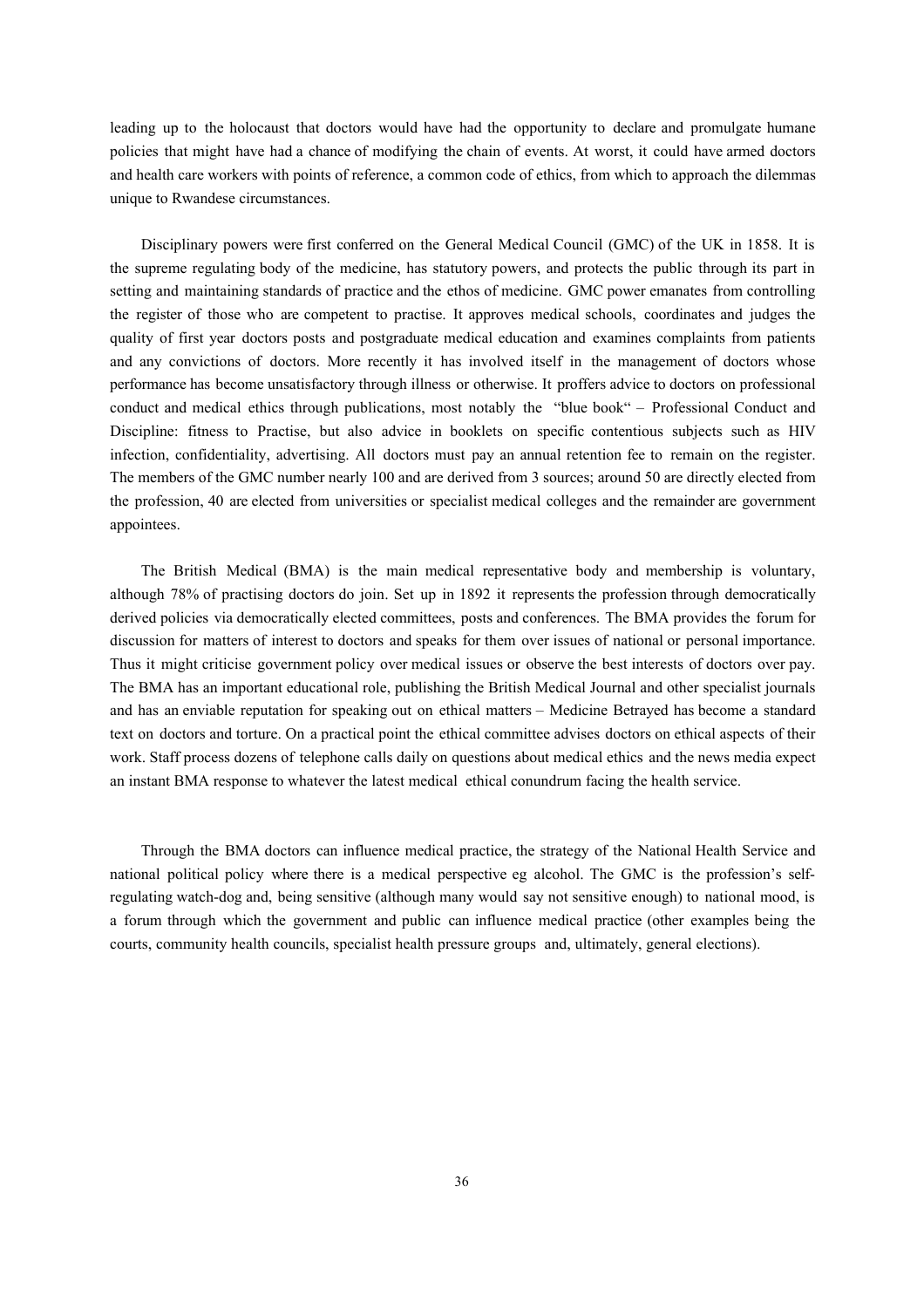### **The Rwandese Patriotic Front**

The RPF failed to achieve their aims through negotiation. They invaded northern Rwanda in 1990 and over the next 3 years made intermittent military forays south, threatening Kigali on at least two occasions. The menace these incursions represented strengthened their bargaining position to the extent that the Arusha Peace Accord of August 1993 promised political power-sharing between the government and opposition parties followed by, for the first time, democratic elections. Once the massacres began in April they mobilised and rapidly won control of the country from RGF.

The Convention on the Prevention and Punishment of the Crime of Genocide, adopted by the United Nations 1948, entered into force 1951, acceded to by Rwanda 1975, requires contracting parties to prevent and punish genocide. The RPF had met the legal strictures required of it as an armed movement by the Geneva Conventions as long ago as 1990 and had become, by dint of the Arusha Peace Accord, members of the transitional government of Rwanda. Thus any political, ethical and humanitarian obligation they, as an organisation with the power to attempt to stop the genocide, were under, was augmented by a legal requirement to act under International Law. The only other power in Rwanda capable of influencing the holocaust was UNAMIR, which responded by reducing its complement from over 2,500 to 450 men. It was 2 more months before the United Nations acknowledged genocide was taking place and a full 11 weeks, by which time between half and one million people had already been slaughtered, before action was taken by any other agency.

The soldiers of the RPF are in the main well disciplined and trained. Most of them have other trades and there is an unusually high proportion of doctors amongst the them. The following testimonies demonstrate something of their motivation, the losses they have suffered amongst their relatives and their perceptions of the situation.

> We have not been investigating the camps for the interahamwe because we don't want to disturb the current equilibrium but if you ask the refugees they will point out who they are, but this would disturb the situation and they have been told we'd harm them. All my grandfather's family have been killed. Only one nephew was left in alive in Nyamata. About 50 of my relatives have been killed in all – some in Nyamata, some in Kigali. I no longer find it shocking. It is not unusual for a family to have so many deaths and most people are just happy to hear someone is alive. In my own opinion it is the French government that is to blame as the interahamwe are an institution that has been planned over a period. 50

> My parents ran away in 1959, first to Burundi then to Zaire. I have a diploma in education in Uganda. As a teacher I was paid more than the Ugandans because I am better qualified and they resented that. I understand that all my relatives in Rwanda have been killed. I became a professional soldier after being in Uganda where I found I was resented. My parents had cows in Uganda and they can't afford to hire a vehicle to bring them over so eventually I will have bring them over land by walking them.<sup>51</sup>

Physicians for Human Rights (UK) saw no evidence of mistreatment of civilians by the RPF except for a

<sup>50</sup> Captain John Zgira was the commander of the RPF in the Butare area and was acting préfect. 21st July 1994.

<sup>51</sup> Jordan Mbanda an information officer born in 1961. 21st July 1994.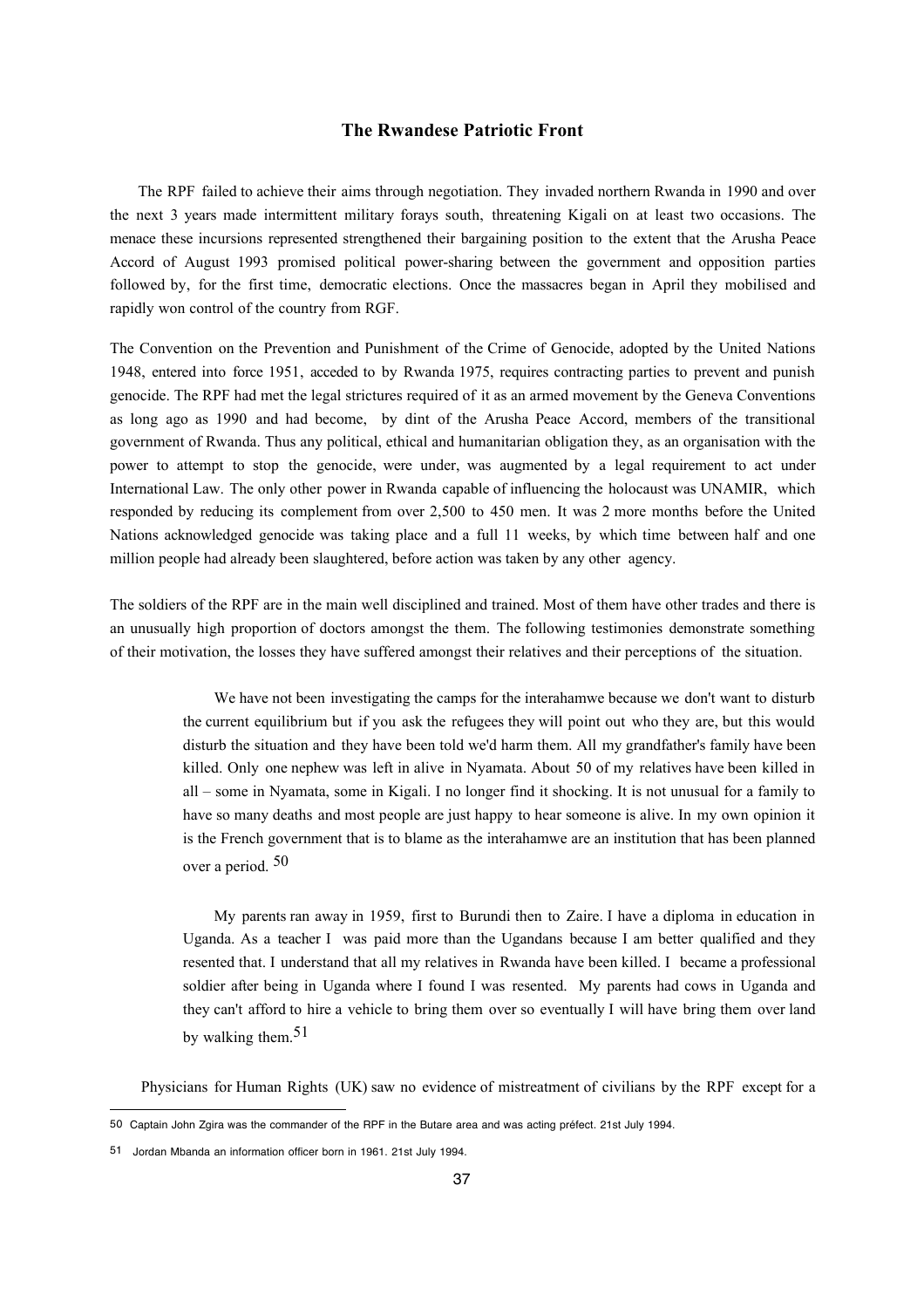man whom we were told was suspected to be a member of the interahamwe . This was just west of the bridge (which the RGF had blown up) at Bosoro. He was sitting on the ground watched by RPF soldiers with his arms tied tightly behind him above the elbows, a method known as three piece tying or kandoya which can be both painful and cause permanent damage and is prohibited under the of international human rights agreements. At a distance of 40 yards he looked worse for wear and frightened.

Physicians for Human Rights (UK) on 22nd July observed a meeting at Save near Butare from which, it has been alleged by a prominent human rights organisation, a number of former refugees were taken into custody. We saw about 300 out of an estimated 30,000 surrounding Captain John Zgira stood in the centre, alone except for an interpreter. The report alleges that "200 or so persons … were taken away for questioning" and implies, without specifying, some abuse. The captain, who was also acting préfet, had the night before told us (see above) that their policy had, hitherto, been to postpone seeking out interahamwe to avoid destabilising refugee camps. He added that, if you ask, the refugees know and will point out who the interahamwe are. If he did later that day arrest suspected interahamwe he would have been complying with international laws on genocide, to which Rwanda became a party in 1975.

Two prominent human rights groups have investigated human rights abuses by RPF soldiers in Rwanda since the genocide started in April. Both conclude there is overwhelming evidence that hundreds and possibly thousands of Hutu civilians have been killed by soldiers of the RPF although that evidence is testimonial only, there being no objective evidence. In May, similar allegations propagated by interahamwe were reported by UNHCR but subsequently disproved. The new Rwandese government has admitted killings have taken place, one of the most notorious being 13 priests, including the Archbishop of Rwanda, Mgr Vincent Nsengiyumva and two other bishops, murdered in June by 3 RPF soldiers. Revenge killings are a very real risk in a situation where a victorious army finds relatives murdered in unprecedented numbers and terrifying circumstances for arbitrary reasons. No army in the world would have had the universal discipline required to prevent revenge killings in the uniquely horrifying circumstances of Rwanda during the genocide. Every reprisal killing is murder and requires proper investigation and judicial punishment based upon the facts of each case. In the context of Rwanda there is no analogy in terms of numbers killed or reprehensibility between the genocide and revenge killings. The natural passions provoked by injustices of old compounded by the obscenity of the genocide deserve recognition and acknowledgement by the international community. Bringing the perpetrators of the genocide to justice must become an international priority, for its own sake but more importantly to help the survivors come to terms with what has been one of the most evil episodes of human behaviour ever.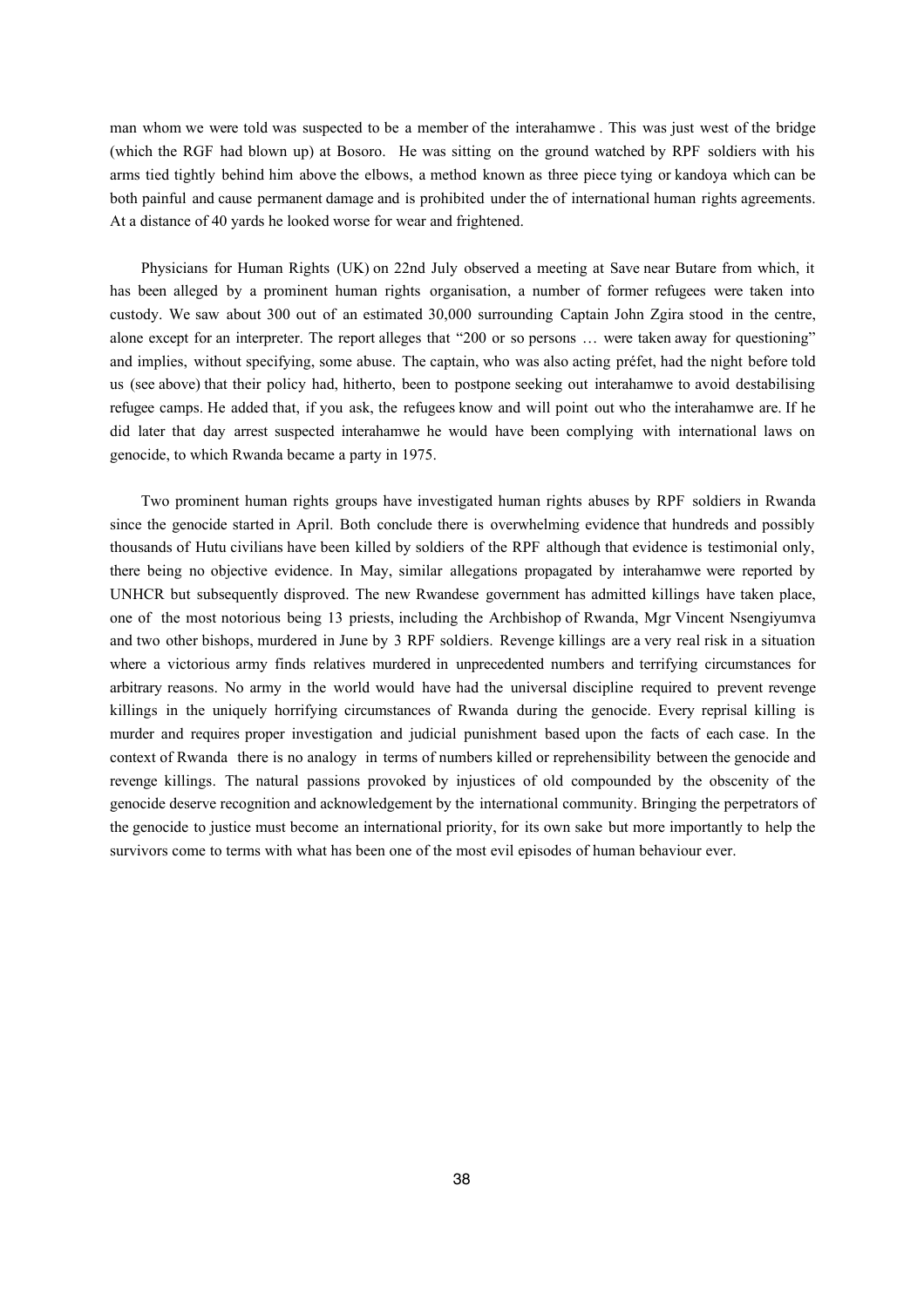### **General Health Questionnaire**

One of the objectives of the mission was "To carry out a survey of psychological morbidity using the Self Report Questionnaire". This screening instrument was developed for use in primary healthcare situations in the Third World by Harding et al in 1980 as part of the WHO Collaborative Study on Strategies for Extending Mental Health Care. It consists of 20 "non psychotic" and 4 "psychotic" items each of which requires simply a Yes or No response. In the administration of the survey, we omitted the "psychotic" sub scale as the questions were so wholly inappropriate to the prevailing conditions in Rwanda.

The Questionnaire was translated into Kinyarwanda and then subject to independent "back translation". It has previously been used in a number of studies in Africa and elsewhere. Despite some criticism about the cultural relevance of some questions in some cultures, it has proved reasonably robust. Caseness levels vary in different settings, which makes interpretation of the results difficult. Normally one would expect to administer a battery of other tests, to establish a cut off score. Clearly this was not possible with our extremely limited resources. Nonetheless, we felt it worthwhile to attempt the exercise.

We undertook the survey in the towns of Rwamagana and Gahini, which lie southeast of Kigali. This area was chosen as representing one of the more settled parts of the country. The massacres had persisted here for only two weeks and it had been free from the conflict for nearly three months when we arrived.

Over the course of 3 days we collected responses from 248 adults and adolescents of whom 11 were Inkotanyi (RPF soldiers), the remainder being civilians, either refugees or inhabitants of the two towns. It should be noted at this point that the term refugee was used by Rwandese to describe all displaced persons. With only a handful of exceptions, the respondents were born within Rwanda. Few had travelled any distance prior to the onset of the genocide or the preceding conflict. We were unable truly to randomise the sample, but tried by a variety of means to obtain a representative selection.

Sixty four and a half per cent of those questioned were women,  $22.2\%$  were widowed (male & female), 48.4% were single. We believe that these proportions, which at first sight may seem very unusual, reflect the aftermath of war and genocide. From our own observations, both in the sampling area and in the other parts of Rwanda we visited, they reflect the remaining adult population well. We should stress, however, that the vast numbers of displaced traumatised children are not represented here. This is only because of the very real problem of finding a suitable instrument. It is reasonable to assume, we believe, on the basis of what we saw and heard, that they are, if anything, even worse off.

Despite a strikingly small positive response to questions about suicide and feelings of worthlessness, the overall scores were high with a mean of 9.66. Many respondents reported various somatic symptoms, with headache and GI symptoms being prominent. Others reported cognitive disturbances. Whilst the instrument does not enquire about nightmares, many reported them either spontaneously, or on further questioning about their responses. Probably the least useful questions were about work related problems. The high non response rate reflects the profound breakdown of civil society. Very few people had any opportunity for any kind of useful work, let alone the chance to pursue their previous occupation.

Some comment on the overall level of psychological morbidity ought perhaps to be attempted, despite the problems sketched out above. Throughout Rwanda, the impression was of a people still stunned by the ferocity and scale of the killings. If one assumes a cut off score of 7, which has been used in some other African setting, one is left with a caseness rate close to 90%. Given the recent events should not really surprise anyone. It has profound implications for the future of Rwanda. Before the war there was only one specialist psychiatric hospital, we found it in ruins. Whilst physical needs must obviously be met, it is clear that unless resources are found to address the psychological needs of this profoundly traumatised society, further bloodshed is inevitable.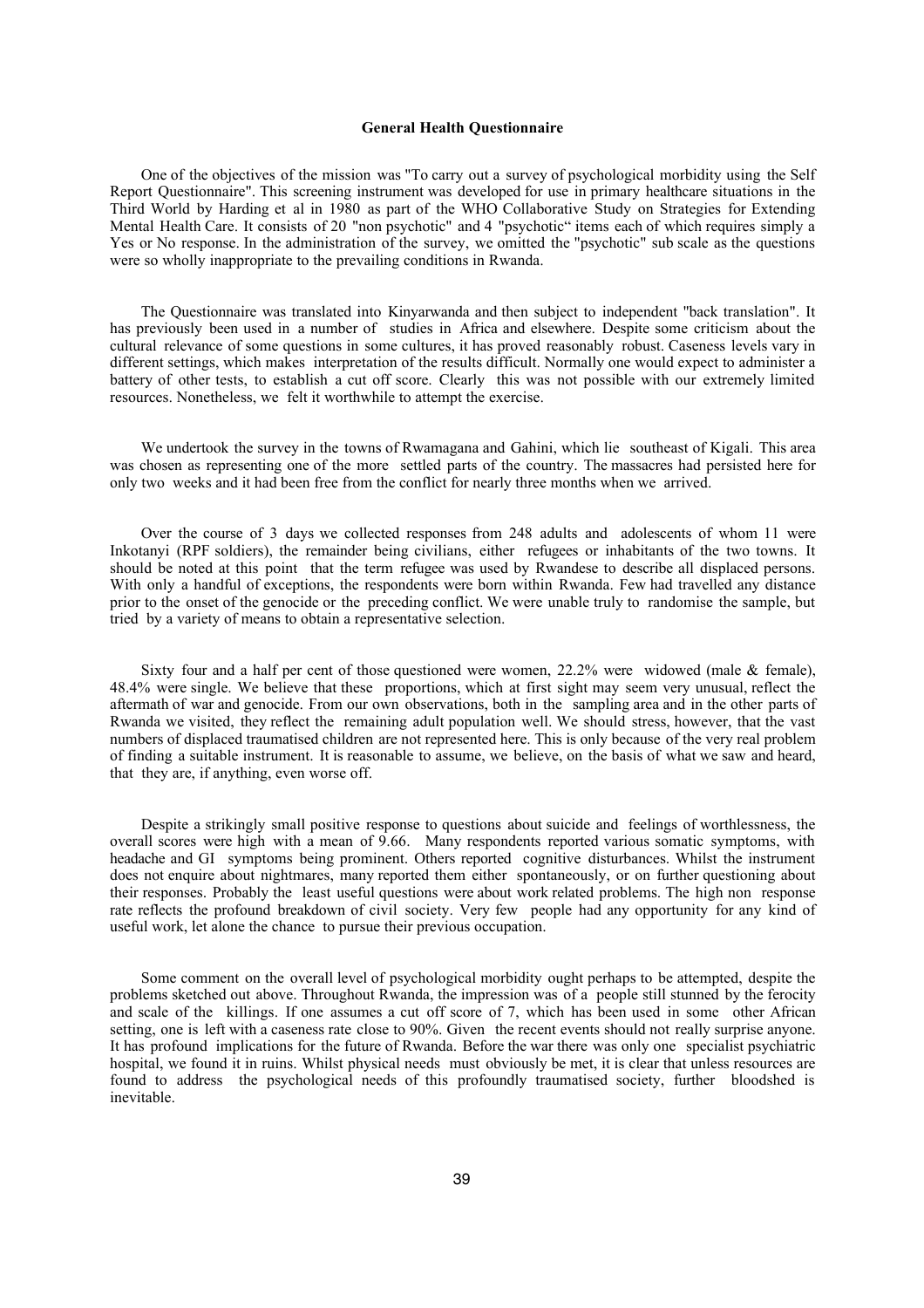### **The crime of genocide**

The word genocide (Greek genos – race) was coined at the end of the Second World War and is defined by the UN as "… any of the following acts committed with intent to destroy, in whole or in part, a national, ethical, racial, or religious group as such:

- a. killing members of the group
- b. causing serious bodily harm or mental harm to members of the group
- c. deliberately inflicting on the group conditions of life calculated to bring about it's
- physical destruction in whole of in part
- d. imposing measures intended to prevent birth within the group
- e. forcibly transferring children from that group to another group."

The convention continues: "Being convinced that, in order to liberate mankind from such odious scourge international cooperation is required. UN General Assembly resolution 260 A (III) 1948 ... requires ... contracting parties … undertake to prevent and punish (genocide) … The following acts shall be punishable:

- a. genocide
- b. conspiracy to commit genocide
- c. direct and public incitement to commit genocide
- d. attempt to commit genocide
- e. complicity in genocide and requires contracting parties to act accordingly.

The Convention on the Prevention and Punishment of the Crime of Genocide was adopted by the United Nations General Assembly on 9 December 1948 and entered into force on 12 January 1951 in accordance with article XIII. Rwanda acceded to the Genocide Convention on 16 April 1975 but entered a reservation that states: "The Rwandese Republic does not consider itself as bound by article IX of the Convention." Article IX provides that: "Disputes between the Contracting Parties relating to the interpretation, application or fulfilment of the present Convention, including those relating to the responsibility of a State for genocide or for any of the other acts enumerated in article III, shall be submitted to the International Court of Justice at the request of any of the parties to the dispute."

Even if Rwanda had not ratified the Genocide Convention, it would be bound by the prohibition of genocide which forms part of customary international law. Moreover, it is universally accepted and recognised by the international community that the prohibition of genocide has attained the status of jus cogens. It therefore has a peremptory status. For these reasons, the prohibition of genocide as affirmed in the Genocide Convention applies to all members of the international community rather than merely to parties to the Convention.

A commission appointed to examine the charges of crimes against humanity on behalf of the UN concluded that cases should go to the International Criminal Tribunal for the former Yugoslavia because the alternative, creating an ad hoc tribunal alongside the already existing international criminal tribunal at the Hague, was thought to be not only less efficient but likely lead to less consistency in the legal interpretation of international criminal law (in practice an independent court with appeals court and chief prosecutor common with that of former Yugoslavia was the the compromise). Despite the opening of the Yugoslav Tribunal there remains little precedent for the adjudication of crimes against humanity other than the trying of Nazi war criminals at Nuremberg following the Second World War. Doubt has been expressed that the UN can assume such responsibilities when its jurisdiction rests over states, not individuals. It has been estimated that the establishment of an International Tribunal may take up to one year.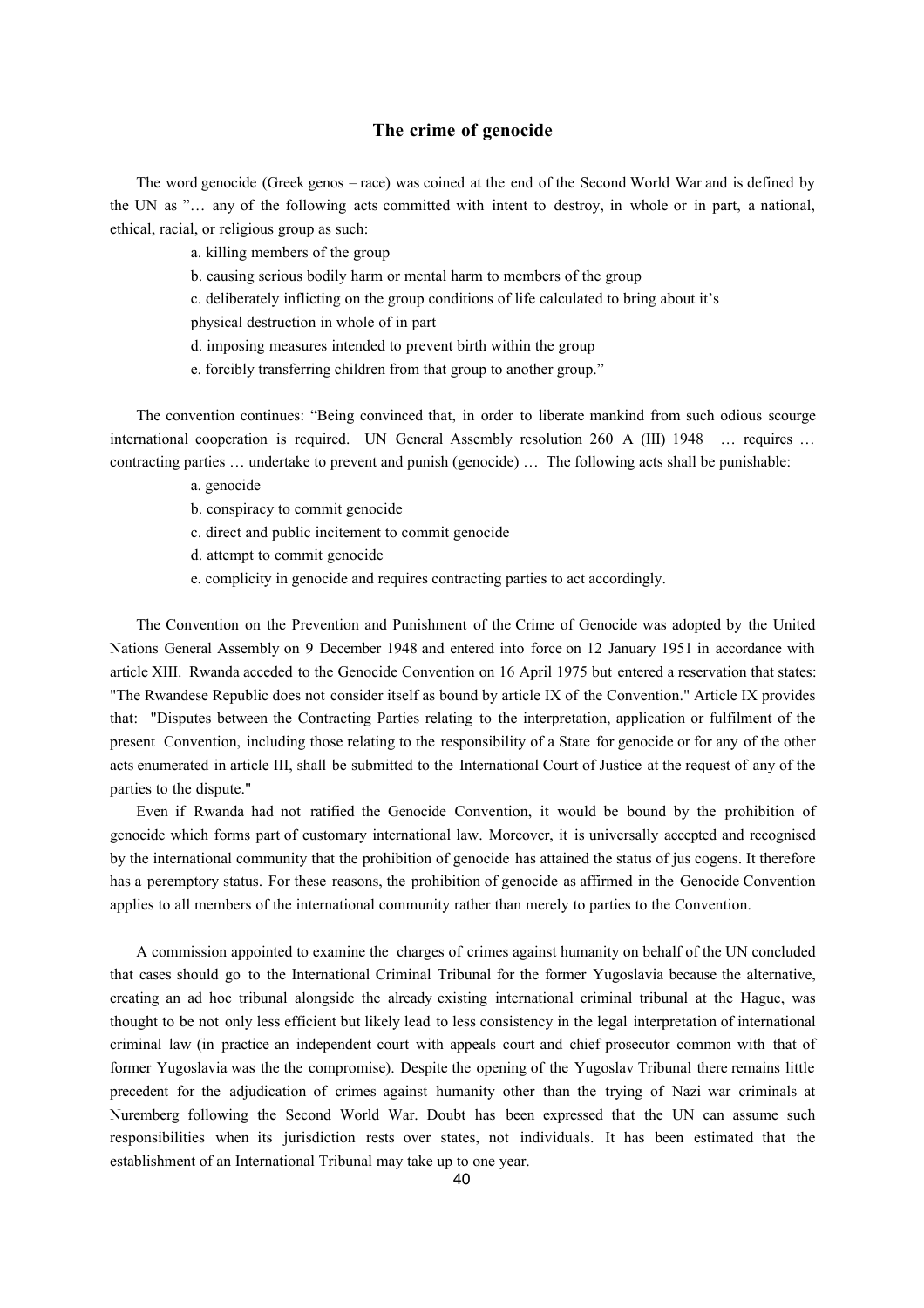Those who organised the massacres and those who carried them out will need to be publicly and demonstrably proven to be to be guilty before much of Rwanda's population accepts the facts. The establishment of the International Tribunal should enable them to be brought to justice. Unsurprisingly those who wielded the weapons, and more particularly those who armed and led them, continue to deny the evidence and many Hutus remain convinced that their survival depended on the extermination of the Tutsis. Those Rwandese who were forced to take part in the nettoyage have, understandably, taken refuge in neighbouring countries because of the difficulty of proving they had no choice but to kill or be killed. The genocide was planned so that as many Rwandese as possible had blood on their hands. Only when the necessary judicial institutions are set up will they have a forum to equitably plead their case. The Rwandan Department of Justice (DOJ) has been arresting people believed to have participated in the massacres and are questioning them to determine the existence of prima facie evidence of guilt. RPA soldiers may accompany DOJ representatives to assist but are not usually actually conducting the arrests. The RPA will keep the accused in prison until the international tribunal is established.The ICRC have confirmed their staff have been allowed to visit detained prisoners.

The people of the Rwandese nation will be forgiven if they find irony in the choice of 1995 by the United Nations as International Year for Tolerance. The future for them could hardly be more challenging. Survivors of the massacres, their psychological sequelae, civil disorganisation, infection and starvation will be required to share a society with many of the perpetrators. Although tolerance there will need to be aplenty the effective reconciliation between the two groups has little chance of emerging until the historical and political mechanisms that led to the massacres have been demonstrably recognised and condemned. To achieve this all Rwandese must seek to understand what happened by analysing and coming to terms with their experiences. Ultimately the satisfactory reconciliation and psychological rehabilitation of survivors will remain, to a lesser or greater degree, unfulfilled until generally acceptable retribution has been meted out to those responsible for the genocide. How far down the hierarchy of responsibility justice needs to reach varies between commentators, ranging from the 30,000 or more killers to being limited to the few architects, but will probably be dictated more by what is practical than statutory just. An alternative to indiscriminate wholesale punishment of the guilty is to focus full retribution on those who planned the genocide, allowing an incrementally larger symbolic component to sentences meted out to those with diminishing responsibility for organisational aspects of the killing. The trade off might include public written statements of admissions of guilt, expressions of remorse and pleas for leniency. Two other initiatives that might help promote reconciliation are the establishment of combined forces from both sides of the conflict, who in partnership, undertake material and social reconstruction work (indeed a wider more international membership of these groups might be even more effective) and the conspicuous honouring of those from both sides, whether dead or alive, who risked their lives to prevent the slaughter.

Normal life will need to be painstakingly rebuilt without the help of many of the best independent intellectuals – killed in the massacres. Long term international assistance to help the Rwandese rebuild their nation is essential. The new "Government of National Union" urgently needs the intelligent interest, generous support and solidarity of the international community, during the transition as its policies take shape, and in the coming years as the Rwandese people recover from one of the greatest disasters of modern history.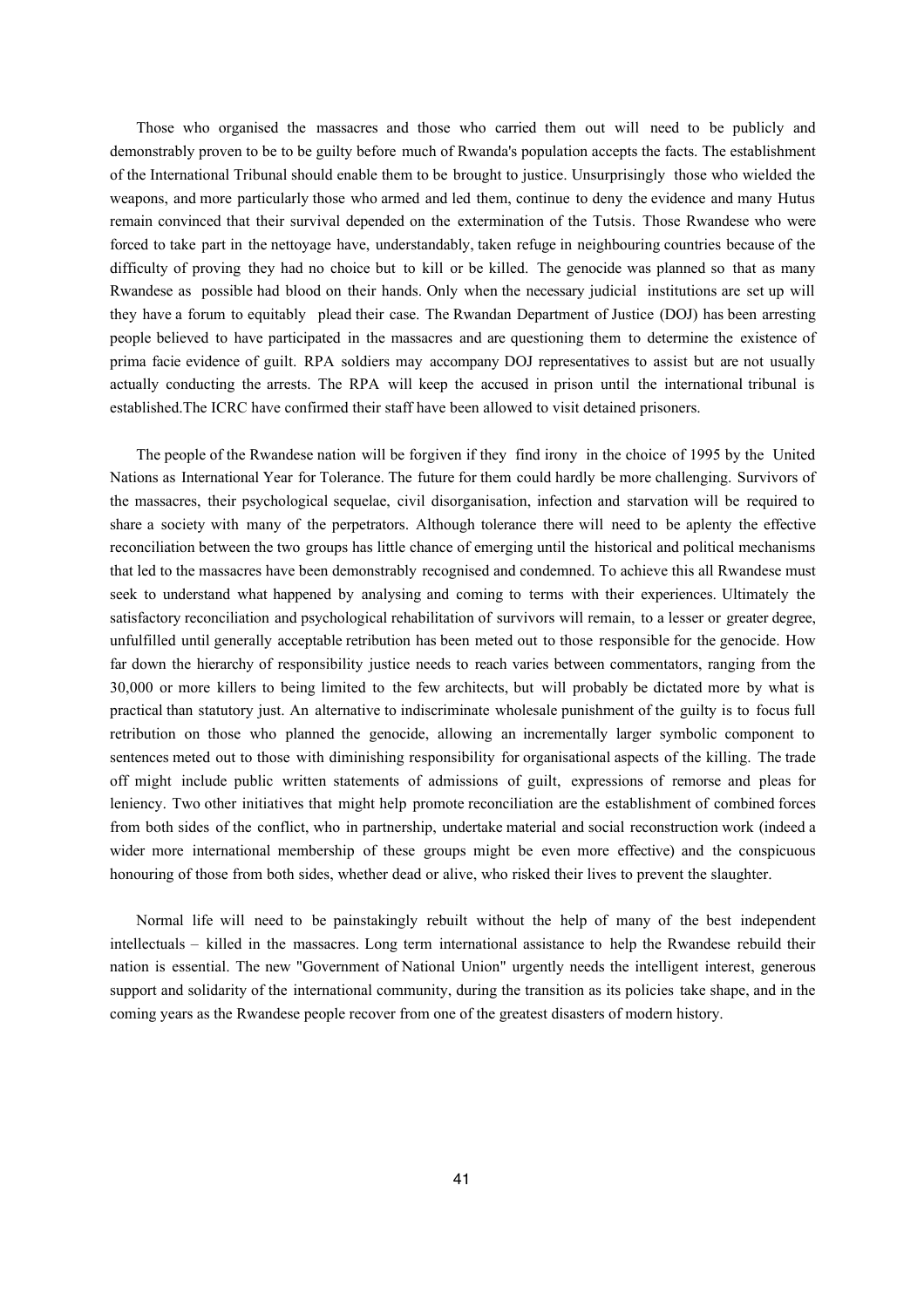### **War crimes tribunal**

### UNITED NATIONS - SECURITY COUNCIL RESOLUTION 955 ADOPTED BY THE SECURITY COUNCIL AT ITS 3453RD MEETING, ON 8th NOVEMBER 1994

The 15 member United Nations council adopted, by a vote of 13 to 1 with one abstention, a resolution establishing the International Criminal Tribunal for Rwanda and an accompanying statute setting out the rules under which it will operate. Rwanda, by a quirk of fate currently being a member of the council, voted against the resolution, objecting because, among other things, the statute does not provide for the death penalty (a position with which the USA was in some sympathy). China, one of five members with power to veto resolutions, abstained in opposition to the principle of creating any international war crimes tribunal. The statute of the tribunal provides for full due process guarantees in the pretrial and trial process, will have primacy over the national courts of other states and may formally request such courts to defer to its competence.

Individual criminal responsibility :

- 1. A person who planned, instigated, ordered, committed or otherwise aided and abetted in the planning, preparation or execution of a crime referred to … shall be individually responsible for the crime.
- 2. The official position of any accused person, whether as Head of State or Government or as a responsible Government official, shall not relieve such person of criminal responsibility nor mitigate punishment.
- 3. The fact that any of the acts referred to… was committed by a subordinate does not relieve his or her superior of criminal responsibility if he or she knew or had reason to know that the subordinate was about to commit such acts or had done so and the superior failed to take the necessary and reasonable measures to prevent such acts or to punish the perpetrators thereof.
- 4. The fact that an accused person acted pursuant to an order of a Government or of a superior shall not relieve him or her of criminal responsibility, but may be considered in mitigation of punishment if the International Tribunal for Rwanda determines that justice so requires.

The Tribunal is based on that established to deal with the former Yugoslavia. It will comprise two criminal courts consisting of three judges each and an appeals court of five judges – no two judges from the same country. The courts are authorised to judge the crimes against humanity -- most notably genocide -- that have occurred in Rwanda and neighbouring countries between January 1st and December 31st 1994. No decision as to where the Tribunal will be based has been made although there appears to be agreement to hold much of the court proceedings in Rwanda. South African Justice Richard Goldstone, the prosecutor for the Yugoslav tribunal, will also prosecute the charges of crimes against humanity in Rwanda, and the appeals chamber will be shared by both Tribunals. The establishment of the Tribunal is a beginning but adequate funding will be a major challenge. Member States will need to make voluntary contributions and the United Nations will have to provide sufficient funds in the early, critical months of the Tribunal's work. The judicial system in Rwanda also will need rebuilding, just to manage routine law enforcement, never mind the prosecution of the many suspects whom the Tribunal cannot manage. Despite the opening of the Yugoslav Tribunal there remains little precedent for the adjudication of crimes against humanity other than the trying of Nazi war criminals at Nuremberg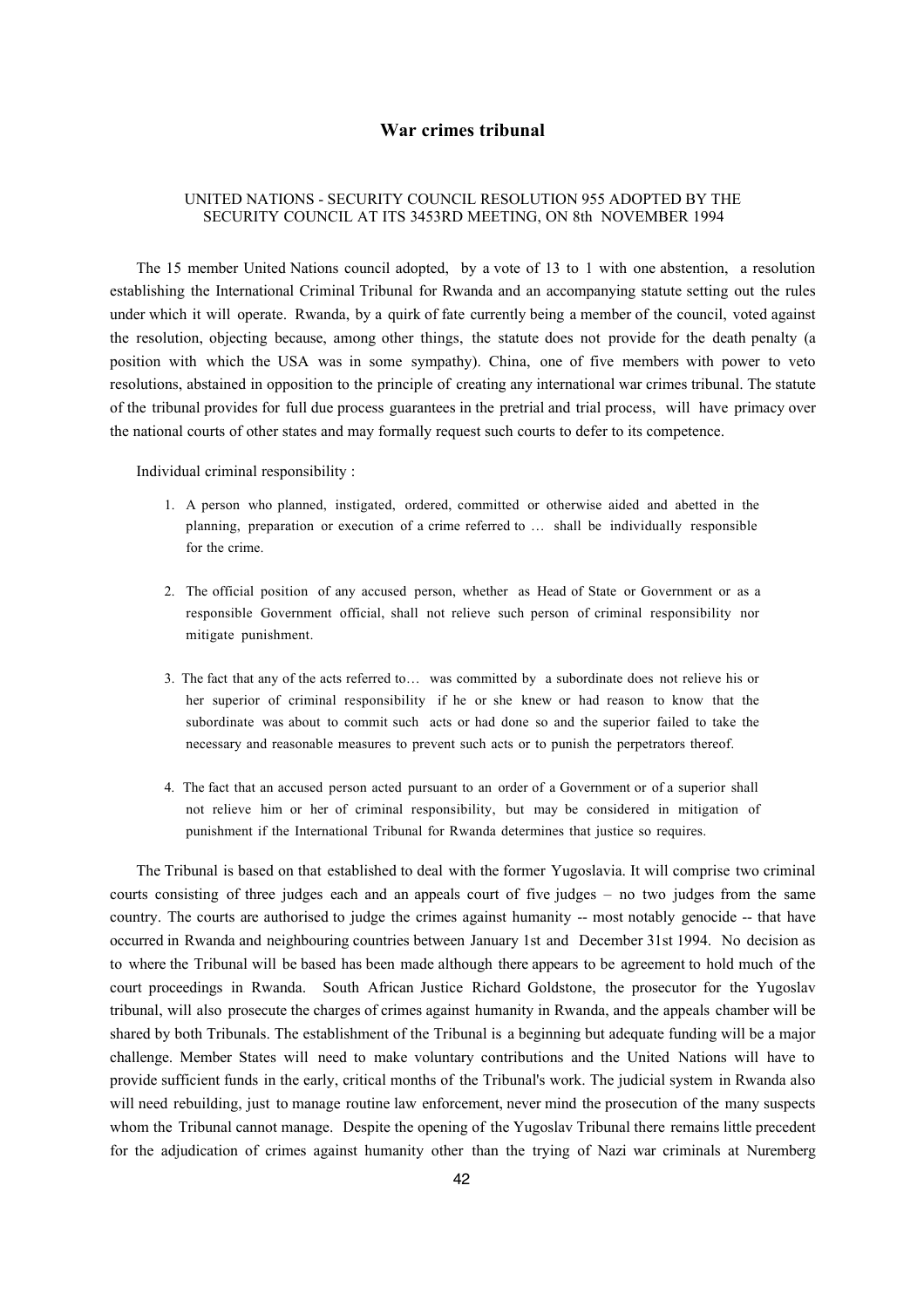following the Second World War. Doubt has been expressed that the UN can assume such responsibilities when its jurisdiction rests over states, not individuals. It has been estimated that the establishment of an International Tribunal may take up to one year.

The establishment of the International Tribunal in Rwanda should demonstrate to the Rwandese the extent to which the international community is concerned about what happened there. The apprehension of former government leaders, wherever they be, will provide further evidence of international commitment. The statute of the Tribunal requires states to comply without delay to requests for assistance, including:

> orders for the identification and location of persons, the taking of testimony and production of evidence, the arrest or detention of persons, and the surrender or transfer of the accused to the custody of the tribunal.

Even if the Tribunal is unsuccessful in compelling every alleged criminal to appear in court the indictment of individuals, by itself, should have the effect of turning suspects into international pariahs and, more importantly, serves notice to the World that the international community, in the form of the UN, will not tolerate what happened in Rwanda.

> *The Rwanda drama is done. One knows who was principally responsible. We hope that the international community will make a courageous diagnosis of the genocide to help the rebuilding in justice of a country that will be neither Hutuland nor Tutsiland, but the Rwanda of our ancestors whose language we all speak* – Agustin Karekezi, S.J., Rector of Hekima College, Nairobi. November 1994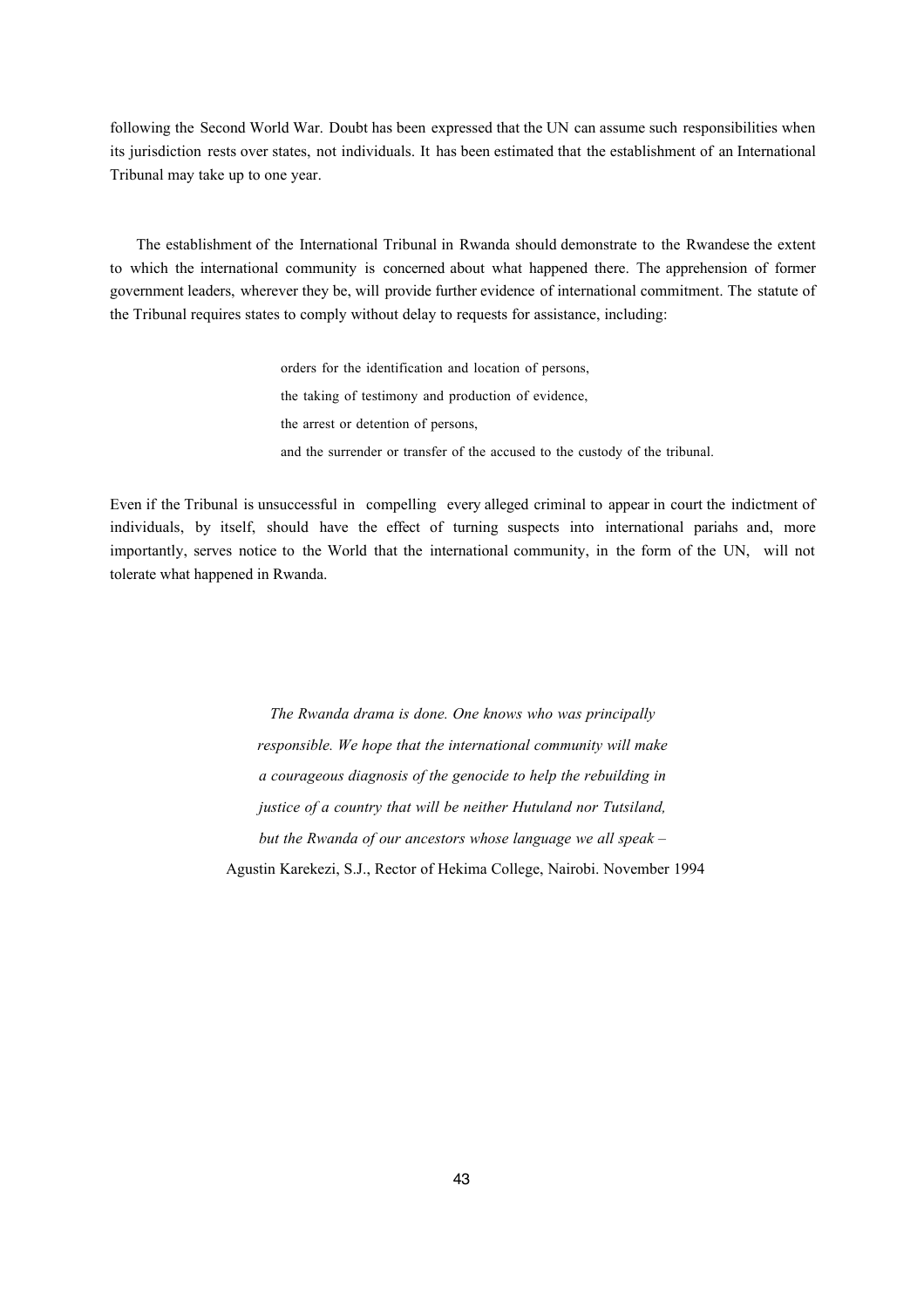### **Appendix 1**

Genocide

#### UNITED NATIONS SECURITY COUNCIL RESOLUTION 955 ADOPTED BY THE SECURITY COUNCIL AT ITS 3453RD MEETING, ON 8th NOVEMBER 1994

The Security Council,

Reaffirming all its previous resolutions on the situation in Rwanda…

…Decides hereby, having received the request of the Government of Rwanda (S/1994/1115), to establish an international tribunal for the sole purpose of prosecuting persons responsible for genocide and other serious violations of international humanitarian law committed in the territory of Rwanda and Rwandan citizens responsible for genocide and other such violations committed in the territory of neighbouring States, between 1 January 1994 and 31 December 1994 and to this and to adopt the Statute of the International Criminal Tribunal for Rwanda annexed hereto;

2. Decides that all States shall cooperate fully with the International Tribunal and its organs in accordance with the present resolution and the Statute of the International Tribunal and that consequently all States shall take any measures necessary under their domestic law to implement the provisions of the present resolution and the Statute, including the obligation of States to comply with requests for assistance or orders issued by a Trial Chamber under Article 28 of the Statute, and requests States to keep the Secretary-General informed of such measures;…

#### Statute of the International Tribunal for Rwanda

Having been established by the Security Council acting under Chapter VII of the Charter of the United Nations, the International Criminal Tribunal for the Prosecution of Persons Responsible for Genocide and Other Serious Violations of International Humanitarian Law Committed in the Territory of Rwanda and Rwandan citizens responsible for genocide and other such violations committed in the territory of neighbouring States, between 1 January 1994 and 31 December 1994 (hereinafter referred to as "the International Tribunal for Rwanda") shall function in accordance with the provisions of the present Statute.

#### Article 1

Competence of the International Tribunal for Rwanda

The International Tribunal for Rwanda shall have the power to prosecute persons responsible for serious violations of international humanitarian law committed in the territory of Rwanda and Rwandan citizen responsible for such violations committed in the territory of neighbouring States, between 1 January 1994 and 31 December 1994, in accordance with the provisions of the present Statute.

#### Article 2

- 1. The International Tribunal for Rwanda shall have the power to prosecute persons committing genocide as defined in paragraph 2 of this article or of committing any of the other acts enumerated in paragraph 3 of the article.
- 2. Genocide means any of the following acts committed with intent to destroy, in whole or in part, a national, ethnical, racial or religious group, as such:
	- (a) Killing members of the group;
	- (b Causing serious bodily or mental harm to members of the group;
	- (c) Deliberately inflicting on the group conditions of life calculated to bring about its physical destruction in whole or in part;
	- (d) Imposing measures intended to prevent births within the group;
	- (e) Forcibly transferring children of the group to another group.
- 3. The following acts shall be punishable: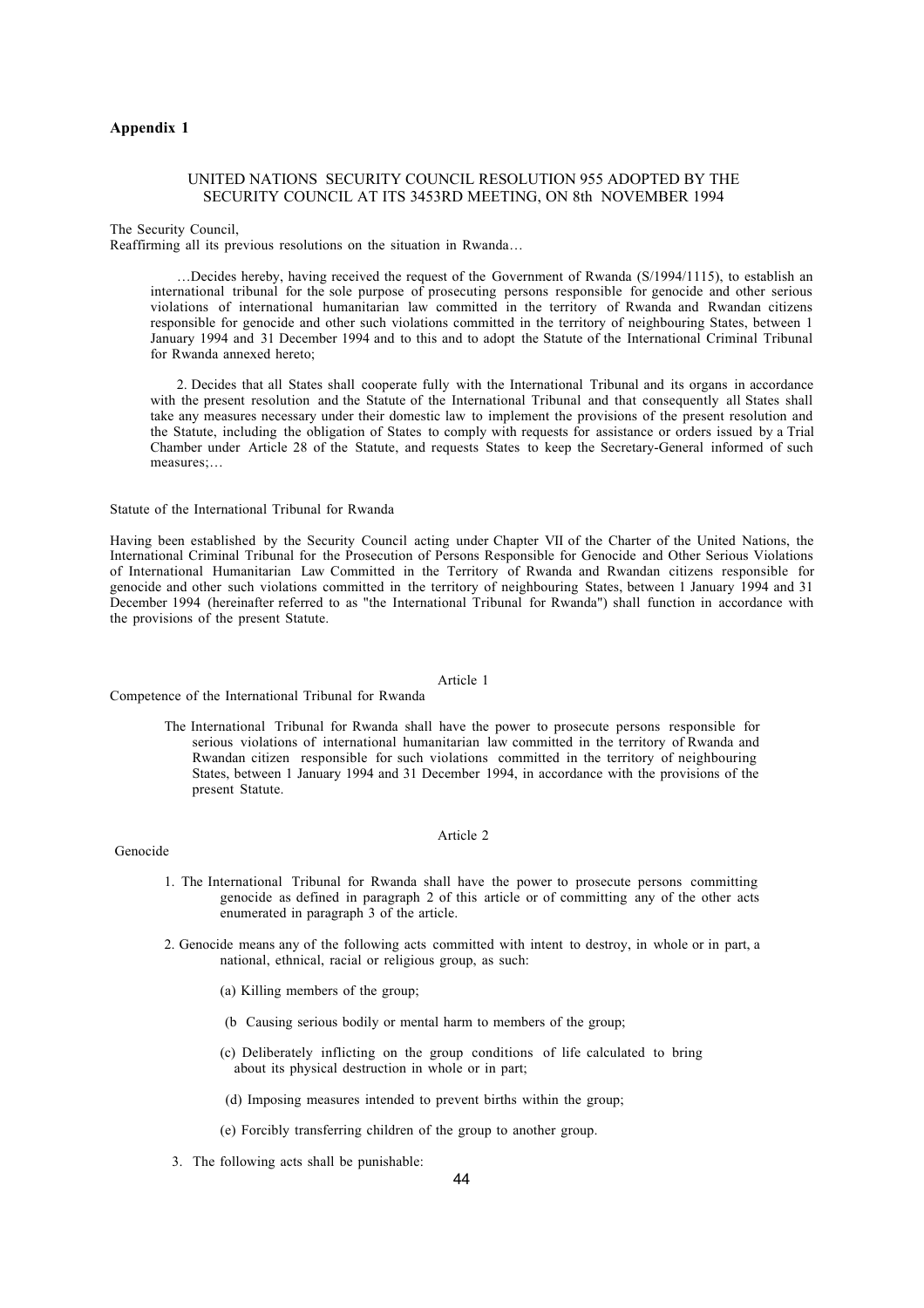- (a) Genocide;
- (b) Conspiracy to commit genocide;
- (c) Direct and public incitement to commit genocide;
- (d) Attempt to commit genocide;
- (e) Complicity in genocide.

#### Article 3

#### Crimes against humanity

- The International Tribunal for Rwanda shall have the power to prosecute persons responsible for the following crimes when committed as part of a widespread or systematic attack against any civilian population on national, political, ethnic, racial or religious grounds:
	- (a) Murder;
	- (b) Extermination;
	- (c) Enslavement;
	- (d) Deportation;
	- (e) Imprisonment;
	- (f) Torture;
	- (g) Rape;
	- (h) Persecutions on political, racial and religious grounds;
	- (i) Other inhumane acts.

#### Article 4

Violations of Article 3 common to the Geneva Conventions and of Additional Protocol II

- The International Tribunal for Rwanda shall have the power to prosecute persons committing or ordering to be committed serious violations of Article 3 common to the Geneva Conventions of 12 August 1949 for the Protection of War Victims, and of Additional Protocol II thereto of 8 June 1977. These violations shall include, but shall not be limited to:
	- (a) Violence to life, health and physical or mental well-being of persons, in particular murder as well as cruel treatment such as torture, mutilation or any form of corporal punishment;
	- (b) Collective punishments;
	- (c) Taking of hostages;
	- (d) Acts of terrorism;
	- (e) Outrages upon personal dignity, in particular humiliating and degrading treatment, rape, enforced prostitution and any form of indecent assault;
	- (f) Pillage;
	- (g) The passing of sentences and the carrying out of executions without previous judgment pronounced by regularly constituted court, affording all the judicial guarantees which are recognised as indispensable by civilised peoples;
	- (h) Threats to commit any of the foregoing acts.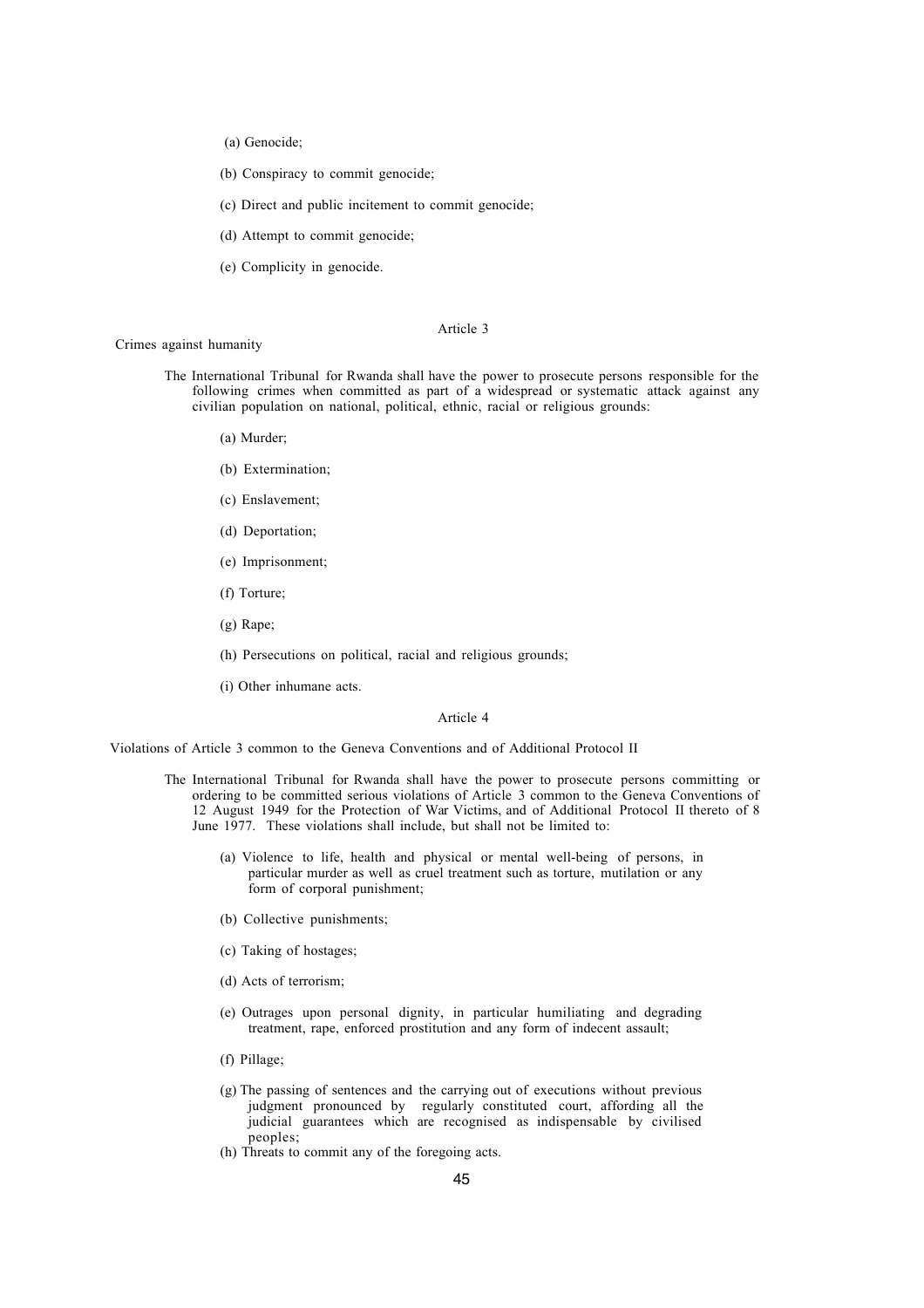#### Article 5

#### Personal jurisdiction

The International Tribunal for Rwanda shall have jurisdiction over natural persons pursuant to the provisions of the present Statute.

#### Article 6

Individual criminal responsibility

1. A person who planned, instigated, ordered, committed or otherwise aided and abetted in the planning, preparation or execution of a crime referred to in articles 2 to 4 of the present Statute, shall be individually responsible for the crime.

2. The official position of any accused person, whether as Head of State or Government or as a responsible Government official, shall not relieve such person of criminal responsibility nor mitigate punishment.

- 3. The fact that any of the acts referred to in articles 2 to 4 of the present Statute was committed by a subordinate does not relieve his or her superior of criminal responsibility if he or she knew or had reason to know that the subordinate was about to commit such acts or had done so and the superior failed to take the necessary and reasonable measures to prevent such acts or to punish the perpetrators thereof.
- 4. The fact that an accused person acted pursuant to an order of a Government or of a superior shall not relieve him or her of criminal responsibility, but may be considered in mitigation of punishment if the International Tribunal for Rwanda determines that justice so requires.

#### Article 7

Territorial and temporal jurisdiction

The territorial jurisdiction of the International Tribunal for Rwanda shall extend to the territory of Rwanda including its land surface and airspace as well as to the territory of neighbouring States in respect of serious violations of international humanitarian law committed by Rwandan citizens. The temporal jurisdiction of the International Tribunal for Rwanda shall extend to a period beginning on 1 January 1994 and ending on 31 December 1994.

Article 8

Concurrent jurisdiction

- 1. The International Tribunal for Rwanda and national courts shall have concurrent jurisdiction to prosecute persons for serious violations of international humanitarian law committed in the territory of Rwanda and Rwandan citizens for such violations committed in the territory of neighbouring States, between 1 January 1994 and 31 December 1994.
- 2. The International Tribunal for Rwanda shall have primacy over the national courts of all States. At any stage of the procedure, the International Tribunal for Rwanda may formally request national courts to defer to its competence in accordance with the present Statute and the Rules of Procedure and Evidence of the International Tribunal for Rwanda.

#### Non bis in idem

- 1. No person shall be tried before a national court for acts constituting serious violations of international humanitarian law under the present Statute, for which he or she has already been tried by the International Tribunal for Rwanda.
- 2. A person who has been tried by a national court for acts constituting serious violations of international humanitarian law may be subsequently tried by the International Tribunal for Rwanda only if:
- (a) The act for which he or she was tried was characterised as an ordinary crime; or
- (b) The national court proceedings were not impartial or independent, were designed to shield the accused from international criminal responsibility, or the case was not diligently prosecuted.

#### Article 9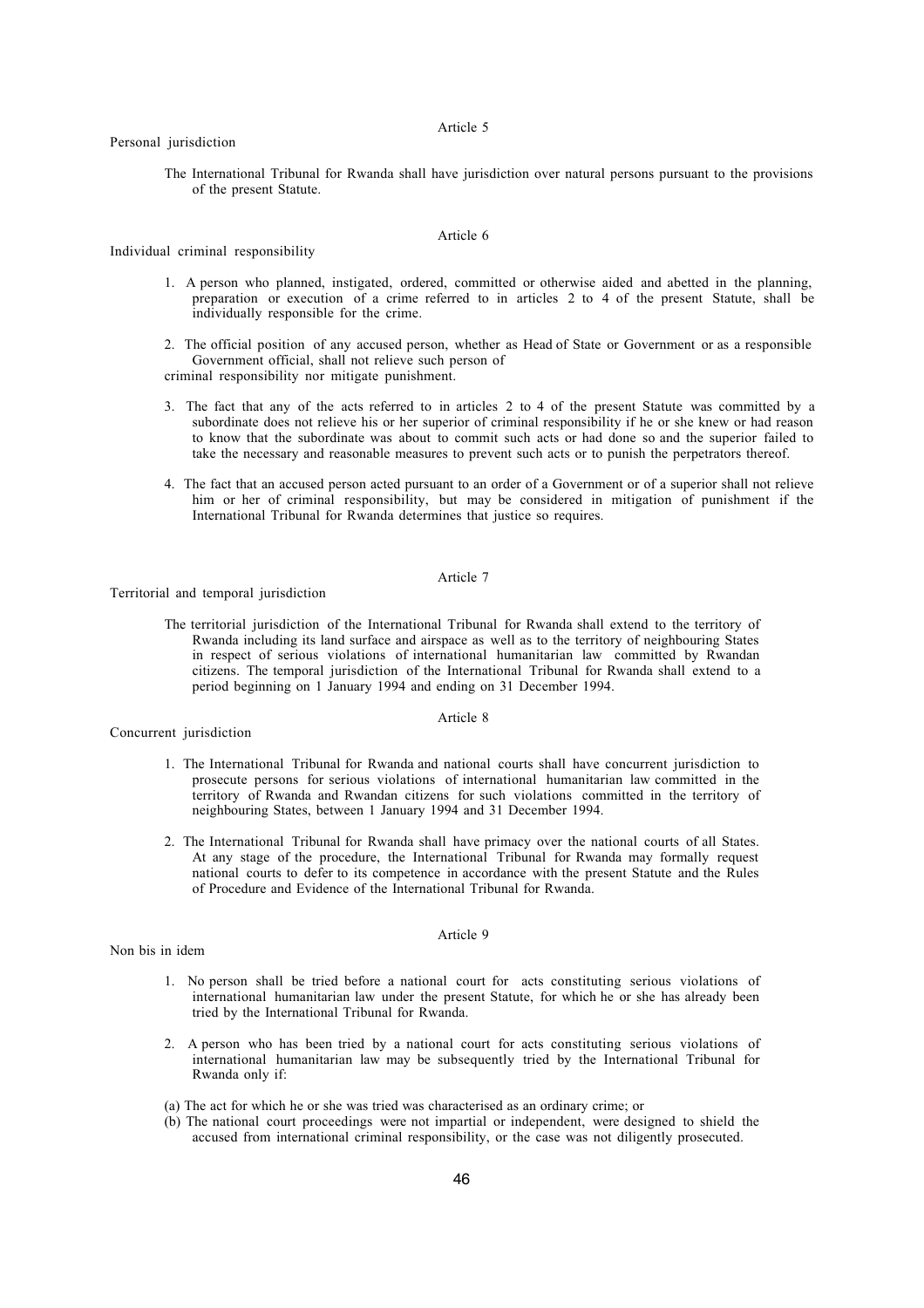3. In considering the penalty to be imposed on a person convicted of a crime under the present Statute, the International Tribunal for Rwanda shall take into account the extent to which any penalty imposed by a national court on the same person for the same act has already been served.

Article 10

Organisation of the International Tribunal for Rwanda

The International Tribunal for Rwanda shall consist of the following organs:

- (a) The Chambers, comprising two Trial Chambers and an Appeals Chamber;
- (b) The Prosecutor; and
- (c) A Registry.

#### Article 11

Composition of the Chambers

- The Chambers shall be composed of eleven independent judges, no two of whom may be nationals of the same State, who shall serve as follows:
	- (a) Three judges shall serve in each of the Trial Chambers;
	- (b) Five judges shall serve in the Appeals Chamber.

#### Article 12

Qualification and election of judges

- 1. The judges shall be persons of high moral character, impartiality and integrity who possess the qualifications required in their respective countries for appointment to the highest judicial offices. In the overall composition of the Chambers due account shall be taken of the experience of the judges in criminal law, international law, including international humanitarian law and human rights law.
- 2. The members of the Appeals Chamber of the International Tribunal for the Prosecution of Persons Responsible for Serious Violations of International Law Committed in the Territory of the Former Yugoslavia since 1991 (hereinafter referred to as "the International Tribunal for the Former Yugoslavia") shall also serve as the members of the Appeals Chamber of the International Tribunal for Rwanda.
- 3. The judges of the Trial Chambers of the International Tribunal for Rwanda shall be elected by the General Assembly from a list submitted by the Security Council, in the following manner:
	- (a) The Secretary-General shall invite nominations for judges of the Trial Chambers from States Members of the United Nations and non-member States maintaining permanent observer missions at United Nations Headquarters;
	- (b) Within thirty days of the date of the invitation of the Secretary-General, each State may nominate up to two candidates meeting the qualifications set out in paragraph 1 above, no two of whom shall be of the same nationality and neither of whom shall be of the same nationality as any judge on the Appeals Chamber;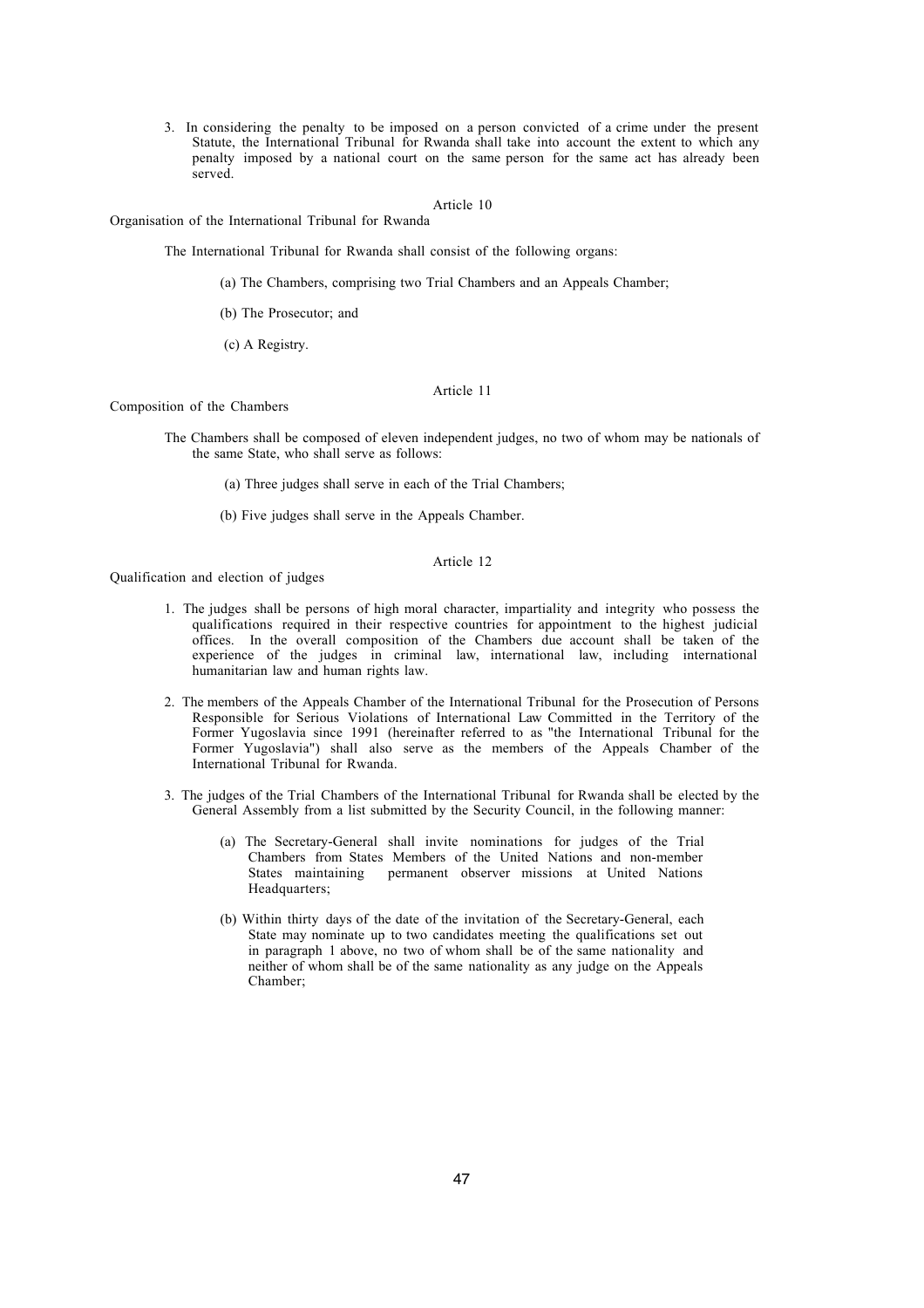### The Arusha Peace Accord

The Arusha Accords were the culmination of 10 days of negotiations in Arusha, Tanzania in July and August 1993. The Tanzanian government, supported by the OAU, took the initiative in setting the agenda and the accords were signed in the presence of observers from the UN and both former colonial powers – Belgium and Germany.

The five accords were:–

1. Protocol on the rule of law.

This committed the parties to upholding basic human rights and the rule of law.

#### 2. Protocol on power sharing.

- All institutions of government the presidency, cabinet, national assembly, judiciary, civil service and security institutions were to be reformed. The leading political institutions were to be given an interim transitional status up until formal national democratic elections took place. The presidency was to lose it power and the executive, legislative and judicial power was to be diluted. During the interim seats in the assembly and cabinet were to be allocated between all political parties with the post of prime minister derived from one of the opposition party.
- 3. Protocol on the repatriation of refugees and resettlement of displaced people.
- This dealt with arrangements on the future of stateless Rwandese displaced into neighbouring countries on previous decades and those displaced in the recent war.

#### 4. Protocol on the integration of the armed forces.

- This resolved the future for the army of the RPF which was to be absorbed into a smaller Rwandese national force. 40% of soldiers and half the officers were to be unified with the army and gendarmarie and the Presidential Guard was to be joined with the RPF to form a smaller Republican Guard.
	- 5. Protocol on miscellaneous issues and final provisions.

The agreement provided for the presence of a battalion of 600 RPF soldiers stationed in Kigali and the establishment of UNAMIR to oversee the implementation of the accords.